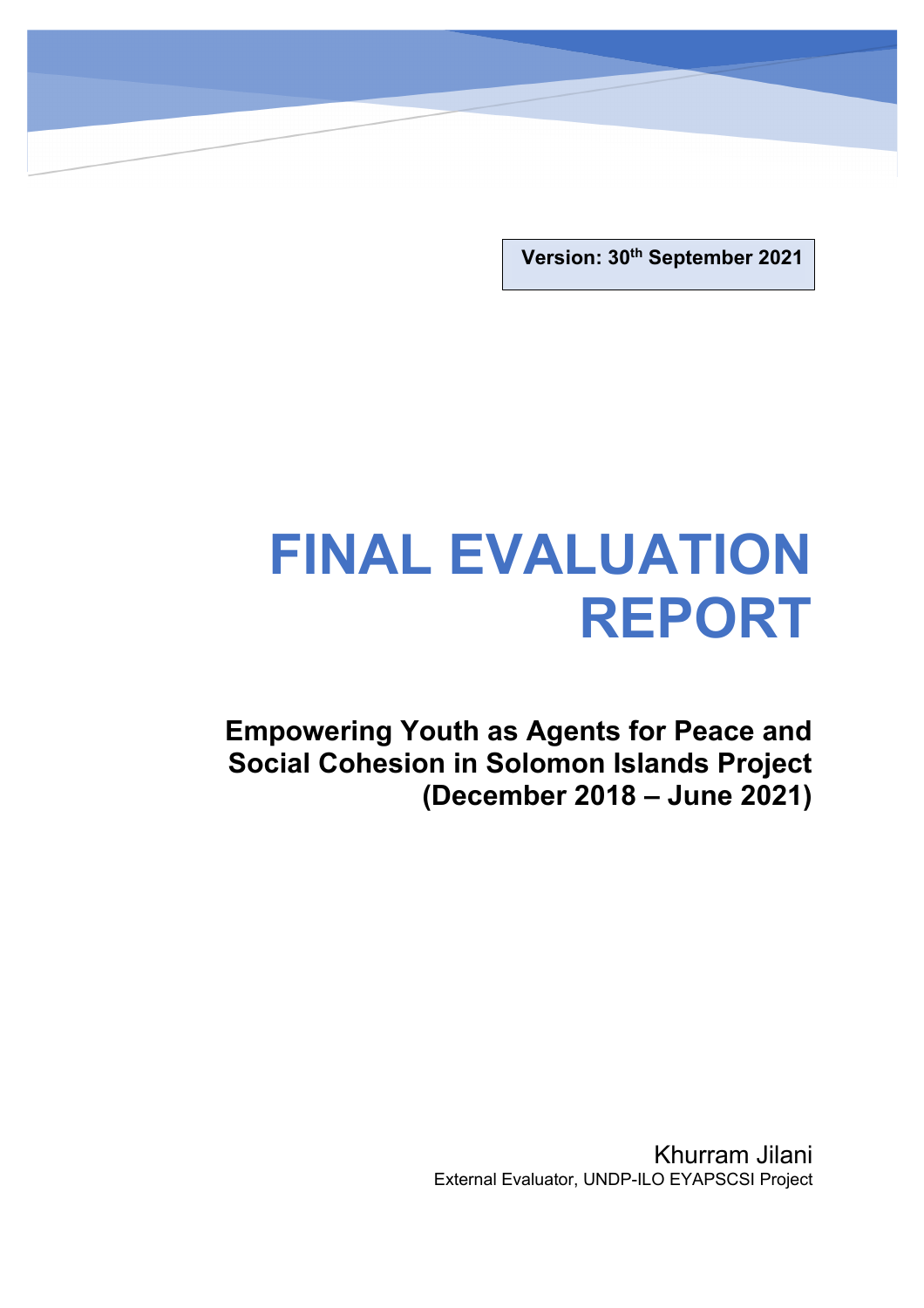## **Table of Contents**

| 1.1. |                                                                        |  |
|------|------------------------------------------------------------------------|--|
| 1.2. |                                                                        |  |
|      |                                                                        |  |
| 2.1. |                                                                        |  |
| 2.2. |                                                                        |  |
| 2.3. |                                                                        |  |
| 2.4. |                                                                        |  |
| 2.5. |                                                                        |  |
|      |                                                                        |  |
| 3.1. |                                                                        |  |
| 3.2. |                                                                        |  |
| 3.3. |                                                                        |  |
| 3.4. |                                                                        |  |
| 3.5. |                                                                        |  |
| 3.6. |                                                                        |  |
|      |                                                                        |  |
|      |                                                                        |  |
|      |                                                                        |  |
|      |                                                                        |  |
|      |                                                                        |  |
|      | Annex-5.4. Type of data collection instruments/ questionnaires used 46 |  |
|      |                                                                        |  |
|      |                                                                        |  |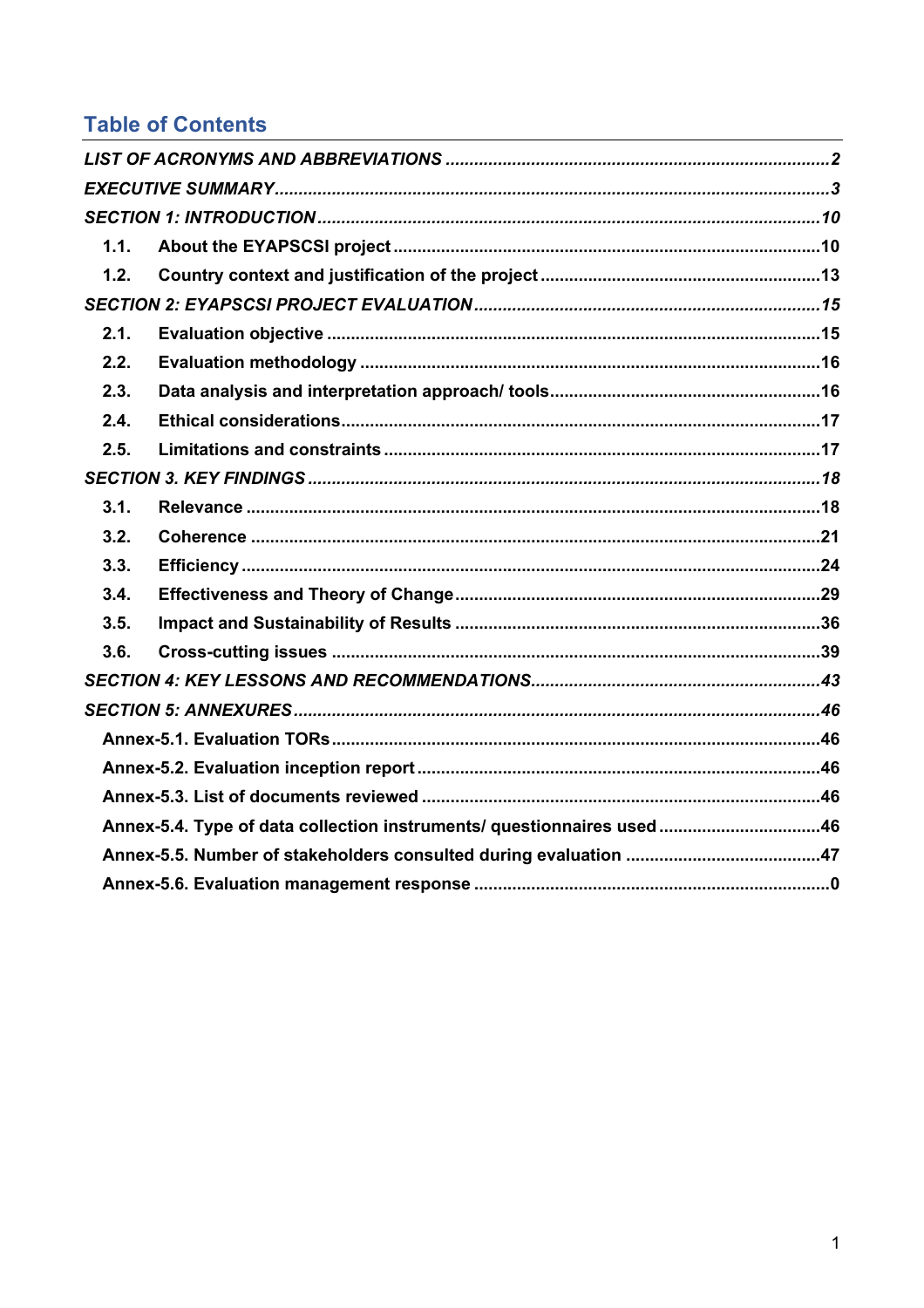## **LIST OF ACRONYMS AND ABBREVIATIONS**

| CSO <sub>s</sub> | <b>Civil Society Organizations</b>                                             |
|------------------|--------------------------------------------------------------------------------|
| <b>DSE</b>       | Development Services Exchange                                                  |
| <b>EYAPSCSI</b>  | Empowering Youth as Agents for Peace and Social Cohesion in Solomon<br>Islands |
| <b>FGD</b>       | <b>Focus Group Discussions</b>                                                 |
| <b>ILO</b>       | International Labour Organization                                              |
| <b>KIIs</b>      | Key Informant Interviews                                                       |
| <b>MTGPEA</b>    | Ministry of Traditional Governance, Peace, and Ecclesiastical Affairs          |
| <b>MWYCFA</b>    | Ministry of Women, Youth, Children, and Family Affairs                         |
| <b>NYP</b>       | <b>National Youth Policy</b>                                                   |
| <b>PBF</b>       | <b>Peacebuilding Fund</b>                                                      |
| <b>RAMSI</b>     | Regional Assistance Mission to Solomon Islands                                 |
| <b>SDGs</b>      | Sustainable Development Goals                                                  |
| <b>TGB</b>       | <b>Traditional Governance Bill</b>                                             |
| <b>TRC</b>       | The Solomon Islands Truth and Reconciliation Commission                        |
| <b>UN</b>        | <b>United Nations</b>                                                          |
| <b>UNDP</b>      | United Nations Development Programme                                           |
| <b>WVSI</b>      | World Vision Solomon Islands (WVSI)                                            |
| <b>YECSI</b>     | Young Entrepreneurs Council in Solomon Islands                                 |
| <b>YPS</b>       | Youth, Peace and Security                                                      |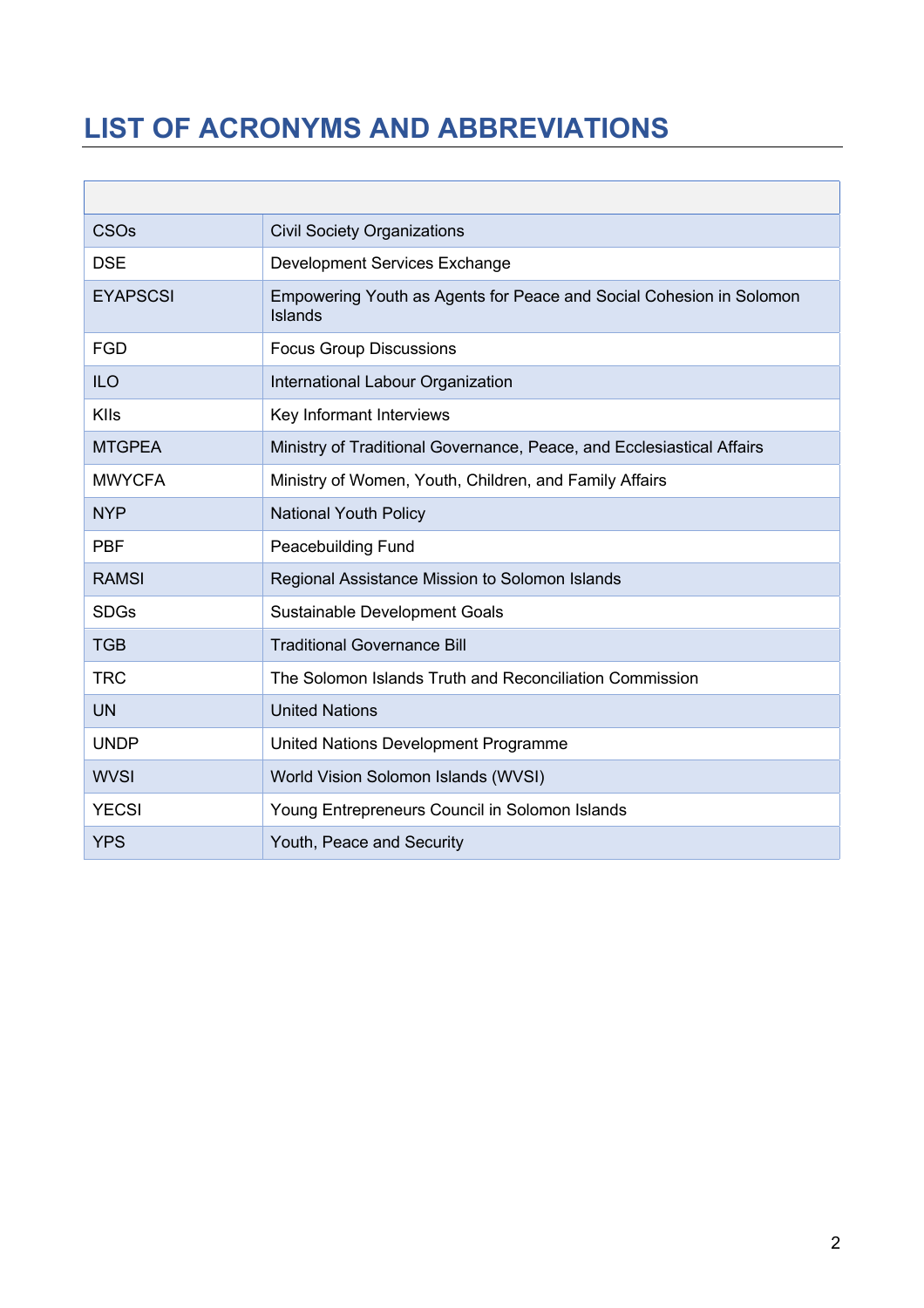## **EXECUTIVE SUMMARY**

## **Introduction**

The Empowering Youth as Agents for Peace and Social Cohesion in Solomon Islands (EYAPSCSI) project (December 2018 – June 2021) was launched by UNDP and ILO in December 2018. The project was funded by UN Secretary-General's Peacebuilding Fund (PBF) in pursuance of its PBF Strategy (2020-24) focus area "Implement and sustain peace agreements – political dialogue", it strived to empower marginalized young Solomon Islanders, particularly young women, to engage in decision-making and act as pro-active social entrepreneurs to address local sources of grievances.

#### The **two outcomes of the project** were:

Outcome 1: Young people's, particularly young women's, voices in decision making processes related to issues identified in the 'perceptions survey' on peacebuilding are strengthened in Honiara, North Malaita, the Weather Coast of Guadalcanal, and border communities in the West.

Outcome 2: Communities in the hotspot areas are more resilient to conflict with more socially, economically, and politically empowered youth, in particular young women, engaging as peace builders.

The activities under these two outcomes were based on the premise that (i) the act of increasing young women and men's ability to influence the decision-making processes will reduce their sense of powerlessness and marginalization and result in decisions that will better address the sources of frustration for young people that could otherwise undermine peace; and that (ii) the young people have the potential to create and implement innovative solutions to local issues that could become sources of disputes, disharmony and fragmentation of social cohesion and trust, but were constrained from doing so by a lack of support and low social expectations of what young people can and 'should' do.

## **Evaluation objective**

UNDP and ILO commissioned this summative, external evaluation of EYAPSCSI project in Solomon Islands with the objective to determine the extent to which anticipated outputs and outcomes are achieved. Specifically, the evaluation of the EYAPSCSI project serves two objectives:

*Firstly,* it employs standard evaluative tools to provide an independent, objective-assessment on the relevance, efficiency, cohesion, effectiveness, impact, and sustainability of the project; and

*Secondly,* it provides some of the key insights, lessons learned and recommendations to inform future initiatives and investments around peacebuilding and social cohesion in Solomon Islands.

The evaluation findings, learning and recommendations will be helpful in informing design, implementation and management of UN's future initiatives and efforts towards youth empowerment, peacebuilding, and social cohesion in Solomon Islands and similar context.

### **Evaluation methodology**

The evaluation involved a mixed method approach, using both primary and secondary data, to provide an accurate and plausible assessment and analysis on key evaluation themes/ questions. Review of secondary sources included analysis of data and information from key policy documents, project design documents, perception surveys, progress reports, beneficiary database and M&E reports. Primary data involved 16 key informant interviews; 5 focus group discussions; and 3 visits to youth caucuses for direct observations of youth-led social entrepreneurship initiatives during field-based interviews. In total, 51 related stakeholders and individuals (29 male, 22 female) were consulted from Honiara, Weather Coast, North Malaita, Shortland and Fiji during the primary data collection. The collected data/ information is predominantly qualitative and descriptive. Therefore, the evaluation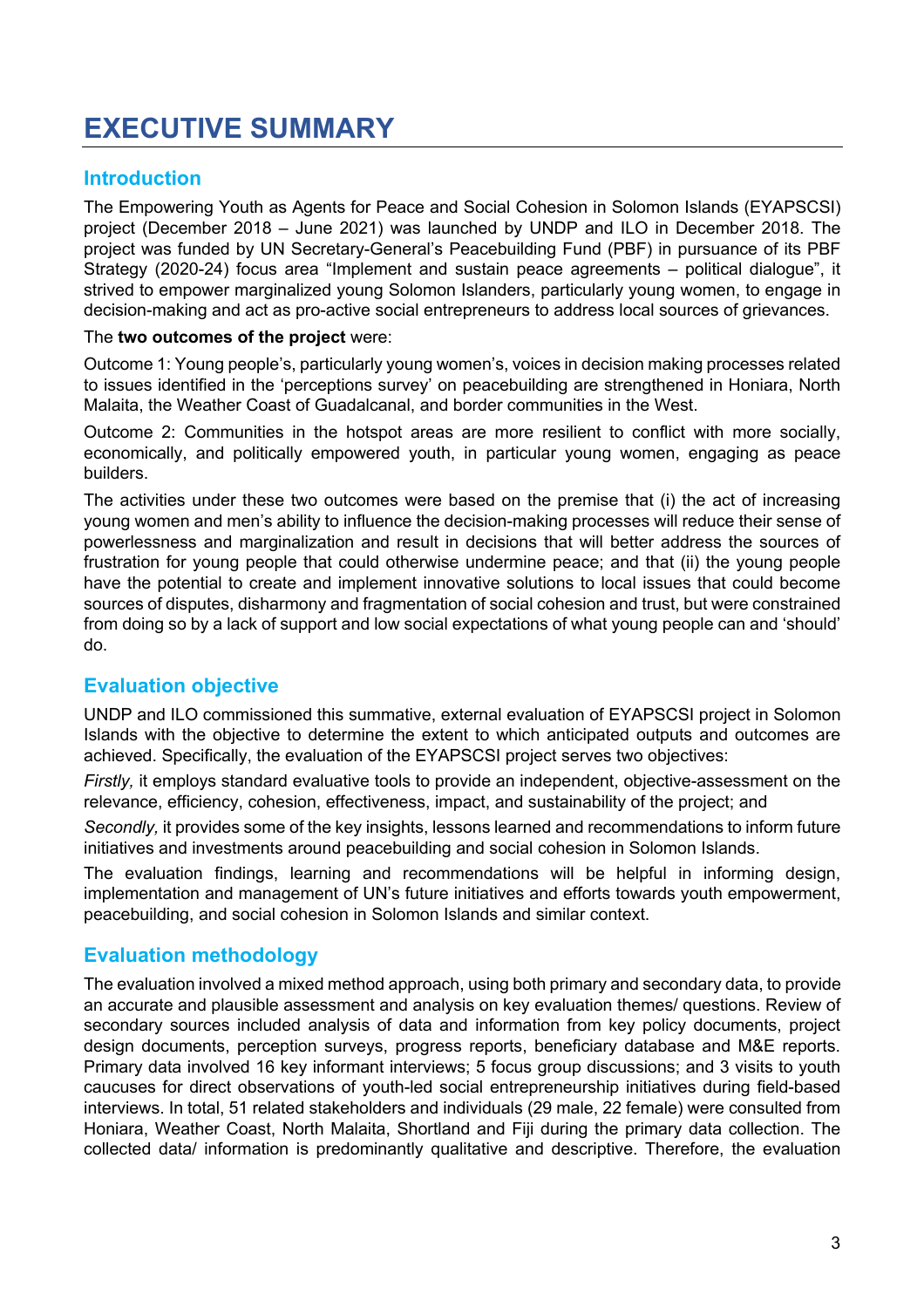used qualitative content analysis and narrative analysis to document responses and generate evidence around project interventions, implementation strategies and results.

## **Key findings and recommendations**

Key findings and recommendations of the evaluation are:

#### **Relevance**

The analysis of multiple primary and secondary information sources confirmed the relevance and appropriateness of the EYAPSCSI project, its design and implementation approaches in Solomon Islands. The project sufficiently identified and worked towards addressing the most relevant peacebuilding issues faced by the people of Solomon Islands, particularly the sources of grievances among the young people which had been the main causes of the Tensions (1998-2003). The Tensions were caused by multiple factors; however, young people – which constitute over 70% of the total population – were affected the most by the incidents of violence and the repercussion of these incidents; and thus, were considered as a key target group of the project. Among young people, women were identified as the most vulnerable due to the prevailing gender inequalities, which meant that they were particularly excluded from decision-making and access to opportunities which had been at the source of the Tensions.

#### **Key findings**

- In terms of its strategic focus, the project responded to the critical needs identified by the Solomon Islands Truth and Reconciliation Commission (TRC), UNDP's Peacebuilding Perception Survey 2018, and 2018 National Youth Policy (NYP).
- At an intervention level, the project approach, intervention areas, geographical focus and main interventions were designed in consultation with the government and implementing partners and addressed local community-level peacebuilding issues such as empowerment and entrepreneurship. The project also involved local organizations working in the targeted area utilizing their technical expertise and social network for the community benefit.
- In terms of relevance to the context, the overall context of the Solomon Islands remained same during implementation, except for the outbreak of the COVID-19 that delayed the project start.

#### **Learning and recommendation**

• Tribal leaders, church and traditional groups do not see the youth caucuses as competing, powerand-resource sharing structure, rather they expressed their confidence and support to these youth caucuses. The involvement of these groups in project consultations, capacity building activities and social entrepreneurship projects build their confidence on the project as well as the youth caucuses. Therefore, future PBF projects may also consider engaging – through formal and informal ways – with church and community leadership to further empower youth caucuses for peacebuilding initiatives.

#### **Coherence**

Interviews with key stakeholders and review of project related documents established that the EYAPSCSI project remained coherent with internal and external initiatives, and this has been achieved due to: (i) the unique position and value-addition of UNDP and ILO on the project and in Solomon Islands; (ii) UNDP's role as focal point for Peacebuilding Fund; and (iii) the design of the project serving as a 'catalyst' to drive wider structural change in the society wherein young people are proactively playing their role in broader social, economic, political and peacebuilding activities.

#### **Key findings**

• The internal coherence in the project was achieved through strong inter-output and inter-outcome linkages, which ensured complementarians and synergies. The establishment of youth caucuses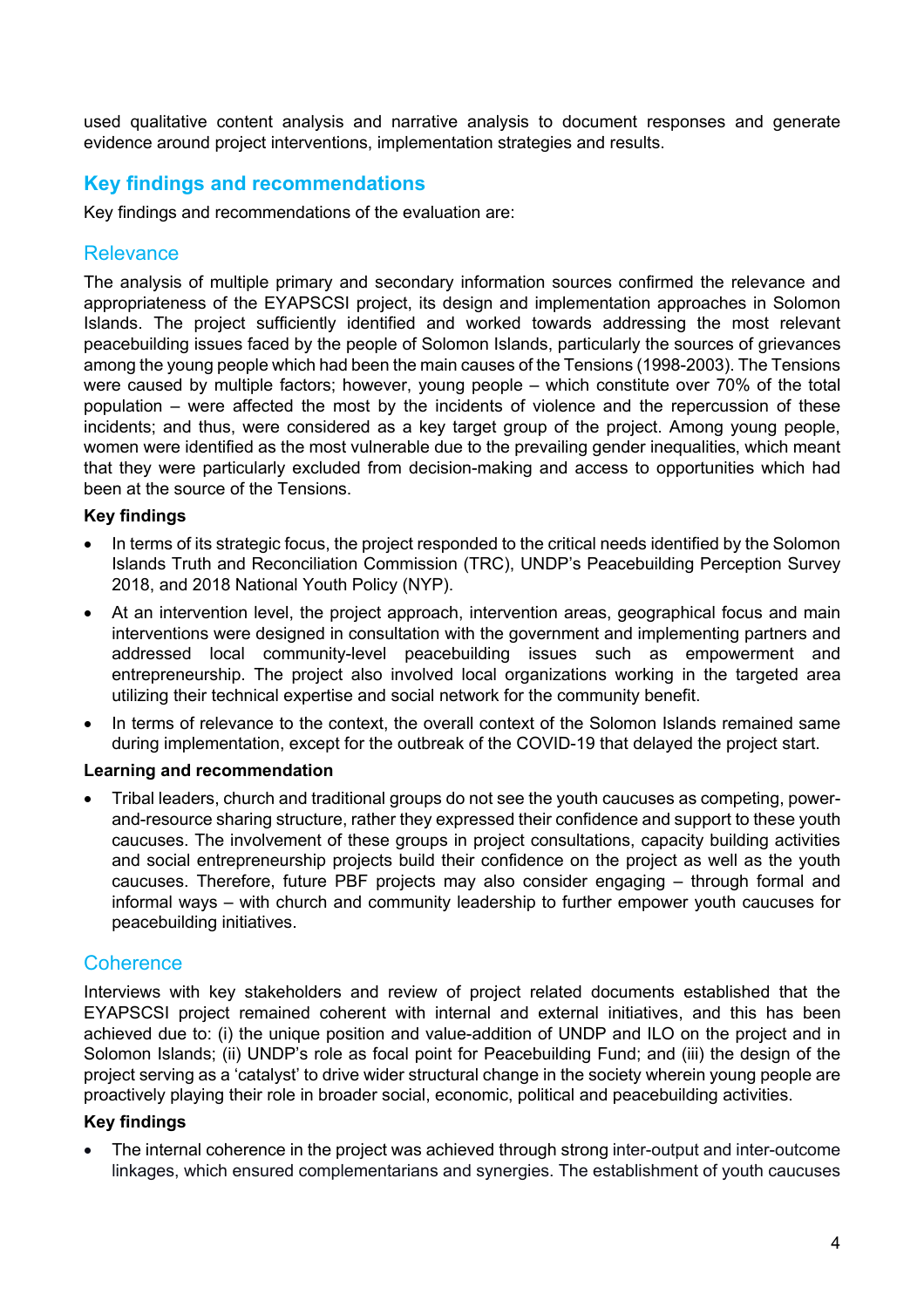under outcome 1 provided a platform to connect with the young people in the community for trainings on leadership, peacebuilding, gender equality, etc. and participating in subsequent activities such as training on entrepreneurship skills and community-based social entrepreneurship projects.

• For external coherence, the project effectively utilized the existing country-level coordination mechanism for the strategic alignment, coordination, and implementation; and augmented the interventions of UN's Peacebuilding Fund Project Phase II by implementing activities in almost same conflict affected zones around themes such as peacebuilding, peace and reconciliation, empowering women's and youth groups and community. The project has also provided a wellfunctioning platform of youth caucuses to other community-based projects such as the PBF funded Governance of Natural Resources Project.

#### **Efficiency**

Review of the project management structure, project design elements and progress against output level indicators and interventions suggests that the EYAPSCSI project remained largely efficient. The project design and implementation approach i.e., working through youth caucuses proved to be highly efficient and effective in achieving, rather exceeding most of the results that were set in the project results framework. The management structure, partnerships and coordination mechanism were diligently defined to deliver activities in a resource efficient manner, as the project delivered activities beyond the set targets (See table below. Progress against output level interventions and results). The project also demonstrated high degree of resilience and adaptiveness to external challenges such as COVID-19 pandemic and related lockdowns and travel restrictions; politically charged atmosphere in the run up to the 2019 elections and related incidence of violence; difficulties in reaching out and sustaining engagement with communities in farthest, hard-to-reach and hotspot areas. This was also made possible due to PBF's support and willingness to provide a 6-months, no-cost time extension to the project which enabled UNDP and ILO to deliver the remaining activities and take some concrete actions towards adoption and sustainably of achieved results.

#### **Key findings**

- The EYAPSCSI project achieved and exceeded most of its targets at output and intervention level, without getting into cost overrun. In quantitative terms, the project exceeded the number of participants that are trained on leadership, peacebuilding, governance, gender equality, and entrepreneurship. Similarly, against the target of 8, the project delivered 26 social entrepreneurship projects. In qualitative terms, all the project activities especially establishment of youth caucuses, trainings and social entrepreneurship projects were highly acknowledged by the respondents from key government officials, as well as the tribal leaders and communities.
- Establishment of youth caucuses enabled efficient delivery of subsequent activities on the project, as these youth caucus provided a unique platform to EYAPSCSI project to work with youth in the targeted communities. Most of the interventions were anchored around youth caucuses. The government also sees these youth caucus as future point for contact for engaging with the youth in these communities.
- Activity sequencing was a good approach especially in order to strengthen the peacebuilding focus and coherence of the project; at the same time, it created a time-lag across all subsequent interventions which somewhat compromised the timely implementation of project activities. The project design and implementation approach were helpful in building EYAPSCSI project on solid foundation, wherein every activity was derived from and/or build on a predecessor activity. However, this approach required more time to implement all the activities in the project. The activities under outcome 2, especially the social entrepreneurship projects were implemented during last 8-months of the project which resulted in less time for the project to mentor, monitor and strengthen these social entrepreneurship projects.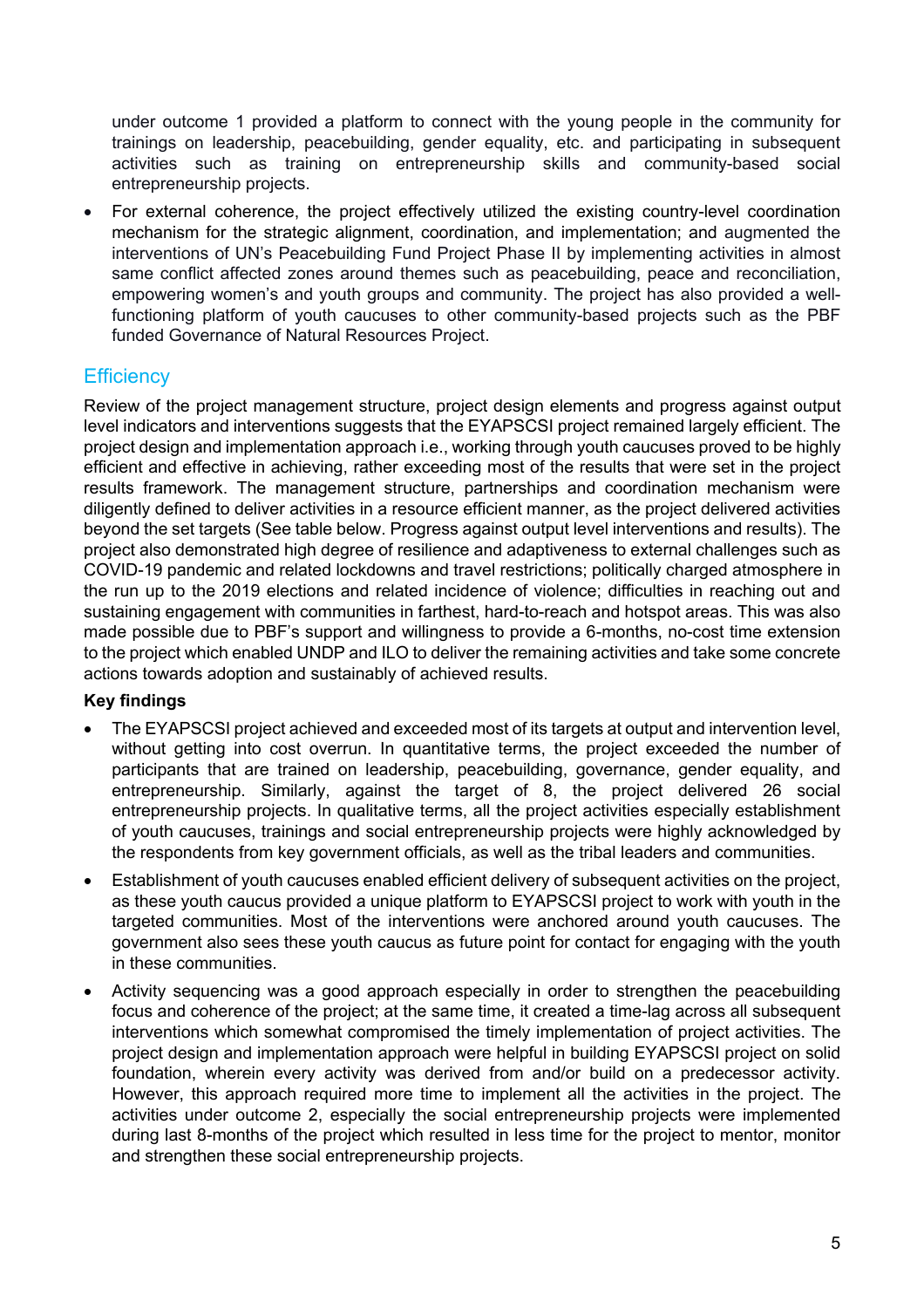- The local organizations (World Vision Solomon Islands, Development Services Exchange) with relevant skills, experience and community-outreach were engaged which made the trainings, mentorship, entrepreneurship initiatives context-specific and time- and cost-efficient. The project and its partners effectively engaged church and tribal/community leadership to mobilize over 45% of women (compared to project's total beneficiaries) on all the project activities<sup>1</sup>; and thus, efficiently distributed the resources between different target groups.
- The EYAPSCSI project and UN PBF demonstrated high degree of resilience and adaptiveness to external challenges such as COVID-19 pandemic and related lockdowns and travel restrictions; 2019 election campaign related incidence of violence; difficulties in reaching out and sustaining engagement with communities in farthest, hard-to-reach and hotspot areas. An innovative communication mechanism through virtual calls (phone calls, Facebook etc.), where possible, was adapted by the project team to mitigate the challenge of consistent and regular contact with the project beneficiaries, particularly youth caucus members, during the pandemic.
- The quality assurance of the project was ensured by establishing a robust M&E and performance management system from the outset of the project. The information collected and analyzed through M&E activities such as pre- and post-training assessments, weekly tracker of social entrepreneurship projects, database of youth caucuses with membership details, project semiannual progress reports, etc. was effectively used by the project manager, PBF fund team, project partners and stakeholders to take informed decisions about the project, manage project performance, take corrective measures, and learn and adapt to changing context such as COVID-19 emergency.

#### **Learning and recommendations**

- A project such as EYAPSCSI should follow the Gantt chart (tool) to planning and scheduling activities, so that if one activity in a sequence is delayed, the impact on follow-up activities is assessed and a proper management plan is devised to bring the project back on track.
- Since local partnerships with CSOs benefitted the EYAPSCSI project in improving its efficiency and effectiveness, it is advisable to identify and engage these partners from the very start of the project. The recommendation is especially in the context of DSE, which was identified and contracted very late on the project for delivery of outcome 2 related activities.
- It is also recommended that PBF projects such as EYAPSCSI, with short-duration and anticipated behavioral changes should take a focused approach – i.e., by concentrating on selected geographical location instead expanding the geographical outreach to demonstrate more substantial and sustainable change/impact.

### Effectiveness and Theory of Change

The interviews and focus group discussions with community leaders and members suggest a notable shift in the young people's position in the society in the project target zones, which is a validation of EYAPSCSI Project's ToC. The engagement of youth in community level productive activities such as youth caucuses, regular community meetings on social and economic issues, trainings, role in community affairs, social entrepreneurship projects etc. has changed the perspective of both the young people who have started to recognize their potential, importance and respect in the society; and the communities who have started to find young people more capable and responsible to take part in decision making processes and lead initiatives. In particularly, the young women who are part of the youth caucuses (as leaders and/or members) are found to have clearer vision to transform the role of youth, and they are more meticulous in managing the functioning and utility of youth caucuses. These are evident from key initiatives such as 26 youth-led social entrepreneurship projects that were

<sup>1</sup> Project beneficiary database i.e., youth caucus membership database; social entrepreneurship projects' database, training database, project semi-annual progress reports.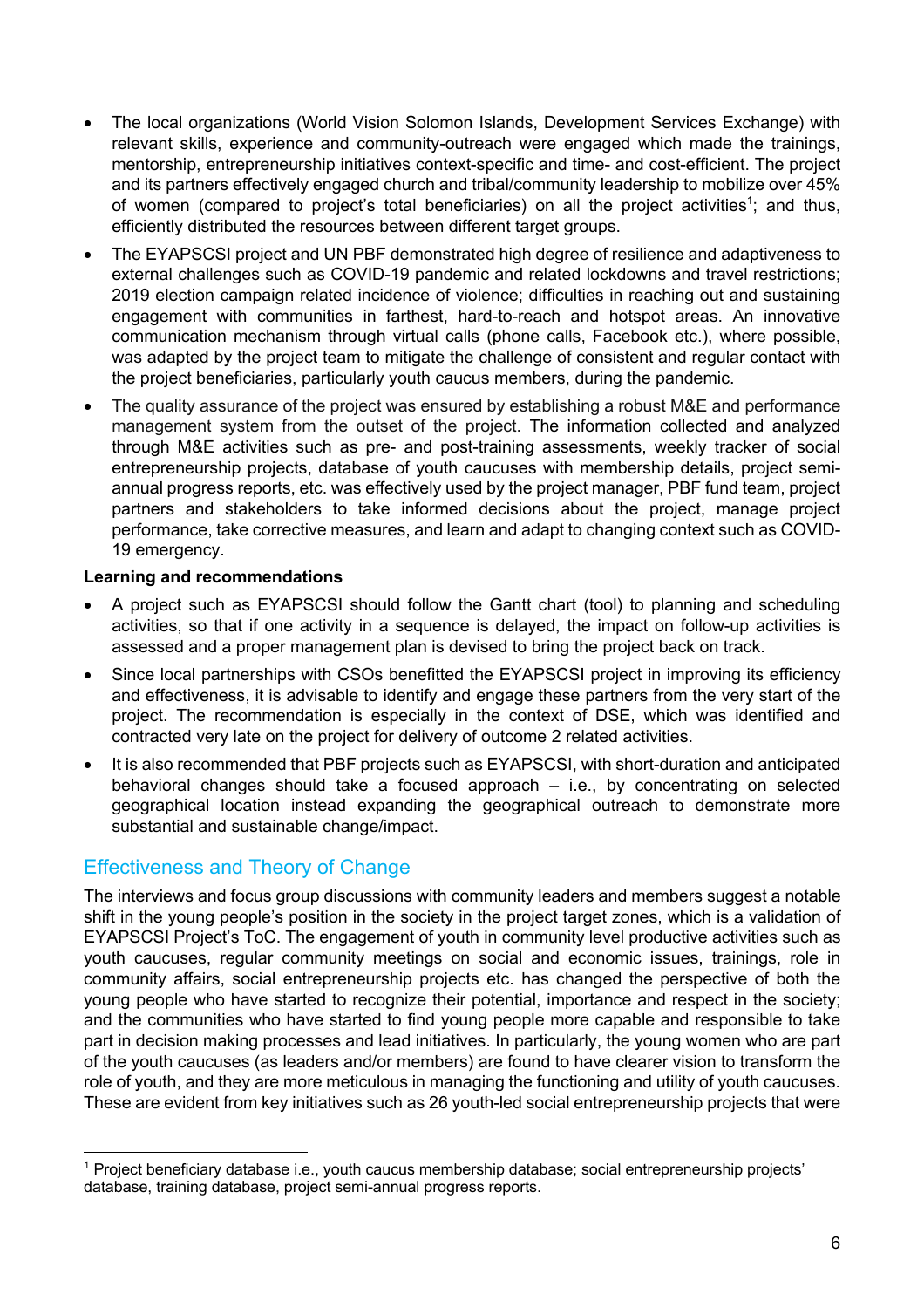identified, designed and being managed by the youth caucuses for addressing local level social and economic issues.

The remarks from key informants (provided below in the effectiveness section) also suggests that the church, tribal leaders, communities, and families of young people have started to engage youth in decision making processes, which is the first step towards youth empowerment. However, the sources of grievances are huge and multiple, and can mostly be addressed by engaging at a level where power and resources are concentrated.

#### **Key findings**

- The EYAPSCSI project ToC and related assumptions remained/ proved valid during the life of the project and based on the 'trajectory of change' that has been noticed in the evaluation.
- The project interventions and outputs have significantly contributed to change at outcome level, which is evident from major structural and societal shifts experienced, noticed, and reported by the stakeholders and respective communities. At the community level, the project made a substantial effort towards empowering marginalized young Solomon Islanders, particularly young women to engage in decision-making and act as pro-active social entrepreneurs to address local sources of grievances. Most of the members of youth caucuses reported that they have been consulted for the first time by any project for capacity building and entrepreneurship support. This is among the many 'firsts' that this project was able to initiate.
- Major shifts in the status of youth (men and women) and resultantly their contribution to peacebuilding and social cohesion include, but are not limited to the ones listed here: (i) individual young men and women are organized as part of the semi-structured, semi-formal youth caucuses – a platform for young men and women to raise their voice and formally engage with decision makers at community level and with the government; (ii) youth is now seen by tribal leaders and church as part of solution, rather than part of the problem; (iii) young people's behavior towards citizenship, gender issues, drugs and working with others has changed in targeted communities as they identified, designed and implanted 26 community-led social entrepreneurships projects; and (iv) young people have started taking self-initiatives to address their problems, rather than complaining about the situation.

#### **Learning and recommendations**

- In addition to integration of youth caucuses in the National Youth Congress and relevant ministry, UNDP, ILO and other PBF partners may consider ways to build their future projects so as to build on and strengthen these youth caucuses. The youth caucuses represent enormous potential to work in a country which has over 70% youth population.
- Young men and women demonstrated substantial capacity and commitment through communitybased social entrepreneurship project to resolving issues of their respective communities. The future efforts should involve working with the National Youth Congress (NYC) and relevant ministries to find ways to graduating progressive young men and women to next level of youth leaders, peace promoters and entrepreneurs who could work beyond their respective communities to focus on wider reforms such as legislation on youth, women rights, land reforms, governance, democracy, electoral reforms, accountability, and corruption, etc. and proactively engage with key decision-makers on issues of employment and economic opportunities, education and skills enhancement, land dispute management system, etc.
- Social entrepreneurship projects respond to a major part of the youths' concern (45% youth consider economic and employment opportunities as their biggest issue, Solomon Islands Youth Status Report 2018). Therefore, future PBF funding may also consider and prioritize 'local economic opportunities' as part and parcel of youth empowerment and peacebuilding efforts.

#### Impact and sustainability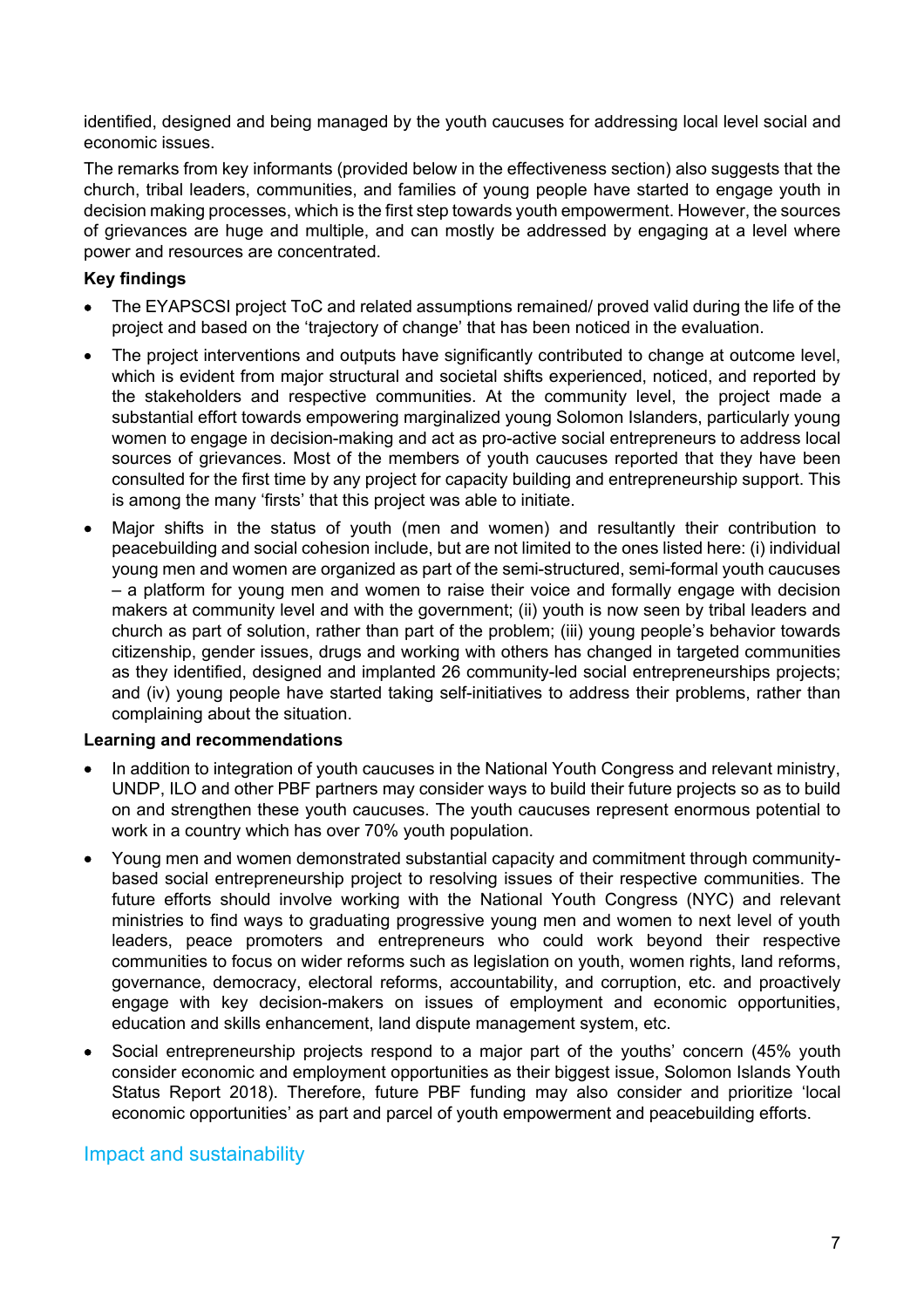The contribution of the EYAPSCSI project was intended at two levels i.e., the community level, and in the broader context of Solomon Islands. The project mostly focused on community level interventions, with some engagement, advocacy and influencing at policy and institutional level.

#### **Key findings**

- At the institutional level, the project ensured formal and continues engagement with the relevant ministries through its Board, and by engaging officials from these ministries in conducting trainings and key learning sessions. This has also enhanced the capacity of relevant ministries, including National Youth Congress in following ways: (i) improved access to young men and women through youth caucuses; (ii) improved training capacity, especially the understanding and knowledge of UN's training manual on topics such as leadership, peacebuilding, gender equality, governance and social entrepreneurship; (iii) better understanding of factors and causes of concern of youth and their expectations – with the purpose to inform government's policy and initiatives towards youth empowerment, employment, entrepreneurship and peacebuilding.
- The project also contributed to some unintended, yet positive changes in the Solomon Islands. For example, the community-based social entrepreneurial projects provided economic and employment opportunities at the local level, thereby contributed to reducing migration of young Solomon Islands to Honiara and other urban centers for employment.
- The change in project outcomes and impact is directly attributable to EYAPSCSI project, as the intervention design was unique, and project focused on areas which were long neglected. The youth caucuses established under the project are unique and represent first ever forum developed to organize young men and women around peacebuilding, social cohesion, and social entrepreneurship. The EYAPSCSI project also conducted training of young men and women using a gender sensitive training manual which was developed in consultation with relevant ministries based on the customized needs of the project and priorities of the relevant ministries, its thematic focus and audience. The idea of community-based social entrepreneurship projects was also unique and involved 26 projects from PBF's project budget. All these interventions, and the resultant change is directly attributable to EYAPSCSI project.

#### **Learning and recommendations**

- The EYAPSCSI project represented a huge agenda of structural reforms in Solomon Islands i.e., empowering youth to lead peacebuilding efforts and proactively participate in social, economic and political decision making. The targets in the 'project results framework' were equally ambitious, requiring this wider change to happen in 24-30 months of the project. Though it is preferred to keep the ambition high, the duration of the project may need to be matched with its complexity, ambition, scope, scale, and coverage. In case of EYAPSCSI the delivery challenges were compounded by extraneous factors such as COVID-19 pandemic and related restrictions, 2019 elections and related incidence of violence, etc.
- Since Solomon Islands continues to be eligible to the PBF, the Fund might need to consider phasing of wider peacebuilding agenda through short-duration projects with no major intervals. This will help build on previous work and continue momentum of change towards durable peace and social cohesion.
- It is also recommended that PBF projects such as EYAPSCSI having short-duration, deeper focus, and community-level interventions – should take a focused approach i.e., by concentrating on selected geographical location – instead of expanding the geographical outreach – to demonstrate more substantial and sustainable change/impact.
- The easing up of COVID-19 pandemic related restrictions reinstated the migration of young people to capital Honiara, mainly for education and employment purposes<sup>2</sup>. This resulted in a notable

<sup>&</sup>lt;sup>2</sup> Reported by youth caucuses and community leaders during key informant interviews and focus group discussions.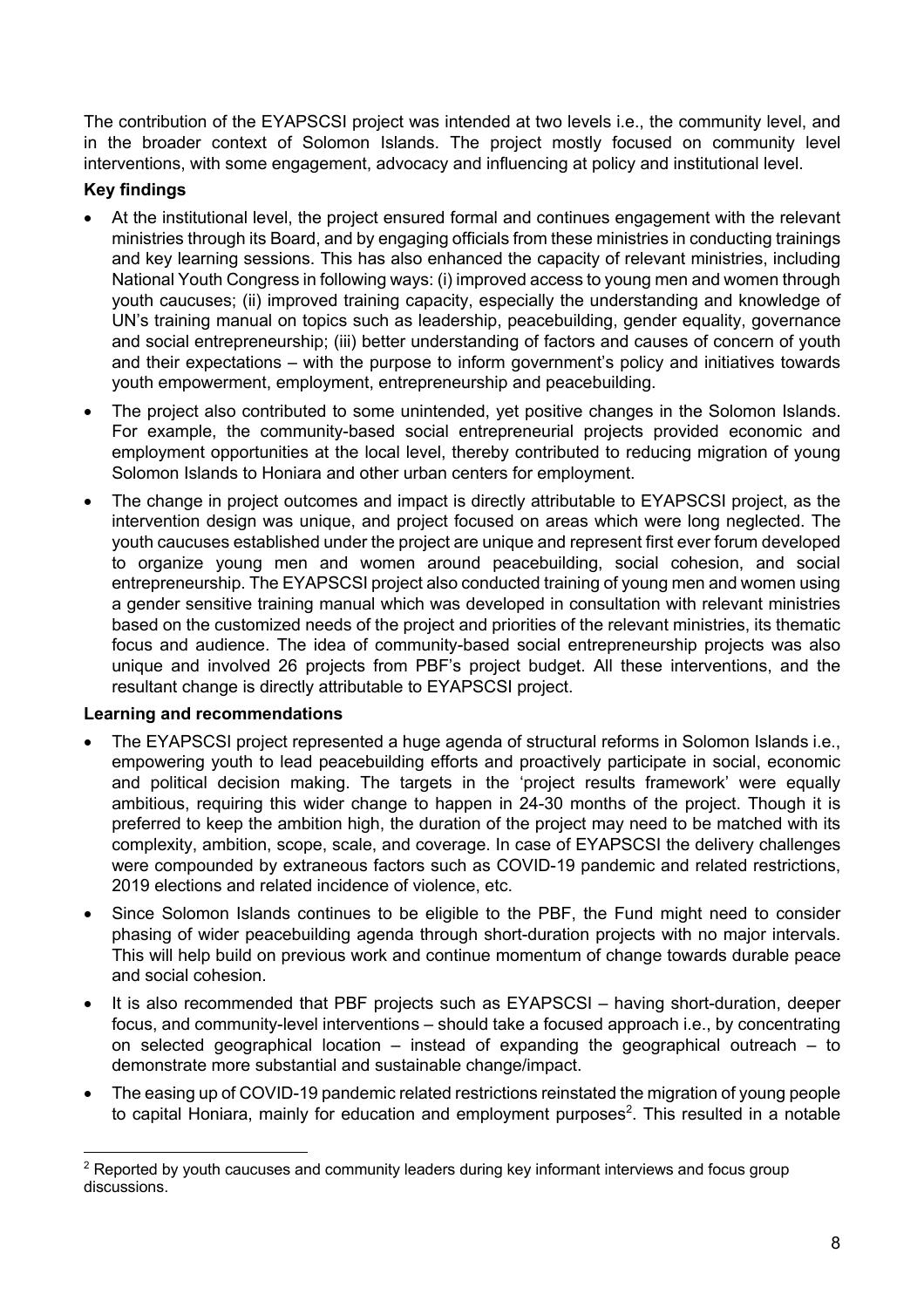turnover of membership of youth caucuses in other provinces, wherein new members joined and replaced the departing members. This has also created a capacity gap among members of youth caucuses, wherein older members are trained on leadership, peacebuilding, gender equality, entrepreneurship, etc. while the new members are not. In this situation, it is advisable to handover simpler version of training material (at-least on key topics) to educated members of youth caucuses so that they can provide induction to new, incoming members. Also, the training manuals developed under EYAPSCSI project may also be institutionalized in the NYC annual plans with provision of adequate budget for follow-up trainings of youth caucuses.

• At this stage of the project, the youth caucuses and the community leaders have expressed their satisfaction and sufficient clarity on their respective social entrepreneurship projects, and on how these will be managed, and the returns will be shared. However, a follow up assessment of social entrepreneurship projects may ideally be conducted in 6-12 months (from the date of award of these projects) to analyze the status of these social entrepreneurship projects, as whether or not these projects are running and maintained well by the youth caucuses; whether the benefits of these projects are equitably distributed among young men and women; and whether or not these projects have improved social cohesion and peace among youth, communities, etc. or whether or not these projects have created some kind of conflicts among youth/community on ownership or division of economic returns and dividends etc.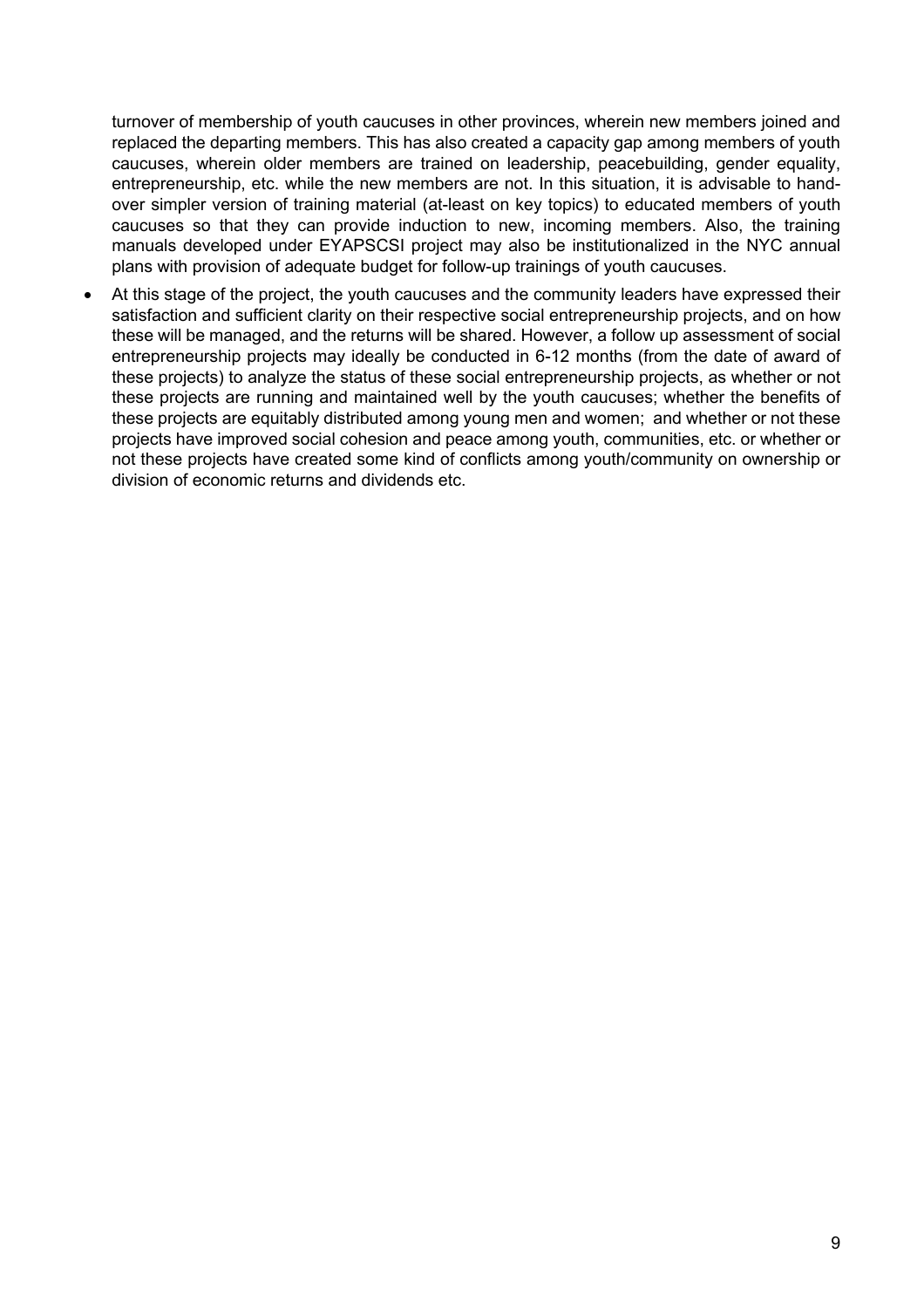## **SECTION 1: INTRODUCTION**

## **1.1. About the EYAPSCSI project**

The Empowering Youth as Agents for Peace and Social Cohesion in Solomon Islands (EYAPSCSI) project was launched by UNDP and ILO in December 2018, as a 30-months project which concluded in June 2021. The project was funded by UN Secretary-General's Peacebuilding Fund (PBF) in pursuance of its PBF Strategy (2020-24) focus area "Implement and sustain peace agreements – political dialogue", it strived to empower marginalized young Solomon Islanders, particularly young women, to engage in decision-making and act as pro-active social entrepreneurs to address local sources of grievances.

The project worked towards addressing the underline factors and causes of weak participation of young Solomon Islanders – particularly young Solomon Islander women – in the decision-making processes by adopting two complementary approaches: empowering marginalized youth to become agents for peace; and giving them meaningful opportunities for a good life.

#### The **two outcomes of the project** were:

Outcome 1: Young people's, particularly young women's, voices in decision making processes related to issues identified in the 'perceptions survey' on peacebuilding are strengthened in Honiara, North Malaita, the Weather Coast of Guadalcanal, and border communities in the West.

• Activities to support achievement of outcome 1 were based on the premise that the act of increasing young women and men's ability to influence the decision-making processes will reduce their sense of powerlessness and marginalization and result in decisions that will better address the sources of frustration for young people that could otherwise undermine peace.

Outcome 2: Communities in the hotspot areas are more resilient to conflict with more socially, economically, and politically empowered youth, in particular young women, engaging as peace builders.

• Activities to support achievement of outcome 2 were based on the premise that young people have the potential to create and implement innovative solutions to local issues that could become sources of disputes, disharmony and fragmentation of social cohesion and trust, but were constrained from doing so by a lack of support and low social expectations of what young people can and 'should' do. In particular, it was assumed that the 'double disadvantage' faced by young women places particularly binding constraints on their ability to act on their initiative, and so there would be especially high returns to empowering them.

## **Intervention design and activities**

Identification of communities/ hot-spot areas Youth profiling

Establishment of youth caucuses

Training of youth caucuses on peacebuilding and related areas

Training of youth caucuses on entrepreneurship Youth dialogues

Idetification and award of social entreprenourship and community projects

Integration in Provincial Youth Councils/ NYC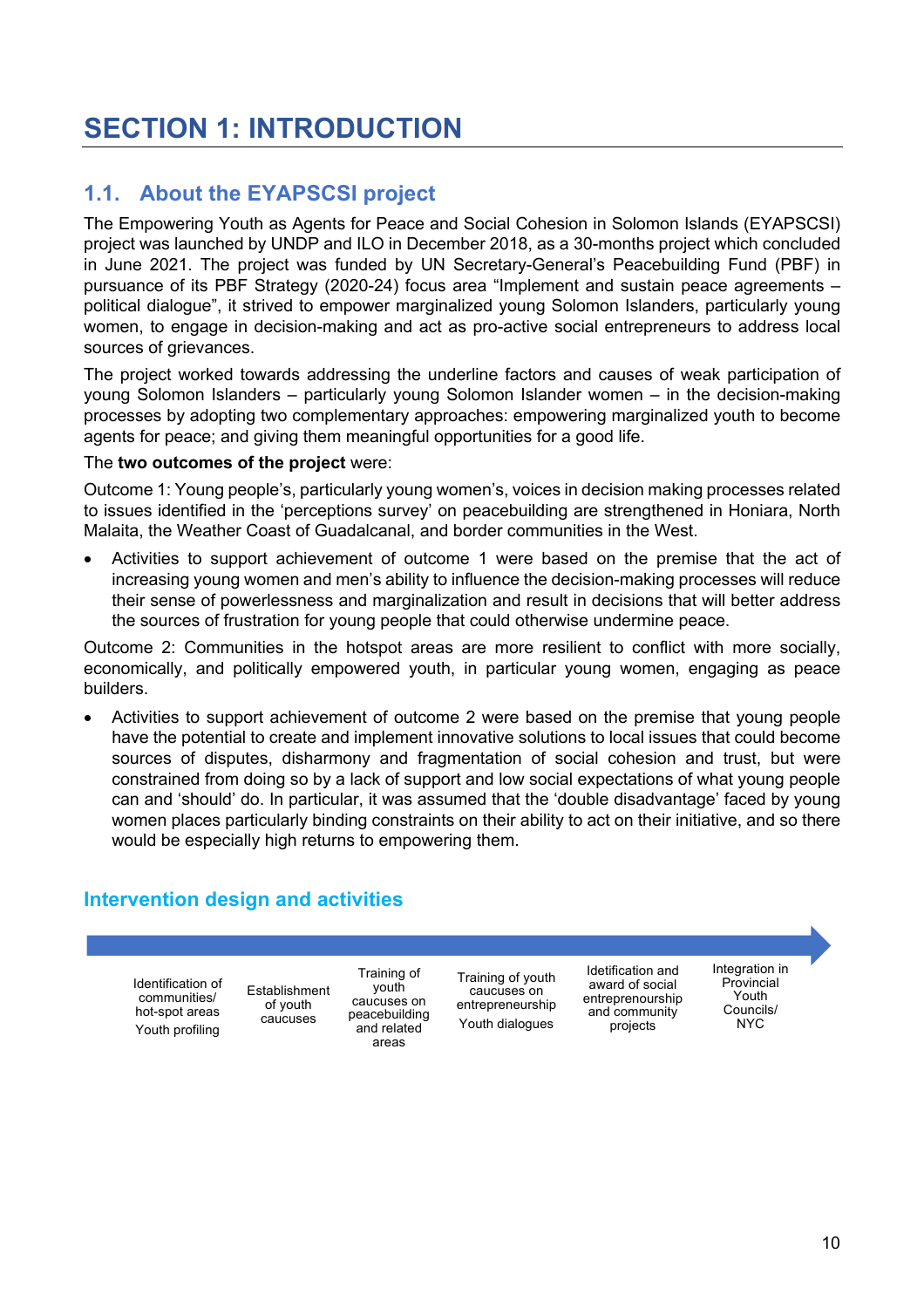## **Objectives, structure and functions of Youth Caucus**

|                                                                                                                | <b>Objectives of Youth Caucus at community level</b>                                                                                                                                                                                                                                                                                                                                                                                                                                                                                                                                                                                                                                                                                                                                                                                                                                                                                                                                                                                                                                                                                                                                                                                                                                                                                                                                                                                                                                                                                                                                                                                 |
|----------------------------------------------------------------------------------------------------------------|--------------------------------------------------------------------------------------------------------------------------------------------------------------------------------------------------------------------------------------------------------------------------------------------------------------------------------------------------------------------------------------------------------------------------------------------------------------------------------------------------------------------------------------------------------------------------------------------------------------------------------------------------------------------------------------------------------------------------------------------------------------------------------------------------------------------------------------------------------------------------------------------------------------------------------------------------------------------------------------------------------------------------------------------------------------------------------------------------------------------------------------------------------------------------------------------------------------------------------------------------------------------------------------------------------------------------------------------------------------------------------------------------------------------------------------------------------------------------------------------------------------------------------------------------------------------------------------------------------------------------------------|
| $\bullet$<br>$\bullet$<br>$\bullet$                                                                            | To establish a platform for youth to voice their concerns and suggest solutions through<br>meaningful participation and involvement in decision-making processes.<br>To support, facilitate and advise the village committees, provincial youth caucus/council and<br>provincial government in the implementation of youth-related initiatives aligned with policy<br>priorities for youth development at provincial and national levels.<br>To strengthen partnerships with civil society organizations and other entities to promote<br>peacebuilding, social harmony and social entrepreneurship in the communities.                                                                                                                                                                                                                                                                                                                                                                                                                                                                                                                                                                                                                                                                                                                                                                                                                                                                                                                                                                                                              |
|                                                                                                                | Key Roles and Responsibilities of community-level Youth Caucus                                                                                                                                                                                                                                                                                                                                                                                                                                                                                                                                                                                                                                                                                                                                                                                                                                                                                                                                                                                                                                                                                                                                                                                                                                                                                                                                                                                                                                                                                                                                                                       |
| $\bullet$<br>٠<br>$\bullet$<br>$\bullet$<br>$\bullet$<br>$\bullet$<br>$\bullet$<br>٠<br>$\bullet$<br>$\bullet$ | Collaborate with the respective community/village committees to ensure youth voices are<br>included in decision making and link to provincial youth caucus to implement youth activities in<br>the region.<br>Promote youth participation in decision-making and conflict resolution.<br>Report to and conduct regular consultations as required and requested by the provincial youth<br>caucus/council, youth coordinator/desk officer, minister responsible for youth affairs and<br>provincial executive.<br>Communicate regularly, consult and/or recommend/advise village committees on issues<br>affecting youths.<br>Continuedly seek dialogue with village chiefs and church leaders, women's groups to positively<br>engage young people.<br>Be the voice for young people in the region to external partners and stakeholders.<br>Communicate regularly, consult and/or recommend/advise provincial youth caucus/council,<br>youth coordinator/desk officer and other entities on the effective implementation of<br>peacebuilding initiatives and activities.<br>Facilitate community leaders, relevant government authorities to alert (early warning<br>mechanism) when conflicts emerge/turn violent at the community level.<br>Facilitate, coordinate and participate in community reconciliation and peacebuilding work, if<br>needed.<br>Link and learn with other Provincial Youth Caucuses and relevant entities at the national level,<br>such as UN agencies, the Ministry of Traditional Governance, Peace and Ecclesiastical Affairs<br>and Ministry of Women, Youth, Children, and Family Affairs (MWYCFA). |
|                                                                                                                | <b>Structure of the Youth Caucus at community level</b>                                                                                                                                                                                                                                                                                                                                                                                                                                                                                                                                                                                                                                                                                                                                                                                                                                                                                                                                                                                                                                                                                                                                                                                                                                                                                                                                                                                                                                                                                                                                                                              |
| $\bullet$<br>$\bullet$                                                                                         | The members of youth caucus at community level will be elected by the youths and chiefs from<br>the target communities.<br>Community level youth caucus will be established at cluster/zone level which the project has<br>finalized during the community selection process.<br>The number of members in each youth caucus at community level will be varied considering the<br>dynamics of respective cluster/zone of target communities.<br>The age of youth caucus members will be between 16-24.<br>To ensure the gender equality, 50% of youth caucus members will be females.                                                                                                                                                                                                                                                                                                                                                                                                                                                                                                                                                                                                                                                                                                                                                                                                                                                                                                                                                                                                                                                  |

• Chairperson and Vice chairperson must be a male and a female or vice versa.

## **Demographic focus and geographical coverage**

In terms of demographic focus and geographical coverage, the project attempted to take peacebuilding efforts in a new direction, and into new locations that have traditionally been beyond the coverage of development efforts and government services. The activities were designed to help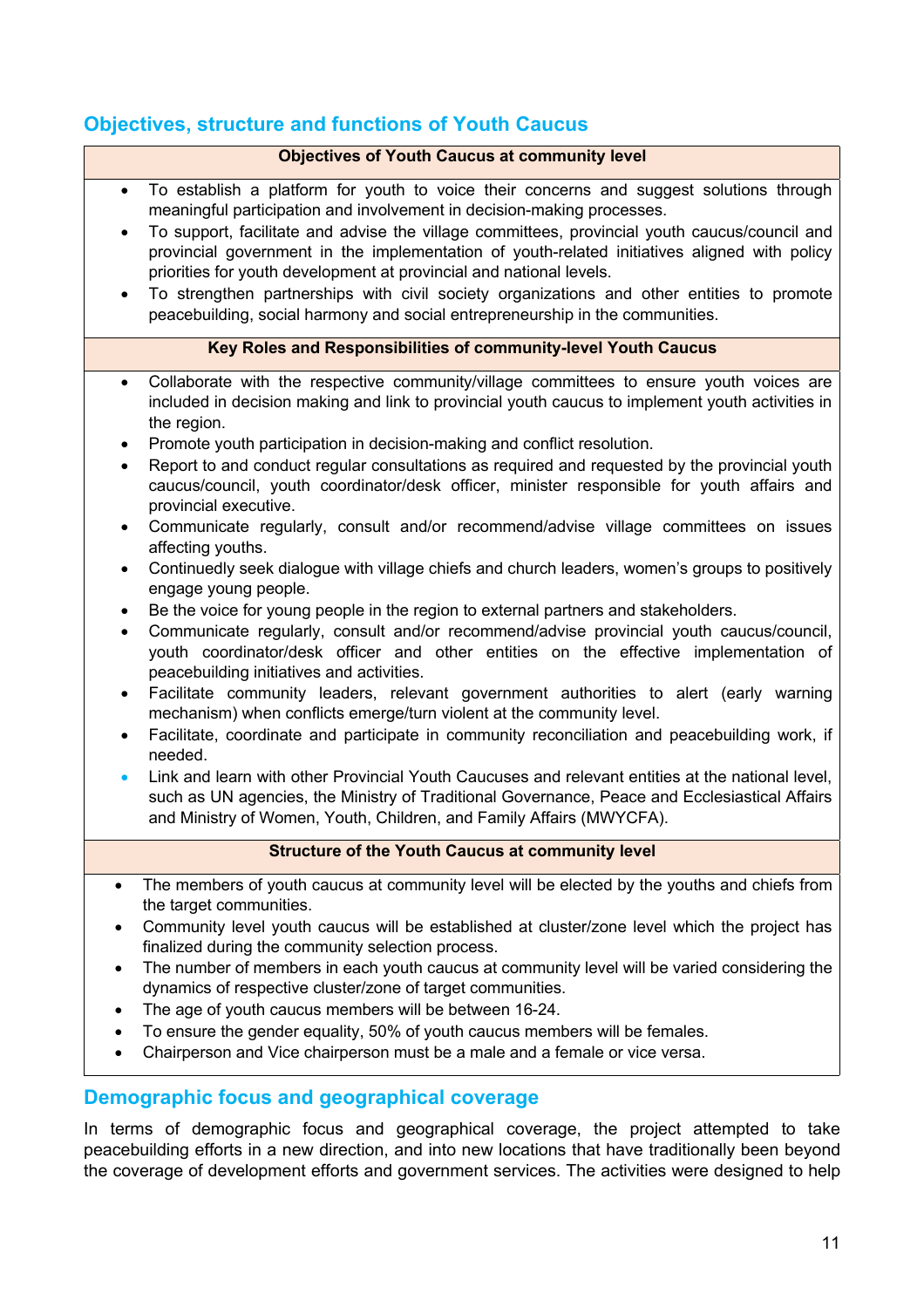nurture a new generation of effective peace advocates and nation builders. Specifically, the approach could be summed as following:

- Demographically, the project worked with young people between the age of 16 and 24, with a particular focus on working with young women and single mothers
- Geographically, the project worked with underprivileged communities in Honiara, Guadalcanal (Weather Coast), North Malaita and Western Province Border Region (communities with Bougainville)

### **Project resources**

The **total budget of the project was \$ 2.018 million**, which included:

- \$1.481 million (plus \$0.22 million from UNDP's core fund) as UNDP's share, with the mandate to lead, manage and monitor the EYAPSCSI project through a Project Manager (International, P3), project-based staff and a permanent office in Honiara
- \$0.371 million as ILO's share

## **Key stakeholders and partnerships**

The **project collaborated with key government stakeholders and established partnerships with civil-society organizations** to ensure ownership, synergies, and effective implementation of its activities. Key collaboration and strategic partnership were:

- National and provincial governments: These include the Ministry of Women, Youth, Children, and Family Affairs (MWYCFA) with its provincial offices in Guadalcanal, Malaita and Western Province; Ministry of Traditional Governance, Peace, and Ecclesiastical Affairs (MTGPEA) with its provincial offices in Guadalcanal, Malaita and Western Province; and Solomon Islands Chamber of Commerce and Industry/Young Entrepreneurs' Council, National Youth Congress.
- Implementing partners: These include the World Vision Solomon Islands (WVSI) and the Development Services Exchange (DSE).

## **Major operational changes**

#### **The project was initially conceived as a 24-months initiative; however, its duration was extended for another six-months i.e., until June 2021 to accommodate**:

- The delays caused by the riots occurred during the General Elections in 2019<sup>3</sup>. Triggered by political, social and economic grievances, these riots escalated in April 2019 due to young people's dissatisfaction and disillusionment with the previous political government. indignation further exacerbated with youth's intuition of 'buying of votes' by political elite through patronage with big business elites, and the misuse of various funding mechanisms, most notably the controversial Rural Development Constituency Fund. Political instability caused by the unrest following the April 2019 elections had an impact on the timely delivery of the project interventions. Consequently, this resulted in a deferred start of the implementation in August 2019, once a reasonable level of political stability is achieved.
- The restrictions relating to global pandemic (COVID-19) also had an impact. In the wake of COVID-19 pandemic and the proclamation of the State of Emergency by the SI Government, all non-essential activities were restricted which inevitably hampered the active, full-scale

 $3$  Reported by youth caucuses and community leaders during key informant interviews and fo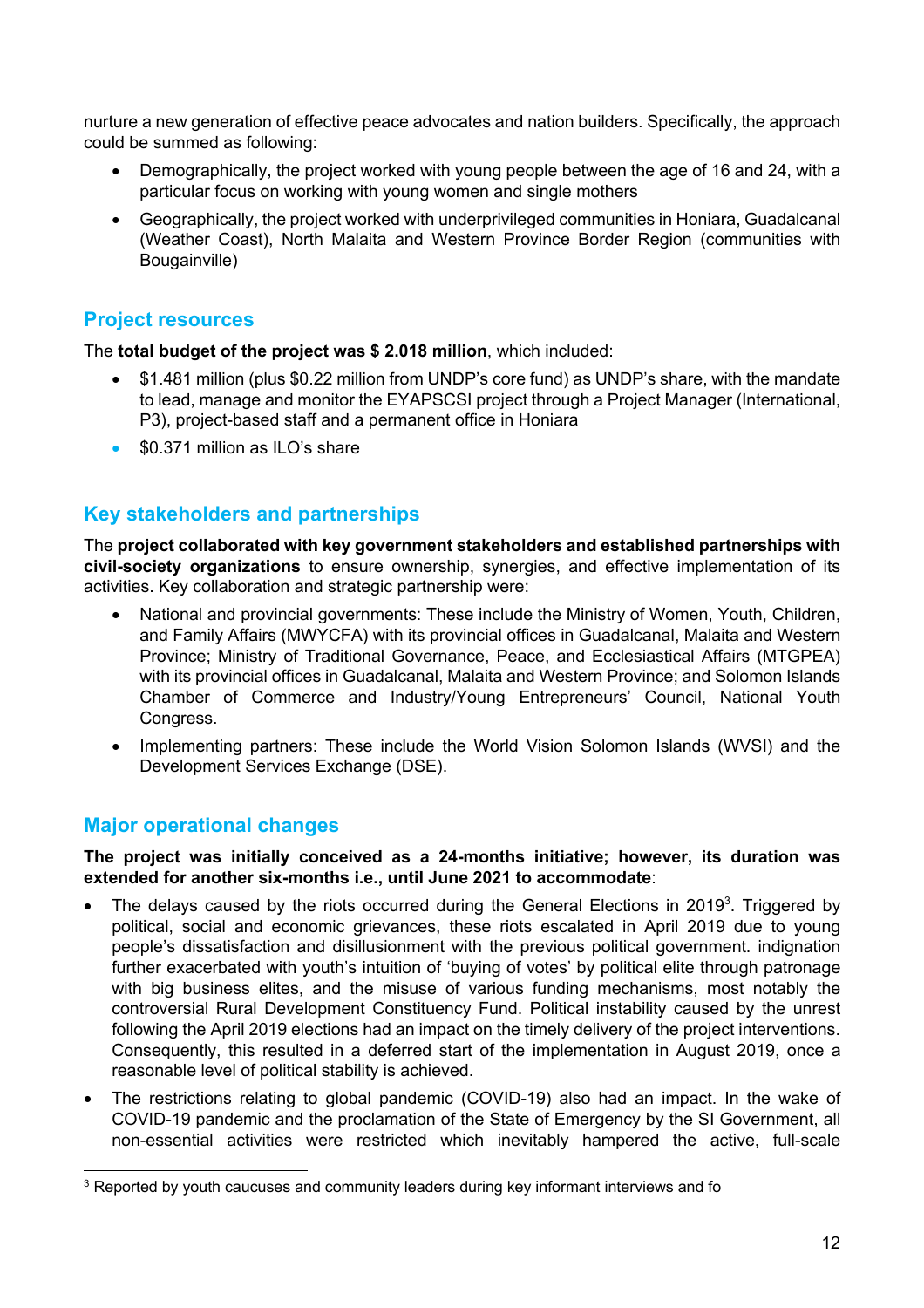implementation of the project<sup>4</sup>. To address this extraneous challenge, the project sought no-cost, time extension for six-months till June 2021. This however had no implication on the budget, and results commitment at an intervention, output, and outcome level. A deeper analysis on implication of COVID-19 will be undertaken as part of this external evaluation and through primary data sources.

In addition to ensuring full delivery of project activities, the EYAPSCSI Project Progress Report, June 2021 claimed that **the no-cost time extension** was effectively used by the project team to culminate interventions into more sustainable results. The causes of delay, impact of quantity and quality of project delivery, and impact on results and the sustainability of results will be analyzed as part of the evaluation and through primary data collection.

## **1.2. Country context and justification of the project**

The project "Empowering Youth as Agents for Peace and Social Cohesion in Solomon Islands (EYAPSCSI)" was developed in 2018 in the backdrop of number of unprecedented events and consequential policy and institutional measures introduced by the Government (as mentioned below). All these were critical in conceptualization of the EYAPSCSI project, its interventions, and the implementation strategies. Predominantly, the project was inspired by the National Youth Policy (2018) and sought to approach the funding window of UN Secretary-General's Peacebuilding Fund (PBF), with an aim to empower<sup>5</sup> marginalized young Solomon Islanders, particularly young women to engage in decision-making and emerge as pro-active social entrepreneurs to address local sources of grievances.

Some of the key factors which formed the contextual relevance of the project were:

- The youth bulge, wherein youth make up to 70% of the population of Solomon Islands. Nonetheless the 2018 Solomon Islands State of Youth Report revealed a limited participation of youth in the economy, politics, and decision-making<sup>6</sup>. The report further underscored youths' grievances in terms of being disadvantaged, disempowered, and with low self-esteem. To address these, the report provided recommendations on both aspects: (i) the youth participation in education, employment and livelihoods; and (ii) the youth participation in politics and governance, including elections, national government, provincial governments and community-level decisionmaking.
- **The Tensions (1998-2003),** which were caused by mainly the ethnic conflict with contributing factors such as land disputes, traditional versus non-traditional authority structures, unequal access to government services, unequal development and economic opportunity, inadequate law and justice institutions, youth unemployment and lack of participation, and a lack of educational opportunity<sup>7</sup>. This violence affected young people the most, both as victims and the combatants; and thus increased the likelihood of youth being prone to any such violence should it breaks out again.
- **The persistence of structural issues relating to tensions,** as youth including young women were politically, socially and economically disenfranchised due to poverty, ethnic stereotypes and divisions, elite capture of state resources, low levels of rural development, lack of access to services, and marginalization of women from politics and decision-making. On this, the Solomon Islands Truth and Reconciliation Commission (TRC) had aptly pointed to the critical need for (i) increasing youth participation in decision making at local and national level policy processes; (ii)

<sup>&</sup>lt;sup>5</sup> In the context of EYAPSCSI project, the Empowerment refers to the internal capabilities (leadership, communication, insights) and external positioning (organization, voice, social construct) of youth, particularly women to proactively engage in decision making processes related to matters such as governance, peace, social cohesion and gender equality and to emerge as pro-active social entrepreneurs.<br><sup>6</sup> Solomon Islands youth Status Report, 2018

<sup>7</sup> The Solomon Islands Truth and Reconciliation Commission (TRC)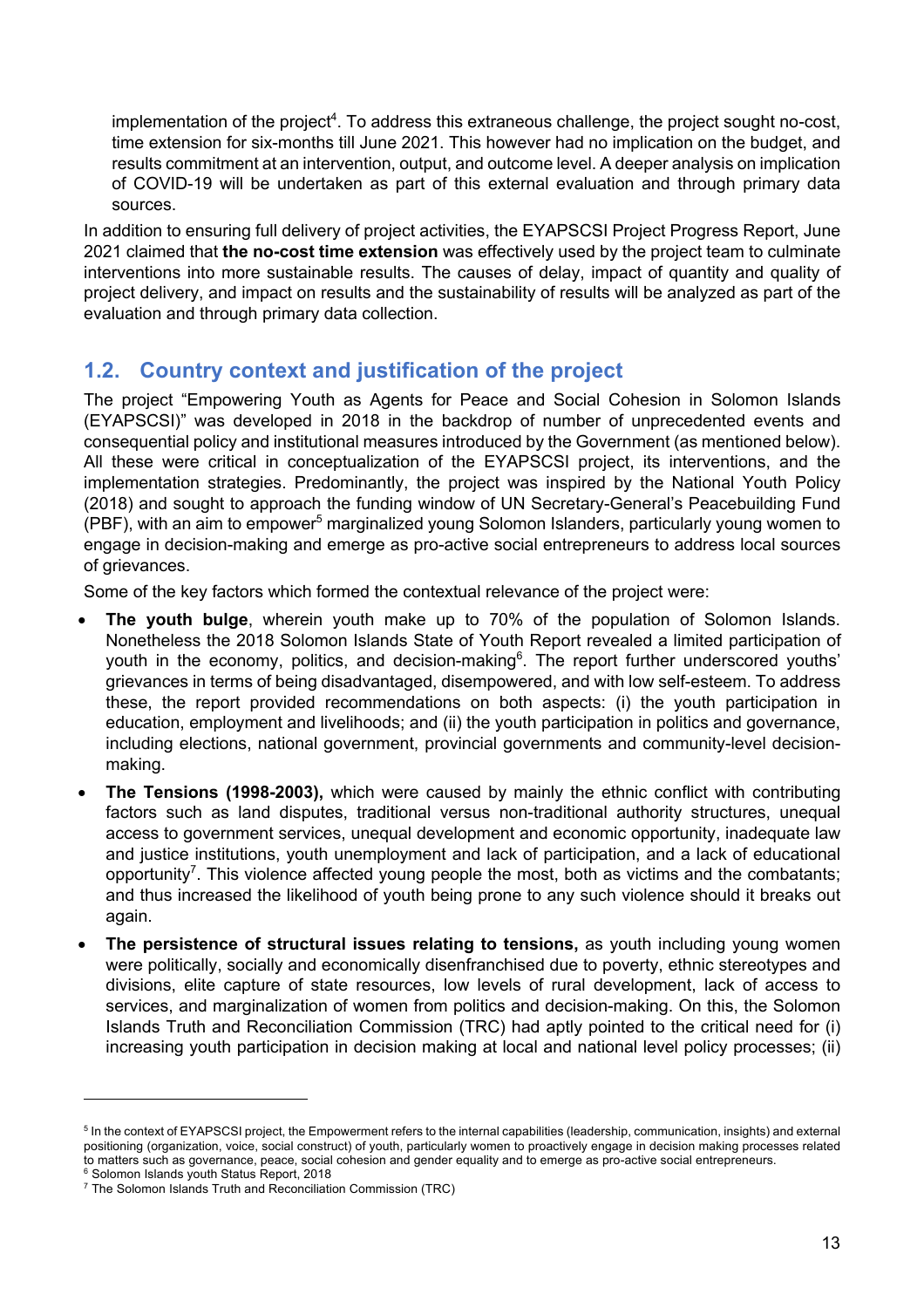providing youths with employment; and (iii) encouraging learning from the tensions so that such conflict is avoided from the outset.

- **The renewed policy emphasis on youth empowerment**, demonstrated through 2018 National Youth Policy (NYP)<sup>8</sup>. The NYP provided a holistic 3-tier policy framework for youth development in Solomon Islands – empowerment, employment, and entrepreneurship. Amid this, the NYP called for actions to (i) empower youths as agents of positive change, participating in leadership, decision making and governance mechanisms including traditional leadership and governance at all levels including household, village, community, provincial and national levels; and (ii) contributing to longterm social harmony and cohesion, peace and security, gender equality, equal opportunity and national unity that leaves no one behind.
- **The UN Secretary-General's Peacebuilding Fund (PBF),** The PBF is the UN's financial instrument of first resort to sustain peace in countries or situations at risk or affected by violent conflict. The PBF has invested in Solomon Islands since the aftermath of the conflict in 2003 and contributed through UN entities, government, and civil society organizations to build a durable peace in the country. Working with youth has always been a focus of the UN's peacebuilding work in Solomon Islands. The EYAPSCSI project corresponds to PBF focused area "Implement and sustain peace agreements – political dialogue" by designing activities which respond to imminent threats to the peace process. In addition, the project is fully aligned with UN priorities, thereby contributing directly to UN Pacific Strategy Outcome 5: By 2022, people and communities in the Pacific will contribute to and benefit from inclusive, informed and transparent decision-making processes; accountable and responsive institutions; and improved access to justice.

<sup>8</sup> Solomon Islands National Youth Policy (2017-2013)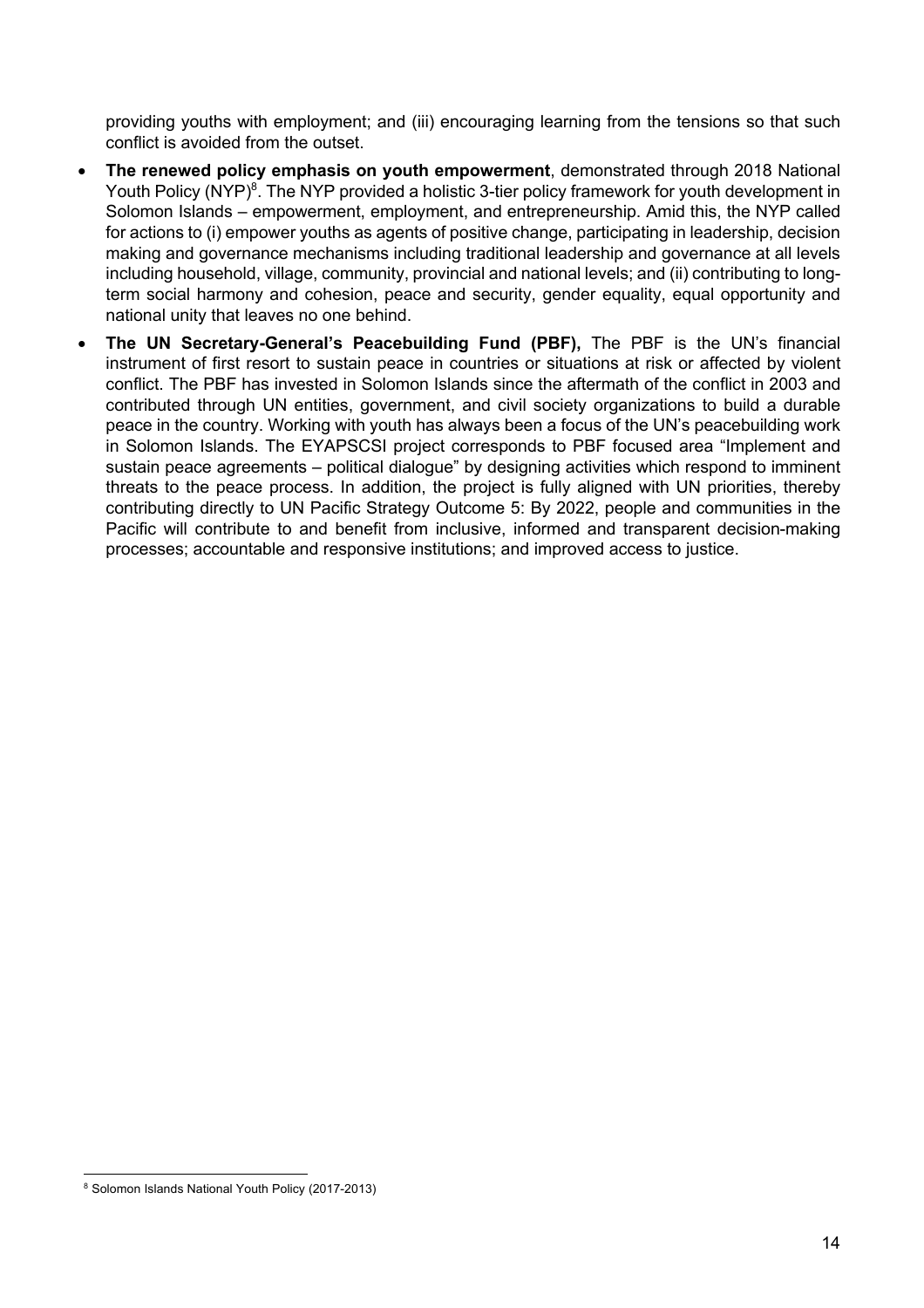## **SECTION 2: EYAPSCSI PROJECT EVALUATION**

UNDP and ILO commissioned this summative, joint independent evaluation of EYAPSCSI project in Solomon Islands with the objective to determine the extent to which anticipated outputs and outcomes are achieved. It also seeks to generate evidence, learning and insights on project's ToC and related assumptions; how efficient were the project implementation strategies; and what worked well and what didn't; etc. The evaluation also analyzes how well the project adapted to internal and external changes and ensured progress towards results framework.

## **2.1. Evaluation objective**

In line with the ToR, the evaluation of the EYAPSCSI project serves two objectives:

*Firstly*, it employs standard evaluative tools to provide an independent, objective-assessment on the relevance, efficiency, cohesion, effectiveness, impact, and sustainability of the project; and

**Secondly,** it provides some of the key insights, lessons learned and recommendations to inform future initiatives and investments around peacebuilding and social cohesion in Solomon Islands.

Specifically, the external evaluation followed OECD – DAC framework<sup>9</sup> to provide an objective assessment on:

- **Relevance,** as if the project addressed the most relevant peacebuilding issues, ensured alignment with National Peacebuilding Policy and the National Youth Policy, and addressed the relevant needs of the project beneficiaries. The evaluation also assessed the UN's added value in supporting sustaining peace priorities in Solomon Islands, including addressing cross-cutting issues such as gender and social cohesion in Solomon Islands.
- **Coherence,** as if the project leveraged other interventions to strengthen its interventions and impact. This includes both: the internal coherence, synergies and interlinkages between outcome 1 and outcome 2; and the coherence and complementarities with external, yet relevant stakeholders and interventions.
- **Efficiency,** included the review and analysis of projects' implementation strategy, institutional arrangements as well as its management and operational systems and value for money.
- **Effectiveness,** as if project outputs contributed to the achievement of change at outcome level, and to what extent EYAPSCSI project has made a concrete contribution in terms of building and consolidating peace in Solomon Islands, and whether the project Theory of Change was realized.
- **Impact,** involved assessment on whether the support provided by the EYAPSCSI Project has promoted the Youth, Peace and Security (YPS) agenda, allowed a specific focus on youth's access to decision making processes, and whether all the peacebuilding interventions supported by the PBF factored in gender equality.
- **Sustainability,** as if the EYAPSCSI project interventions and results such as youth caucuses; improved capacity of young men and women on peacebuilding, gender equality, leadership, governance, etc.; improved entrepreneurial capacity and social entrepreneurship projects; improved institutional capacity of implementing partners; and capacity and outreach of relevant government ministries are going to sustain after the life of the project.
- **Documented good practices, innovations and lesson learnt,** by providing concrete and actionable recommendations for future programming.

<sup>9</sup> https://www.oecd.org/dac/evaluation/daccriteriaforevaluatingdevelopmentassistance.htm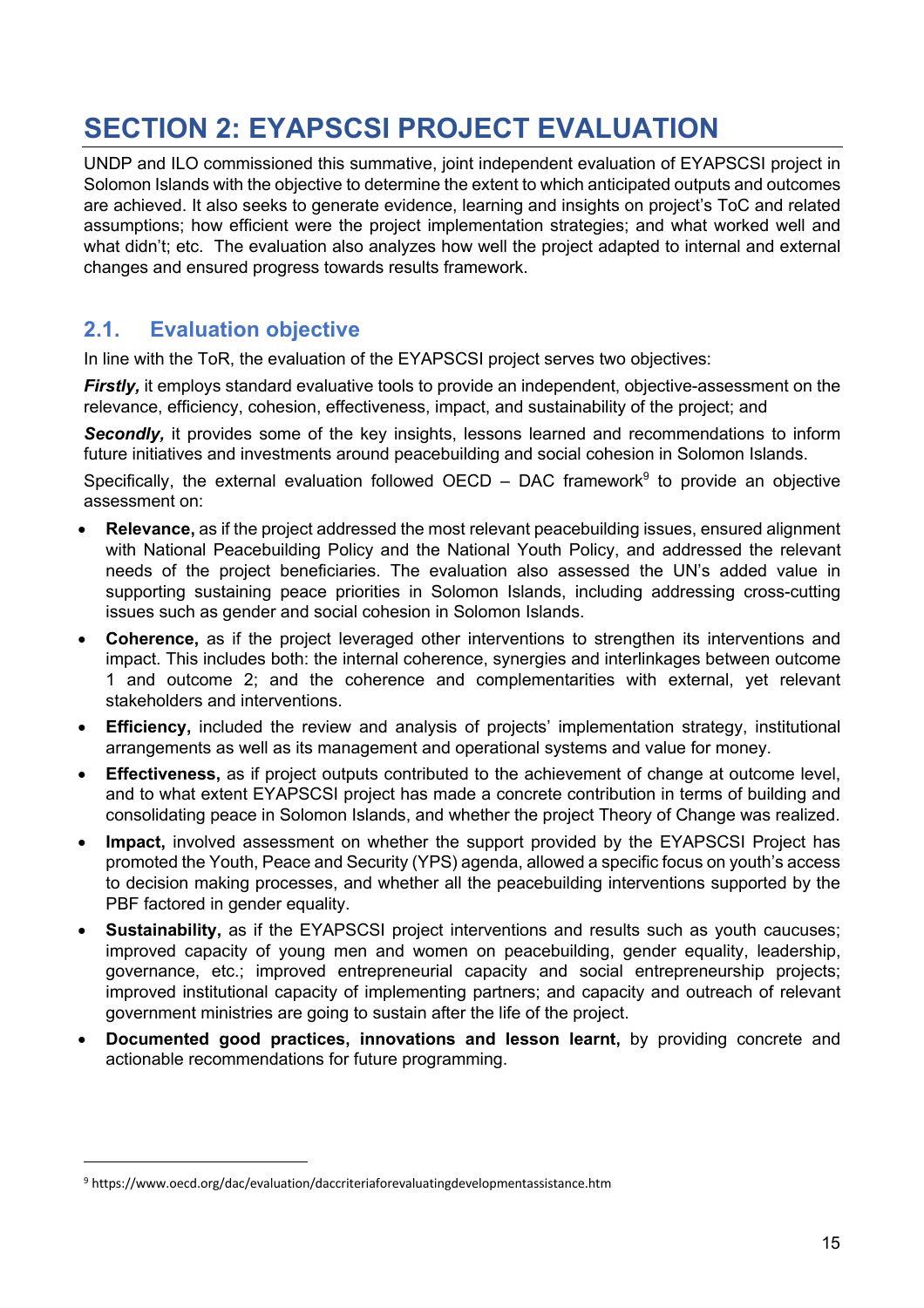## **2.2. Evaluation methodology**

Both primary and secondary data was employed to undertake the evaluation of the project. This ensured evaluation-rigor, with more accurate and plausible assessment and analysis on key evaluation themes/ questions.

#### **Data collection approach/ tools**

#### **Secondary data – desk review**

The evaluation started with the desk review of the secondary data and related documents provided by the project team. (**Annex-3.** List of documents for desk review). This includes policy documents, project background documents, project design document, perception surveys, progress reports, beneficiary database and M&E reports.

#### **Primary data – FGDs & KIIs**

The primary data collection is preceded by the analysis of desk review and involved qualitative approaches such as focus group discussions and key information interview. The FGDs and KIIs were held during July 26 to August 13, 2021.

- **Focus group discussions (FGDs).** Five (05) FDGs were conducted to augment findings of the desk-review, and to collect primary data from beneficiary groups, particularly the cohort of trainees, the member of youth caucuses, the young community leaders, members or beneficiaries of social enterprises etc. through open-ended questions. In order to add objectivity to the FGDquestionnaires, the questions were organized around relevance, efficiency, effectiveness, impact and sustainability of project interventions, along with taking care of likely additional reasoning and descriptive information. The number of FDGs by respondent groups and interventions are explained in the 'data collection plan'.
- **Key informant interviews (KIIs).** Sixteen (16) KIIs were conducted to collect information from key informants, primarily the UNDP/ILO project management, key government counterparts, members of youth congress, etc. on their informed perspective about project's relevance, efficiency, effectiveness, impact and sustainability. Likewise, the KIIs questions were used to seek a concerted response, along with insights, explanatory remarks and recommendations.
- **Direct Observations.** Three (03) direct observations were made by the National Evaluator during field-based interviews. This was of particularly importance for interventions such as youth caucuses and the youth-led social entrepreneurship initiatives supported by the project.

Annex-4 provides the list of data collection instruments/ questionnaires used for FGDs, key informant interviews and direct observation.

## **2.3. Data analysis and interpretation approach/ tools**

The data/ information collected during (i) desk review; (ii) focus group discussions; and (iii) key informant interviews is predominantly qualitative and descriptive. Therefore, the evaluation used:

- **Qualitative content analysis,** to document responses and establish contributions and attributions of project to ensure its consistency with evaluation objectives and scope, analysis and interpretation of the respondents.
- **Narrative analysis,** to generate evidence by interpreting respondents' experiences and stories around project interventions, implementation strategies and results.

In both the data analysis approaches, qualitative data was properly documented, synthesized, analyzed and interpreted to provide evidence-based assessment.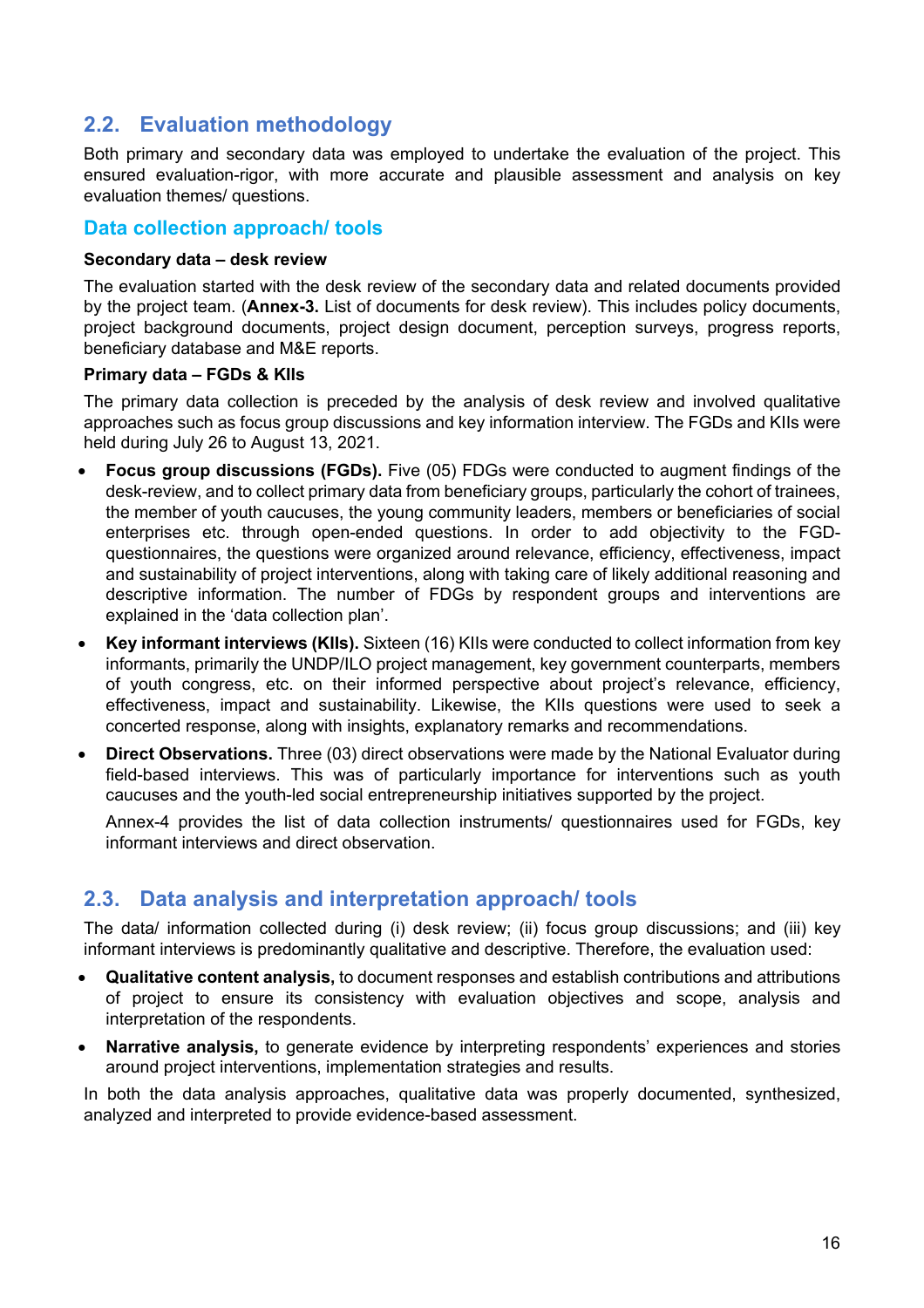## **2.4. Ethical considerations**

The evaluation method, data collection tools, data collection process, and evaluation report ensured the adherence to the following ethical considerations.

- **Consent to participate in evaluation.** All respondents were requested for their consent that they are interested in participating in evaluation and providing their responses freely. In addition, for virtual interviews, the respondent's informed consent was obtained before recording the interviews and responses.
- **Confidentially of the respondents.** All respondents were assured that their information will remain non-attributable and will not be made public as an exclusive response(s). And that the individual responses will be kept anonymous, while consolidated findings of the report will be shared with relevant stakeholders.
- **Obligations to participants**. Evaluators (both national and international) remained respectful to individuals/beneficiaries' participating in the evaluation. Evaluators did not ask for divulging any sensitive information or insisted on a response where beneficiary lacked information or was reluctant to share it.
- **Avoidance of harm.** Evaluators ensured to minimize risks to, and burdens on, those participating in the evaluation; and sought to maximize the benefits and reduce any unnecessary harms that might occur from negative or critical evaluation, without compromising the integrity of the evaluation.
- **Independence and impartiality of evaluator.** The international evaluator remained unbiased to the project and its evaluation. Also, the evaluator followed a professional, impartial approach towards undertaking evaluation, and is presenting the findings in a credible and transparent manner.
- **Accuracy, completeness and reliability.** Evaluators ensured that the evaluation report is accurate, complete, and reliable.

## **2.5. Limitations and constraints**

- **A mixed method approach with both quantitative and qualitative data would have been ideal, however due to COVID-19 and related travel restrictions the evaluation opted for a qualitative approach (as per approved evaluation-ToR).** Survey is usually a preferred method of data collection for evaluation "quantification of results" of such projects. However, in the context of COVID-19 pandemic and related travel restrictions the survey was not feasible. Therefore, this limitation was addressed by introducing rigorous qualitative analysis to establish the key contributions and attributions, and lessons learned and recommendations of the project.
- **Project result framework defined the output and outcome level indicators in terms of 'percentage' of targets groups which could not be measured through qualitative approach of evaluation.** Reporting on EYAPSCSI project's results framework at output and outcome level required a representative survey of targeted beneficiaries (young people, trainees, community leaders, etc. – disaggregated by gender, age, and location) in target communities. Since this evaluation involved qualitative approach i.e., using desk-review, structured and semi-structured interviews and focus group discussions, the reporting on quantitative results as per the defined indicators and data collection process was not possible. However, qualitative evidence has been gathered which explains the 'direction of travel or trajectory of results' towards project outputs and outcomes.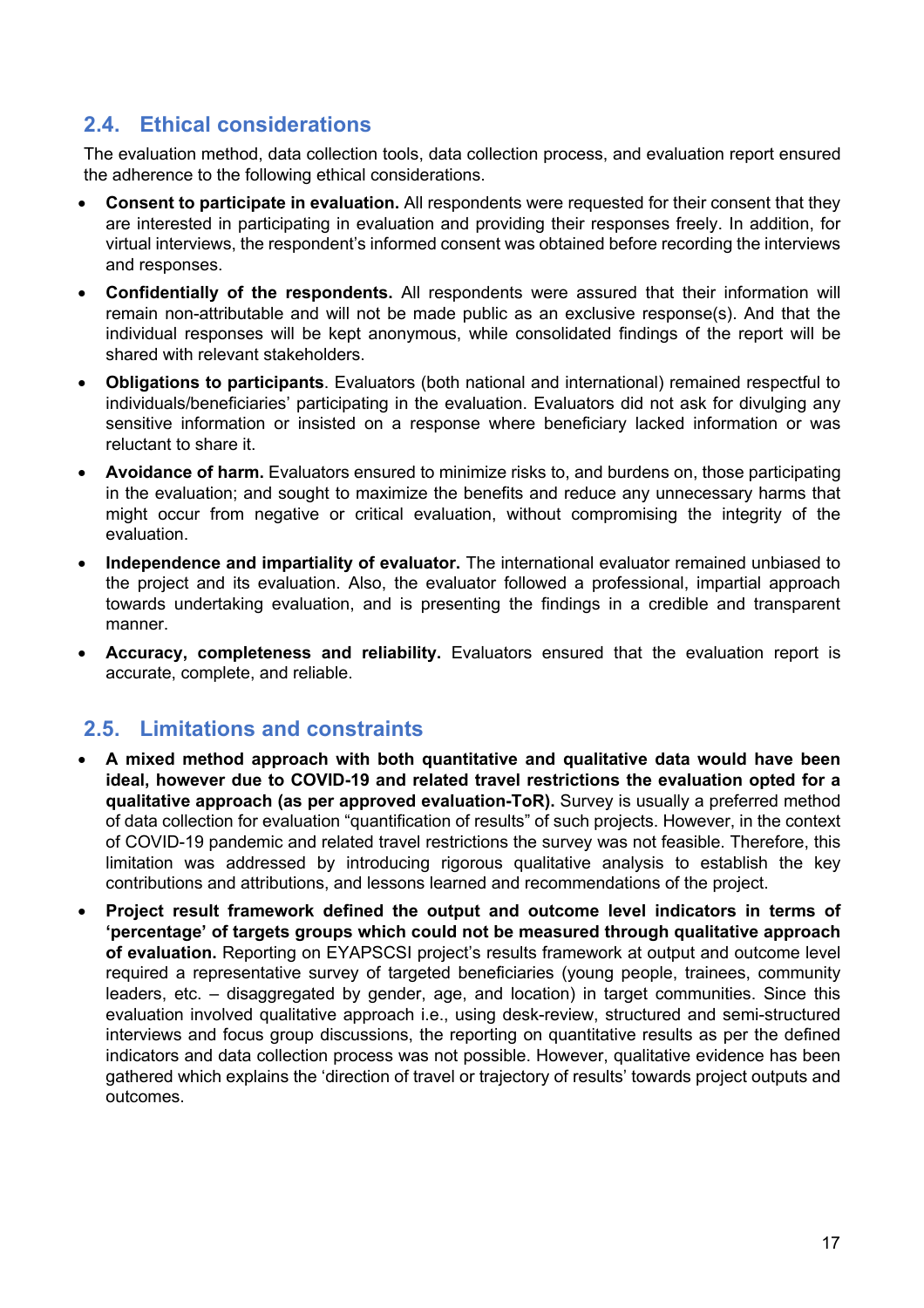## **SECTION 3. KEY FINDINGS**

The evaluation findings have been structured in line with the framework underlined in the study TORs. Also, they are consistent with OECD-DAC evaluation criteria, i.e., relevance, coherence, effectiveness, efficiency, sustainability, and impact.

## **3.1. Relevance**

Relevance measures the extent to which the EYAPSCSI project design and implementation approaches responded to the contextual challenges faced by youth in Solomon Islands, in relation to political, economic and social empowerment and specifically in relation to main sources of tensions/ grievances.

### **Summary findings**

| Relevance of the project (overall)                                                           | <b>Highly relevant</b> |
|----------------------------------------------------------------------------------------------|------------------------|
| The project was a qualified response to the critical needs identified by the Solomon Islands |                        |

- Truth and Reconciliation Commission (TRC)
- The project design and its interventions appropriately responded to key issues identified in the UNDP's Peacebuilding Perception Survey 2018
- The respondents across all provinces confirmed that the use of drugs by the young men, and violent behavior under the influence of drugs was the main issue in the society
- The project approach, focus areas, and main interventions were designed in consultation with Government and Implementing partners
- The EYAPSCI project supported the implementation of 2018 National Youth Policy (NYP)<sup>10</sup> by planning activities around its three-tier policy framework for youth development in Solomon Islands – empowerment, employment, and entrepreneurship
- The overall context of the Solomon Islands remained same during implementation, except for the outbreak of the COVID-19 that delayed the project start
- The project also involved the local organizations working in the targeted area utilizing their technical expertise and social network for the community benefit

#### **Supporting data, evidence, and commentary**

The analysis of multiple primary and secondary information sources such as National Youth Policy, Solomon Islands Youth Status Report 2018, conflict analysis by UNDP, interviews and focus group discussions with key stakeholders and beneficiaries confirmed the relevance and appropriateness of the project, its design and implementation approaches in Solomon Islands. The evaluation found that the EYAPSCSI project sufficiently identified and worked towards addressing the most relevant peacebuilding issues faced by the Solomon Islands, particularly the sources of grievances among the young people which were the main causes of the Tensions (1998-2003). The Tensions were caused by multiple factors; however, young people – which constitutes over 70% of the total population – were affected the most by the incidents of violence, both as victims and the combatants; and thus, were considered as a key target group of the project. Among young people, women were identified as the most vulnerable section due to the prevailing gender inequalities which undermines both, the prospects of realization of their potential as active members of the society, and the important role that they can play in peacebuilding and mitigation of the risks of any future violence.

<sup>10</sup> Solomon Islands National Youth Policy (2017-2013), developed by UNDP and the Ministry of Women, Youth, Children and Family Affairs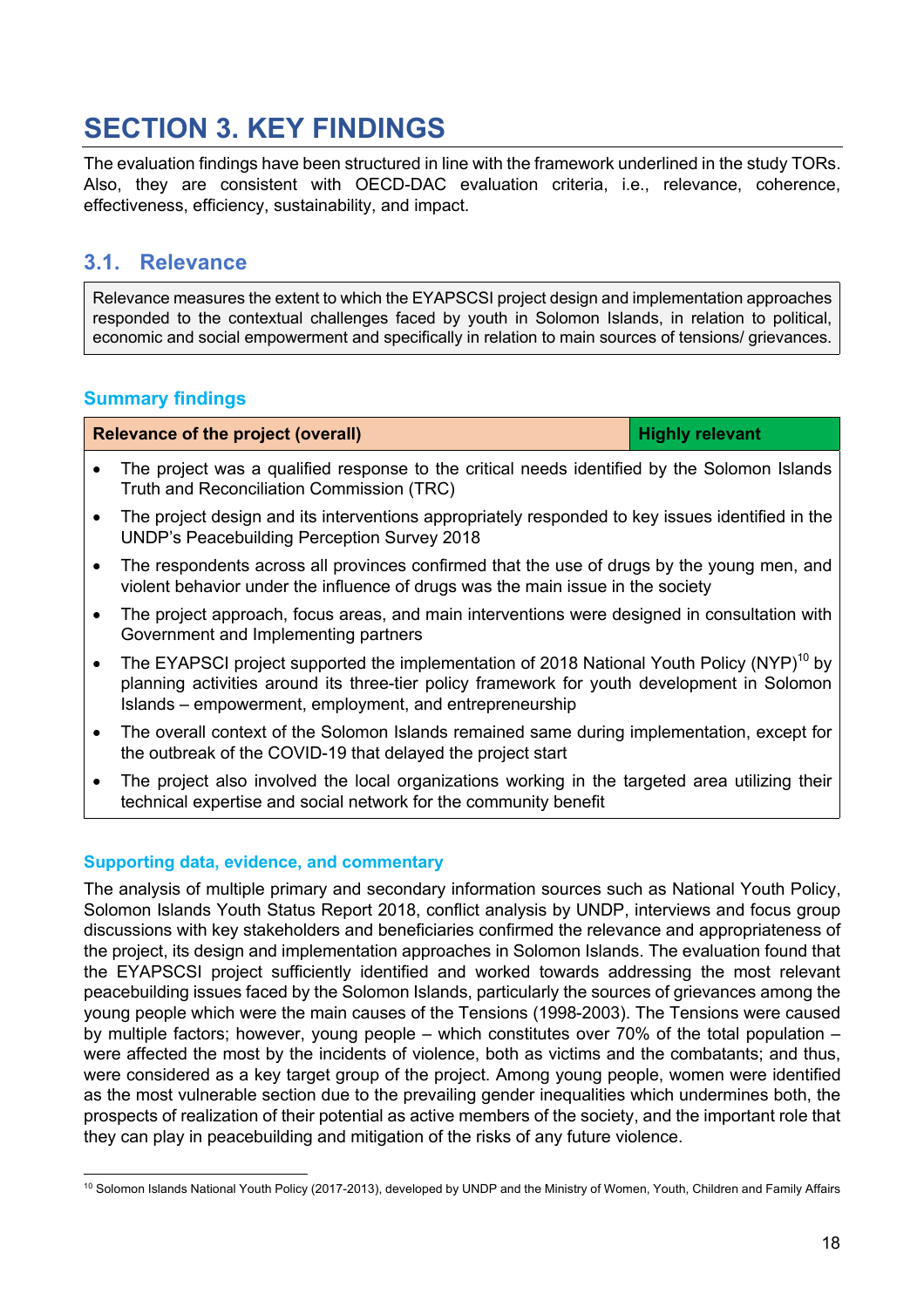The below-mentioned evaluation findings provide further explanation and furnish evidence on the relevance of EYAPSCSI project in terms of addressing the most pressing peacebuilding issues, alignment with National Peacebuilding Policy and the National Youth Policy, addressing the important needs of the project beneficiaries, and also in terms of enabling the UN's added value in promoting peace in Solomon Islands, including addressing cross-cutting issues such as gender inequalities in Solomon Islands.

- **In terms of its strategic focus, the project responded to the critical needs identified by the Solomon Islands Truth and Reconciliation Commission (TRC)** which emphasized the need for (i) increasing youth participation in decision-making at local and national levels; (ii) providing young people with employment opportunities; and (iii) encouraging learning from the tensions so that such conflict is avoided from the outset. The project, by its design, was aimed at empowering marginalized young Solomon Islanders, particularly young women, both to engage in decisionmaking and as pro-active social entrepreneurs to address local sources of grievances and thereby minimizing the risk of any future violence.
- **At an intervention level, the project design and its interventions appropriately responded to key issues identified in the UNDP's Peacebuilding Perception Survey 2018.** The key issues identified were employment and job opportunities (40.5%); uncertainty and pessimism among Solomon Islands on sustainability of peace after the withdrawal of RAMSI's (36.5%); and need for provision of greater power to provincial assembly/authorities (20.6%). The project interventions such as establishment of youth caucuses; capacity building of youth on peacebuilding, gender equality, leadership, governance, entrepreneurship, and communication skills; and the community-based social entrepreneurship projects led by youth sufficiently addressed these issues. The interviews with community leaders and FGDs with the community members also confirmed that the EYAPSCSI project were critical in engaging the youth in productive activities, and in taking them away from drugs, acts of violence, and disregard to law and community norms.

*One of the main (peacebuilding) challenges in my community was to bring all youths together in one place, as some of them were involved in drugs, some were affected by the ethnic Tension and had no care, patience, and respect for other community fellows.* 

*After the project started, young people saw the importance of working as a youth group so now we work together in a group. It started with the trainings. After training, this business project come in again and this is what makes our youths to listen and engage in productive activities.*

- *A female community representative, 27 years, Purepure Village, Weather Coast, Southeast Guadalcanal*
- **In response to the question on most important peacebuilding challenges in respective communities at the beginning of the Project,** the respondents across all provinces confirmed that the use of drugs among young men, and inappropriate and violent behavior under the influence of drugs was the main issue in the society. In almost all FGDs and KIIs, the community leaders and members were of the view that youth are involved in drugs, violence, and nonproductive activities, as they are illiterate, do not have any employment and economic opportunities, and they are not accepted as responsible members of the society with role in decision-making and community development. The evaluation also found that the project design and interventions made a concerted efforts to address these issues, and in promoting a shift in the society where young people, including women and young single mothers, are seen as responsible individuals with an active role in social, economic, and political decision making.

*Youth involvement in drugs and crimes, youths become drunk all the time before the project comes in our community. This project is a relief to the community because when the trainings are*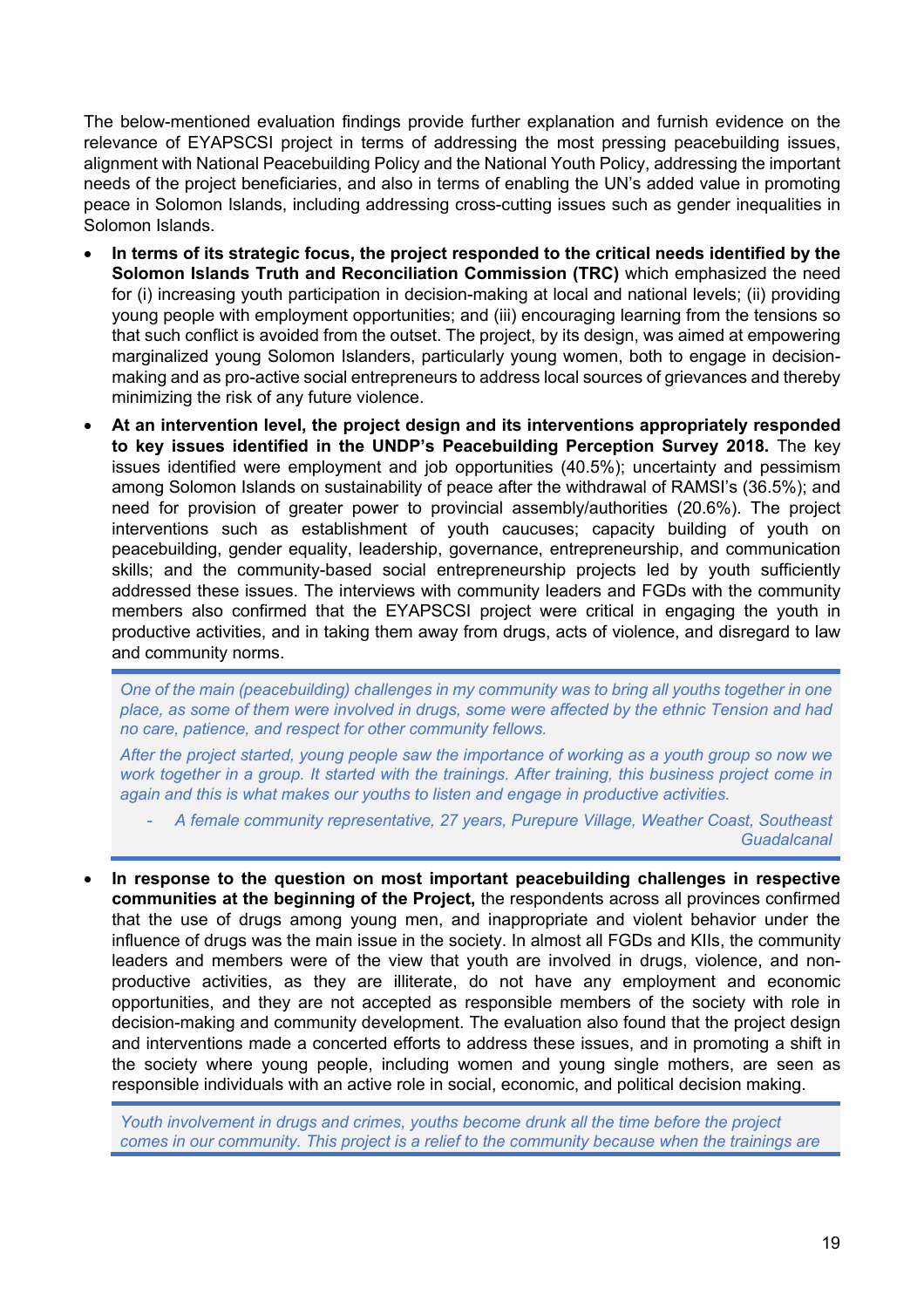*done, crime and drugs intake starts to gradually slow down, until now most youths left drug and involved in productive small business.* 

- *An extract from the report of a FGD with community members in Sulagwalu, North Malaita, Malaita Province*

- **The project approach, focus areas and main interventions were designed in consultation with Government and Implementing partners.** The EYAPSCI project supports the priority policy outcome 5 (PPO5) of the NYP 2017-2030. The main focus of PPO5 is leadership, governance, peacebuilding, social inclusion and citizenship<sup>11</sup>. The project activities, such as the establishment of youth caucuses are designed to resolve peacebuilding issues through social inclusion of youth and their participation in the decision-making process. The intervention also includes different training for the young men and women in the areas such as communication, confidence building, understanding of provincial and community decision-making processes, and how to influence them, conflict and peace and local ways of resolving conflict. This includes influencing strategy promoting positive behavior. The initiation of the formal process of transferring the youth caucuses to the National Youth Congress also indicates the project's relevance to the national policy. Review of project outcomes and activities also indicates its relevance to various SDG goals $12$ .
- **The EYAPSCI project supported the implementation of 2018 National Youth Policy (NYP)13 by planning activities around its three-tier policy framework for youth development in Solomon Islands – empowerment, employment, and entrepreneurship.** The NYP called for actions to (i) empower young people as agents of positive change, participating in leadership, decision making and governance mechanisms including traditional leadership and governance at all levels ranging from household, village and community to provincial and national levels; and (ii) contributing to long-term social harmony and cohesion, peace and security, gender equality, equal opportunity and national unity that leaves no one behind. In addition, the Solomon Islands Youth Status Report (2018) also provided 10 broad recommendations across two thematic areas: youth participation in education, employment, and livelihoods; and youth participation in politics and governance, including elections, national government, provincial government, and communitylevel decision-making. Activities under output 1 and out 2 of the EYAPSCSI project adequately address these priority areas, and involving empowering youth playing proactive role in social, economic, and political activities.

*While capacity building and leadership for peacebuilding was well supported by the UN's peacebuilding project in the last three years, I think there is a need to increase financial support into youth entrepreneurship activities. More importantly, UN peacebuilding office needs to support the Ministry of Education in developing a curriculum that inculcates values of citizenship, peace, harmony and social cohesion in the children.* 

- *Expressed by a Senior Official at Ministry of Traditional Governance, Peace and Ecclesiastical Affairs)*
- **The overall context of the Solomon Islands remained similar since the time of project design to that of project implementation, except for the outbreak of the global pandemic that slightly delayed few project activities**. Nevertheless, the designed activities, especially the formation of Youth Caucuses, were helpful to draw local communities and government closer to each other during the pandemic. The government capitalized the youth caucus platform effectively to increase capacity of youth on governance related matters including transparency and accountability, access to justice and democratic governance. Additionally, youth caucuses were

<sup>11</sup> Youth Development & Empowerment - Ministry of Women, Youth, Children and Family Affairs (mwycfa.gov.sb)

<sup>&</sup>lt;sup>12</sup> 16 (Peace, Justice, and Strong Institutions), Goal 10 (Reduced Inequalities), Goal 8 (Decent Work and Economic Growth), and Goal 5

<sup>(</sup>Gender Equality) through effective implementation of Goal 17 (Partnerships for the Goals).<br><sup>13</sup> Solomon Islands National Vauth Deliau (0047, 0049).

<sup>13</sup> Solomon Islands National Youth Policy (2017-2013), developed by UNDP and the Ministry of Women, Youth, Children and Family Affairs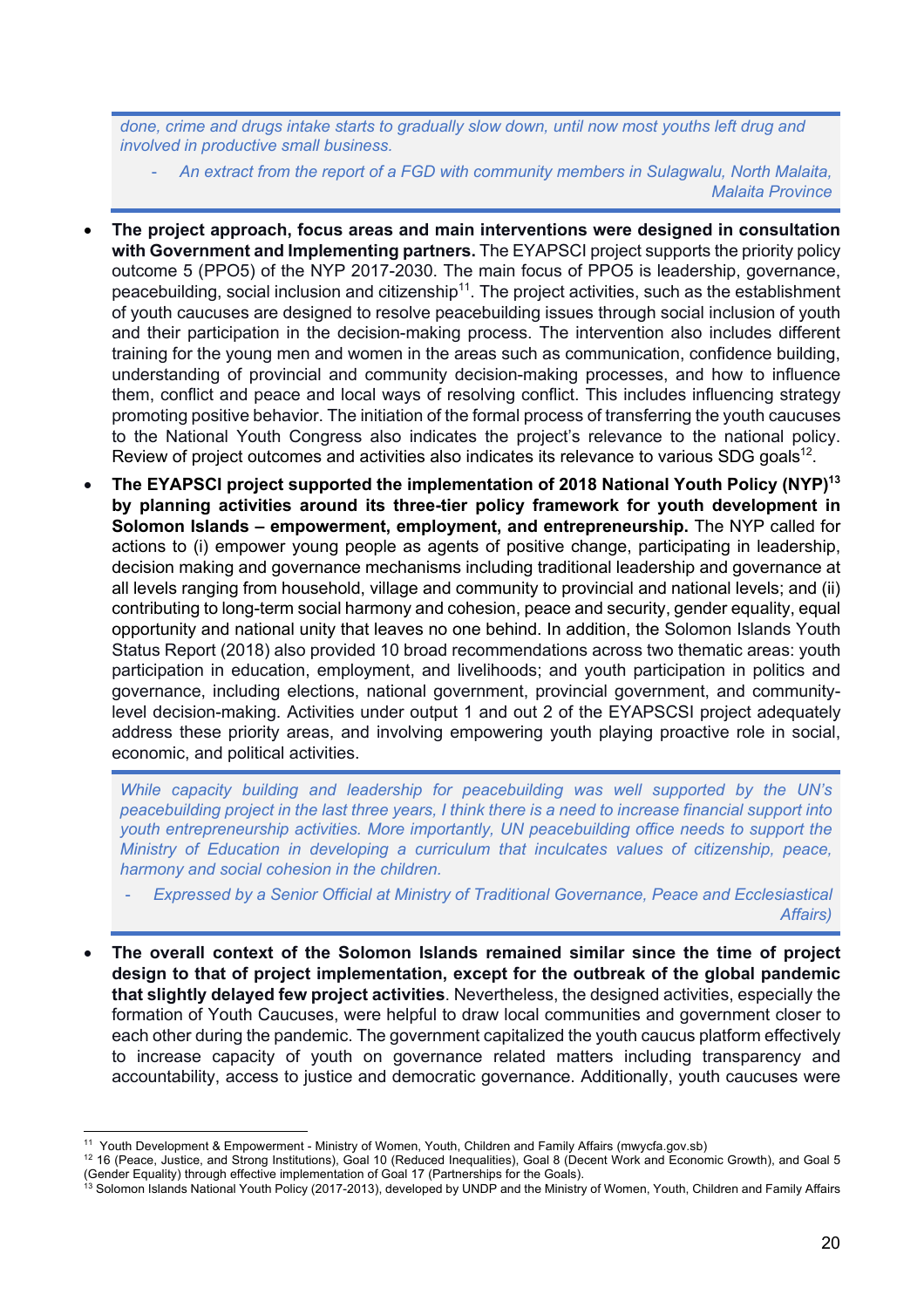proactively involved in consultative process by the relevant government ministries<sup>14</sup> on reform agenda focusing on land reforms, traditional governance bill and revitalization of provincial youth council etc. Youth caucuses demonstrated their impressive analytical skills while participating in the reform discourse. The project created equal opportunities for women to participate in social, economic and political processes, which is evident from ensuring almost 50% representation of women in all project activities. Consequently, the project built a conflict-sensitive, gender-inclusive and human rights-based environment. It supported 26 entrepreneurship projects – three times more than the number of initiatives proposed in the project design. The high demand for the entrepreneurship component also indicates its relevance to the context. The youth involvement in the entrepreneurship projects shows a positive trend among youth for demonstrating leadership in resolving socio-economic issues.

• **The project also involved local organizations working in the targeted area to utilize their technical expertise and social network for the community benefit.** That 26 entrepreneurship projects got an endorsement from the Development Service Exchange, an umbrella organization of the local Civil Society Organizations (CSOs) is an indicator of the success of this innovative model. The role of youth caucuses in winning of 26 community peace projects is highly commendable. Besides, the involvement of the World Vision Solomon Islands (WVSI) in delivering capacity building component of the project and execution of the mentorship program by the Young Entrepreneurs Council in the Solomon Islands (YECSI) indicates the appropriateness of the project intervention to the institutions implementing it.

## **3.2. Coherence**

The extent to which other the EYAPSCSI project ensured (i) internal coherence i.e. synergies and complementarities among outcome 1 and outcome 2; and (ii) external coherence i.e. complementarities and synergies with other projects and their initiatives.

#### **Summary findings**

| <b>Coherence (overall)</b>                                                                                                                                                                                                                                                                                               | <b>Highly coherent</b> |
|--------------------------------------------------------------------------------------------------------------------------------------------------------------------------------------------------------------------------------------------------------------------------------------------------------------------------|------------------------|
| The EYPASCI project augmented the interventions of UN's Peace Building Fund Project Phase<br>II (January 2018 – September 2019) by implementing activities in almost same conflict affected<br>zones around themes such as peacebuilding, peace and reconciliation, empowering women's<br>and youth groups and community |                        |

- Inter-output and inter-outcome linkages of the project were strong and ensured complementarians and synergies
- The selection of implementing partners (WVSI and DSE) also helped leverage support on the project as well as across EYAPSCSI project themes
- The project effectively utilized the existing country-level coordination mechanism for the strategic alignment, coordination, and implementation
- The external coherence in the project was ensured through the hiring of staff on a cost-sharing basis working for other PBF funded projects

#### **Supporting data, evidence, and commentary**

Interviews with key stakeholders and review of project related documents established that the EYAPSCSI project remained coherent with internal and external initiatives, and this has been

<sup>&</sup>lt;sup>14</sup> Ministry of lands housing and survey, MTGPEA, MWYCF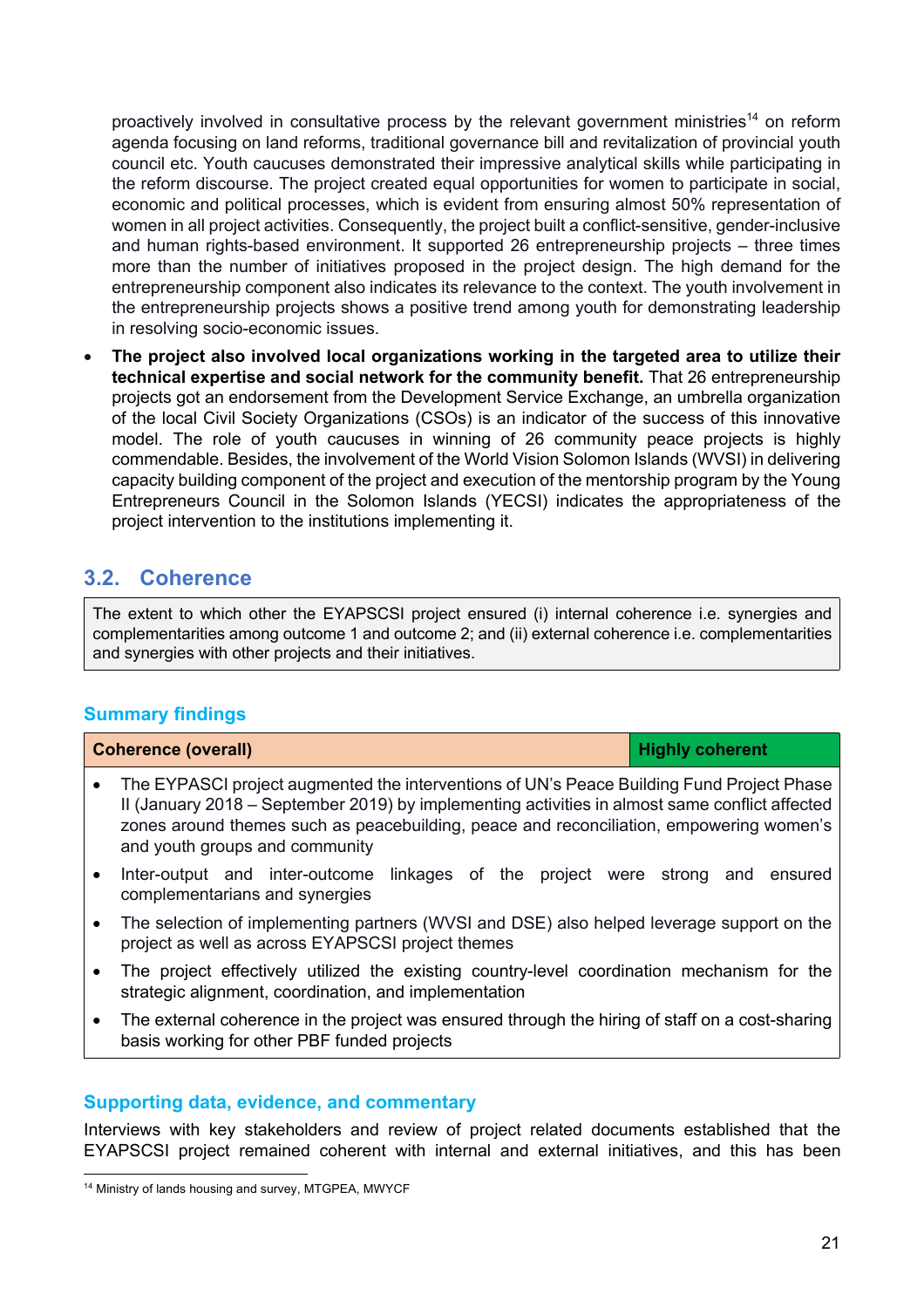achieved due to the unique position and value-addition of UNDP and ILO on the project and in Solomon Islands; UNDP's role as focal point for UN Peacebuilding Fund; and the design of the project serving as a 'catalyst' to drive wider structural change in the society wherein young people are proactively playing their role in broader social, economic, political and peacebuilding activities.

#### Internal Coherence

- **The EYPASCI project augmented the interventions of United Nations Peace Building Fund Project Phase II (January 2018 – September 2019),** by implementing activities in the same conflict affected zones i.e., Malaita, Guadalcanal and Honiara and have followed the similar theme, i.e., peacebuilding, peace and reconciliation, empowering women's and youth groups and community. Moreover, it supports the achievement of the objectives of the PBF funded Governance of Natural Resources Project, implemented by the UNDP and UN Women, for revitalizing the National Youth Congress and making PBF investments sustainable.
- **Inter-output and inter-outcome linkages of the project were strong and ensured complementarians and synergies.** For example, establishment of youth caucuses under outcome 1 provided a platform to connect with the young people in the community for trainings on peacebuilding, gender equality, leadership, governance, and communications, and participating in subsequent activities such as training on entrepreneurship skills and award of communitybased social entrepreneurship projects. The activities were coherently designed, which demonstrated sequential planning and implementation with increased prospects of sustainable change.
- **The selection of implementing partners (WVSI and DSE) also helped leverage support on the project as well as across EYAPSCSI project themes.** Both implementing partners brought significant value to the project. The project benefited from their extensive experience of working in the communities, outreach and penetration in the community and their technical expertise in their respective areas of work. WVSI has over eighteen years of physical presence in Solomon Islands with amazing outreach and presence in farthest, hard to reach and hotspot communities. Also, WVI was implementing several other projects such as youth WASH project, gender-based violence project, etc. The EYAPSCI project complimented the implementation of both these projects targeting youth of two similar regions (Honiara and Weather coast) of the Solomon Islands. Similarly, the partnership with Development Service Exchange (DSE) also added significant value to the EYAPSCSI project in terms of its role in designing and refreshing the knowledge acquired from entrepreneurship trainings, maintaining database of certified mentors for the mentorship program, and in facilitating youth caucuses in identifying, planning, and managing social entrepreneurship projects. The DSE also holds the role of a focal point for NGOs and civil society organizations in the Solomon Islands<sup>15</sup>, which indicated an additional degree of complementarities across other youth empowerment initiatives in Solomon Islands.

#### External Coherence

• **The project effectively utilized the existing country-level coordination mechanism for the strategic alignment, coordination, and implementation of EYAPSCI project.** The project board is comprised of a diverse group, which includes all the signatories of project documents. It also has the representation of the government of the Solomon Islands through different relevant ministries - Ministry of Traditional Governance, Peace and Ecclesiastical Affairs, Ministry of Women, Youth and Children and Family Affairs. The project board provided oversight, strategic guidance and ensured alignment of the EYAPSCSI project with the policy objectives and strategic priorities of the government towards youth empowerment, peacebuilding, and social cohesion in Solomon Islands. The Ministry of Commerce, Labour and Immigration, though not the member of the project board, was regularly updated and consulted in relation to the entrepreneurship

<sup>15</sup> Civil Society Brief: Solomon Islands (adb.org)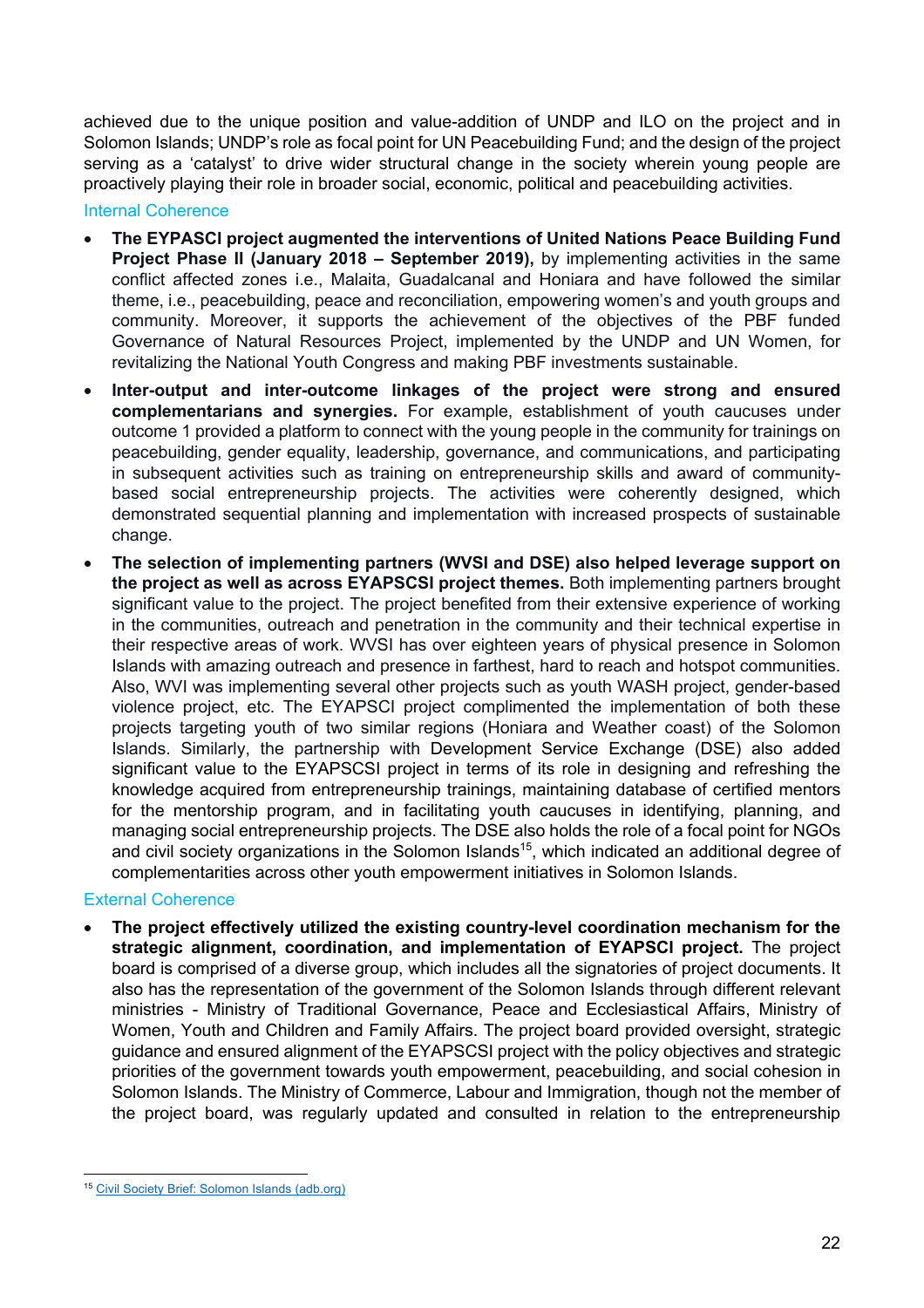component. To this end, the project ensured partnership with this ministry in running the Iumi Waka Youth Centre.

- **UNDP aligned its other projects with EYAPSCSI project by working through youth caucuses and in the same communities.** Youth caucuses established under EYAPSCSI project have become focal point for wide range of community-based projects that UNDP is implementing in Solomon Islands. Similarly, UNDP has further established itself as a credible organization among local communities, especially in hotspot areas of Solomon Islands. Both of these strengths are helping UNDP achieve coherence across its projects in Solomon Islands. For example, UNDP has prioritized working with youth caucuses and EYAPSCSI project areas for its other projects such as access to justice project, strengthening disaster risk management project and the PBF funded inclusive governance of natural resources project, thus ensuring a catalytic effect to the initial intervention.
- The external coherence in the project is ensured through the hiring of staff on a cost**sharing basis working for other PBF funded projects.** The project also utilized the technical expertise of the specialized organizations working in different sectors, e.g., the part of mentorship coordinator based at Young Entrepreneurship Council is funded by the project. In addition, all the project staff worked under the supervision of the project manager (International, P3), which ensured a strong leadership, clear direct and effective coordination with all stakeholders. Also, the monthly coordination meeting mechanism was in placed with all the stakeholders, including the UN agencies and implementing partners.

The EYPASCI is also consistent with and complements the interventions of following organization and projects in the similar context.

- **South Sea Evangelical Church of Honiara Association Youth Ministry,** having focus on establishment of the youth center for helping youth who are experiencing social, cultural, drugs and alcohol-related issues.
- **The Solomon Islands Association of Vocational Rural Training Centers (SIAVRTCs),** having role in strengthening the institutional and human resource capacity for the improvement of the community livelihood by working in coordination with other stakeholders striving for the development and sustainability of the community.
- **Olofou Youth Program (OYP)** has a mandate to increasing young people's participation in community organization and development. ·
- **Young Women's Parliamentary Group,** with a mission to educate youth on politics and political system; and impart young women with leadership, research, training, and advocacy skills.
- **Youth Work Program** pursues the goal of improving the long-term economic prospects of the unemployed youth of the Solomon Islands through skills training and facilitating pathways towards formal work experience and business start-up.
- **Hearing many voices project (2016-2019),** by OXFAM in multiple regions addresses the needs of the communities in in the area with a focus on capacity building, coordination, advocacy skills, etc. of the civil society organizations.
- **Starting Fires Project (2016-2019),** by OXFAM aims to strengthen the youth councils/ groups and advocacy for youth inclusion.
- **Youth involvement in village development committees,** by Solomon Islands Development Trust (SIDT) is determined to increase youth's representation in decision-making committees and reporting youth concerns to provincial and national governments.
- **Youth WASH project and Gender-based violence projects,** by WVSI ensures inclusion of youth representatives in community project committees.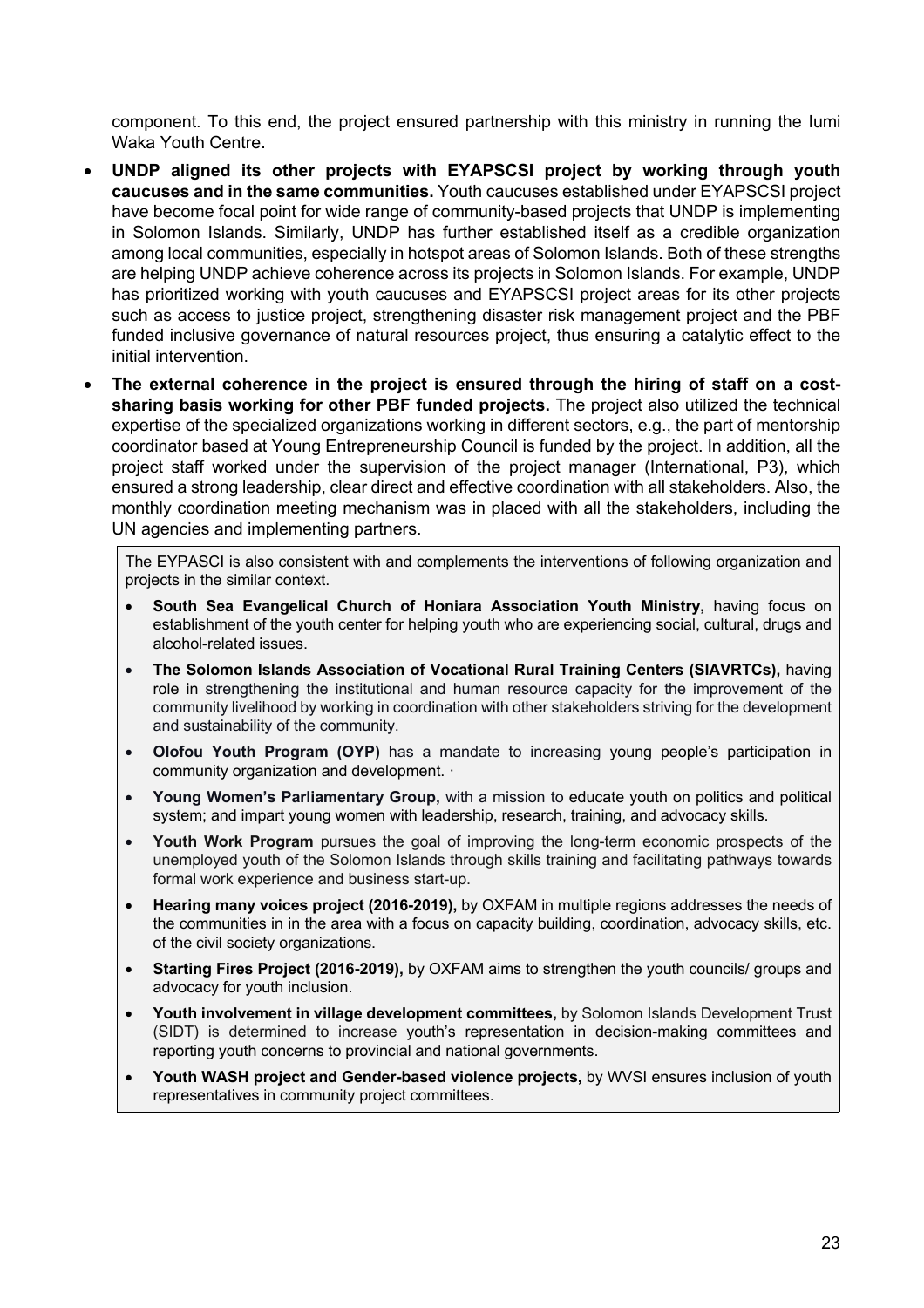## **3.3. Efficiency**

The extent to which the intervention delivers, or is likely to deliver, results in an economic and timely way.

#### **Summary findings**

| <b>Efficiency (overall)</b> | <b>Mostly efficient</b> |
|-----------------------------|-------------------------|
|-----------------------------|-------------------------|

- The EYAPSCSI project exceeded most of its targets at output and intervention level.
- Establishment of youth caucuses warranted efficient delivery of subsequent activities on the project.
- Activity sequencing was a good approach; however, it created a time-lag across all subsequent interventions which somewhat compromised the timely implementation of project activities.
- The project mobilized the local resources and skills for the implementation of the activities which enabled time- and cost-efficiency.

#### **Supporting data, evidence, and commentary**

Review of the project management structure, project design elements and progress against output level indicators and interventions suggests that the EYAPSCSI project remained largely efficient. The project design and implementation approach i.e. working through youth caucuses proved to be highly efficient and effective in achieving, rather exceeding most of the results that were set in the project results framework. The management structure, partnerships and coordination mechanism were diligently defined to deliver activities in a resource efficient manner. For example, the implementing partners such as WVI and DSE not only ensured delivery of wide range of project activities in the toughest and farthest areas of Solomon Islands, but also made possible the efficiency savings which were used by the project to expand the scale of project activities especially the component of community-based social entrepreneurship.

The project also demonstrated high degree of resilience and adaptiveness to external challenges such as COVID-19 pandemic and related lockdowns and travel restrictions; politically charged atmosphere in the run up to the 2019 elections and related incidence of violence; difficulties in reaching out and sustaining engagement with communities in farthest, hard-to-reach and hotspot areas. The project demonstrated effectiveness of the use of digital communications for blended learning such as hybrid or virtual meetings (through phone calls, digital platforms and Facebook etc.). The approach was adapted by the project team to mitigate the challenge of consistent and regular contact with the project beneficiaries, particularly youth caucus members, during the pandemic. This was also made possible due to PBF's support and willingness to provide a 6-months, no-cost time extension to the project which enabled UNDP and ILO to deliver the remaining activities and take some concrete actions towards adoption and sustainably of achieved results. Despite the extension of project duration, there remained little time for delivering outcome 2 related interventions smoothly such as entrepreneurship training, mentorship program and social entrepreneurship projects, and these interventions were squeezed to last eight months of the project.

• **The EYAPSCSI project achieved and exceeded most of its targets at output and intervention level.** Most significant activities include (i) establishment of 20 youth caucuses, which provided foundation for the project and was critical in bringing the communities and the government closer; (ii) leadership training "Youth Take the Floor" to empower youth to act as agents for peace and social cohesion, and as pro-active social entrepreneurs to address local sources of grievances; (iii) training of 462 young men and women (53% men, 47% women) on peacebuilding, gender equality, leadership, governance, entrepreneurship and communication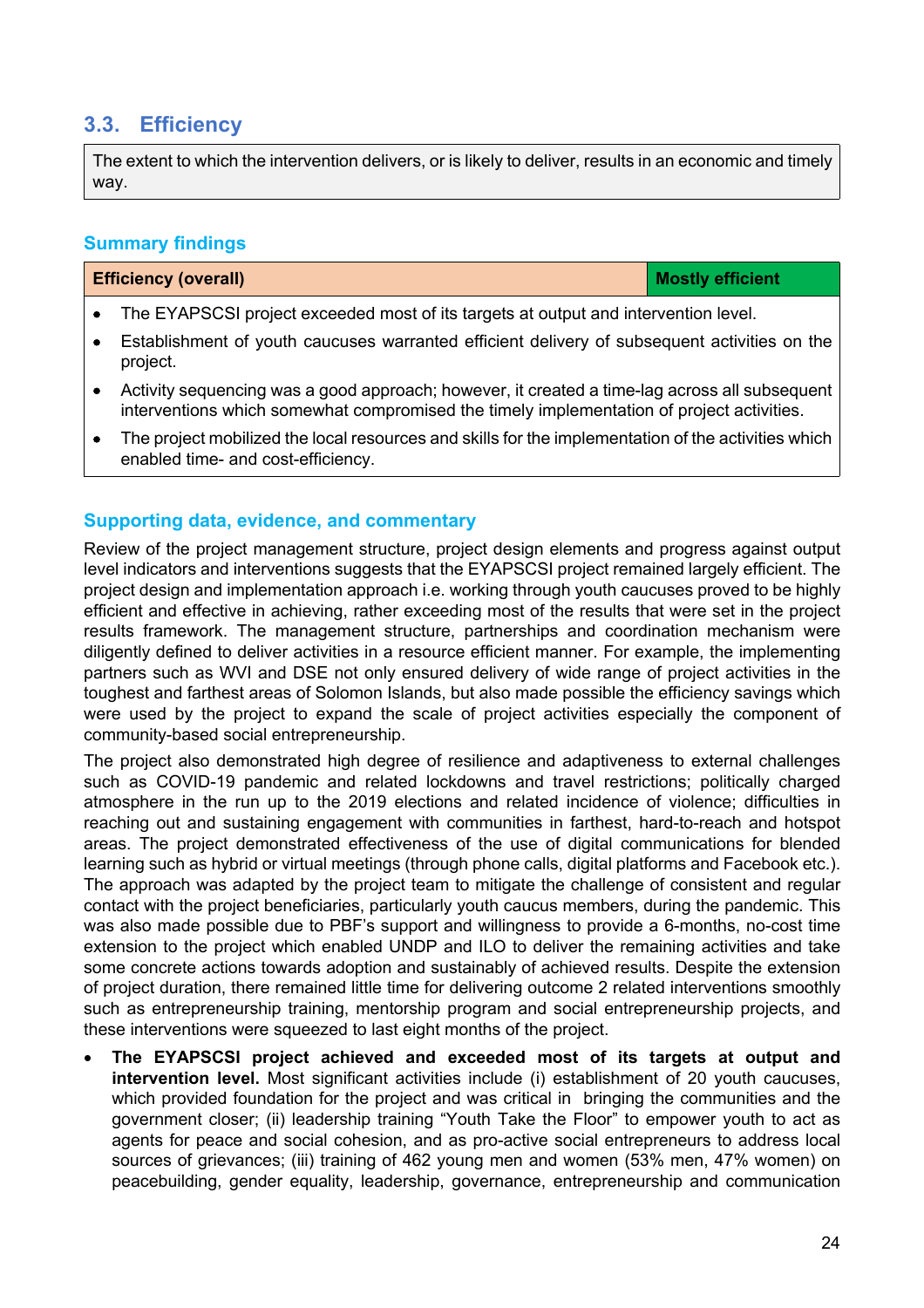skills; (iv) consultation sessions with over 1,000 young people, including young females, for youth profiling, and to increase young people's (particularly young women's) role as change makers and peacebuilders; (v) youth-focused capacity building initiative on entrepreneurship competencies, along with a new generation of certified mentors to support the youth in rural communities to implement their social entrepreneurship/peace projects; (vi) 26 social entrepreneurship initiatives – as community-based projects, being identified, designed and implemented by the selected youth caucuses; and (vii) youth empowerment talks/dialogues (YEP Talks), an initiative similar to TED talks, to create a forum for an inter- and intra-generational dialogue on youth empowerment with a focus on emphasizing the role of young people as decision makers and peace makers and creating conditions for youth participation and social entrepreneurship. With the allocated budget, the project indeed exceeded the target in terms of the number of youths trained, and also managed to support 26 social entrepreneurship projects against a target of 8 projects.

#### **Table: Progress against output level interventions**

| Outputs and Interventions                                                                                                                                                                                                                                                           | <b>Progress</b><br>rating | <b>Explanation/ Justification</b> |  |
|-------------------------------------------------------------------------------------------------------------------------------------------------------------------------------------------------------------------------------------------------------------------------------------|---------------------------|-----------------------------------|--|
| Outcome 1: Young people's, particularly young women's, voices in decision making processes<br>related to issues identified in the Peacebuilding Perceptions Survey strengthened in Honiara, North<br>Malaita, the Weather Coast of Guadalcanal, and border communities in the West. |                           |                                   |  |

| Output 1.1. Marginalized young<br>men and women capacitated to<br>decision-making<br>in<br>engage<br>processes and structures at the<br>provincial and community level.                                            | <b>Exceeded</b> | Consultation sessions were held with over 1,000<br>$\bullet$<br>young people for youth profiling, and to increase<br>young people's, particularly young women, role as<br>changemakers and peacebuilders.<br>A leadership training "Youth Take the Floor" was<br>$\bullet$                                                                                                                                                                 |
|--------------------------------------------------------------------------------------------------------------------------------------------------------------------------------------------------------------------|-----------------|--------------------------------------------------------------------------------------------------------------------------------------------------------------------------------------------------------------------------------------------------------------------------------------------------------------------------------------------------------------------------------------------------------------------------------------------|
|                                                                                                                                                                                                                    |                 | conducted to empower youth to act as agents for<br>peace and social cohesion, and as pro-active social<br>entrepreneurs to address local<br>sources of<br>grievances. 40 participants attended the training,<br>whereas the training was designed for 35<br>participants.                                                                                                                                                                  |
|                                                                                                                                                                                                                    |                 | 462 young men and women (53% men, 47%<br>٠<br>women) were trained on peacebuilding, gender<br>equality, leadership, governance, entrepreneurship,<br>and communication skills. In addition, some of these<br>were also trained on prevention of corruption and<br>access to justice as additional set of skills delivered<br>through other UN led interventions as integrated<br>efforts under one UN umbrella.                            |
|                                                                                                                                                                                                                    |                 | Youth empowerment talks/dialogues (YEP Talks)<br>$\bullet$<br>were organized as an initiative to create a forum for<br>an inter- and intra-generational dialogue on youth<br>empowerment with a focus in emphasizing the role<br>of young people as decision makers and peace<br>and creating conditions<br>makers<br>for<br>youth<br>participation and social entrepreneurship.                                                           |
| <b>Output 1.2.</b> Youth caucuses<br>established in the hot spot areas of<br>Weather Coast, North Malaita,<br>Bougainville Border Communities,<br>and settlements in and around<br>Honiara as inclusive forums for | Achieved        | Twenty (20) youth caucuses were established, with<br>$\bullet$<br>47% representation of women youth, as youth-led<br>platforms to strengthen the voice of marginalized,<br>socially excluded, and remote youth and facilitate<br>meaningful engagement with the upstream actors<br>such as the government, development partners, etc.<br>The integration of youth caucuses in the National<br>Youth Congress/ Provincial Youth Councils is |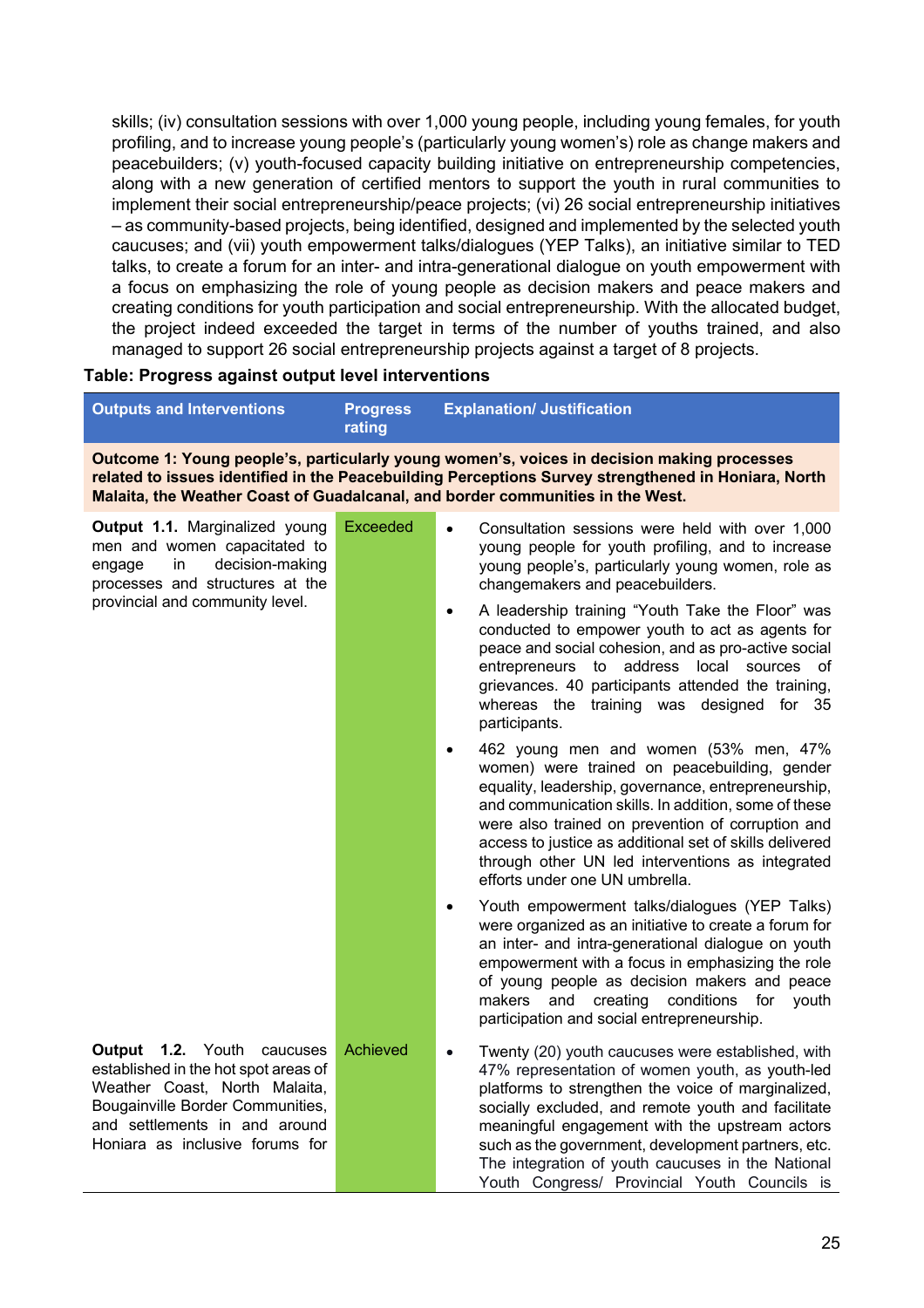youth views to be collected and amplified underway, which is a key step towards institutionalization and sustainability of these youth caucuses. • A reconciliation event was organized by the youth

caucus in Fulifo'oe, North Malaita, between Ubere/To'onisafu and Afo'oa communities. The event brought together both communities to get reunite for durable peace among the communities by resolving the issue related to land.

**Outcome 2. Communities in the hotspot areas are more resilient to conflict with more socially, economically and politically empowered youth, with special attention to young women, engaging as peacebuilders.** 

| Output 2.1. Marginalized young<br>women and men capacitated to<br>coherently plan, implement and<br>sustain community projects using<br>tools<br>of<br>social<br>the<br>entrepreneurship. | Achieved        | A comprehensive gender-responsive training<br>manual/ guide was developed on leadership<br>governance, gender equality and peacebuilding.<br>A "Training of Trainers for Mentors on Social<br>Enterprise" was conducted in which 10 mentors<br>were trained/certified. These mentors applied<br>gained knowledge and skills for guiding fellow<br>youth to design and implement community<br>projects, which was the main objective of this<br>training program. The training also involved stories<br>of female role models.<br>Youth-focused capacity building initiative on<br>entrepreneurship competencies along with a new                                              |
|-------------------------------------------------------------------------------------------------------------------------------------------------------------------------------------------|-----------------|-------------------------------------------------------------------------------------------------------------------------------------------------------------------------------------------------------------------------------------------------------------------------------------------------------------------------------------------------------------------------------------------------------------------------------------------------------------------------------------------------------------------------------------------------------------------------------------------------------------------------------------------------------------------------------|
|                                                                                                                                                                                           |                 | generation of certified mentors supported young<br>people in rural communities to implement their<br>social entrepreneurship/peace projects.                                                                                                                                                                                                                                                                                                                                                                                                                                                                                                                                  |
| <b>Output 2.2.</b> Community projects<br>of marginalized youth<br>groups<br>prioritized,<br>and<br>support<br>mechanisms established.                                                     | <b>Exceeded</b> | 26 community/social entrepreneurship projects<br>(three times more than original target) were<br>supported. These projects are catalyst in engaging<br>young people in economic and social activities;<br>thereby reducing grievances and risk of youth's<br>involvement in drugs, criminal and violence<br>activities.                                                                                                                                                                                                                                                                                                                                                       |
| <b>Output 2.3.</b> Community projects<br>of marginalized youth groups<br>implemented,<br>monitored<br>and<br>celebrated.                                                                  | <b>Achieved</b> | 26 youth-led community/social entrepreneurship<br>projects supported in project's target locations with<br>mentoring. This represents an over-achievement<br>against a target of 8 planned projects. However,<br>follow-up support on effective management of<br>these entrepreneurship projects i.e., mentorship,<br>monitoring, troubleshooting etc. could be provided<br>to youth caucuses due to delayed award i.e. last<br>quarter of the EYAPSCSI project. The results of<br>these components of the project might get<br>compromised due to inadequate follow-up support<br>and could be considered as a risk to project<br>effectiveness, impact, and sustainability. |

• **Establishment of youth caucuses warranted efficient delivery of subsequent activities on the project.** The establishment of youth caucus provided a unique platform to EYAPSCSI project to work with youth in the targeted communities. Most of the interventions were anchored around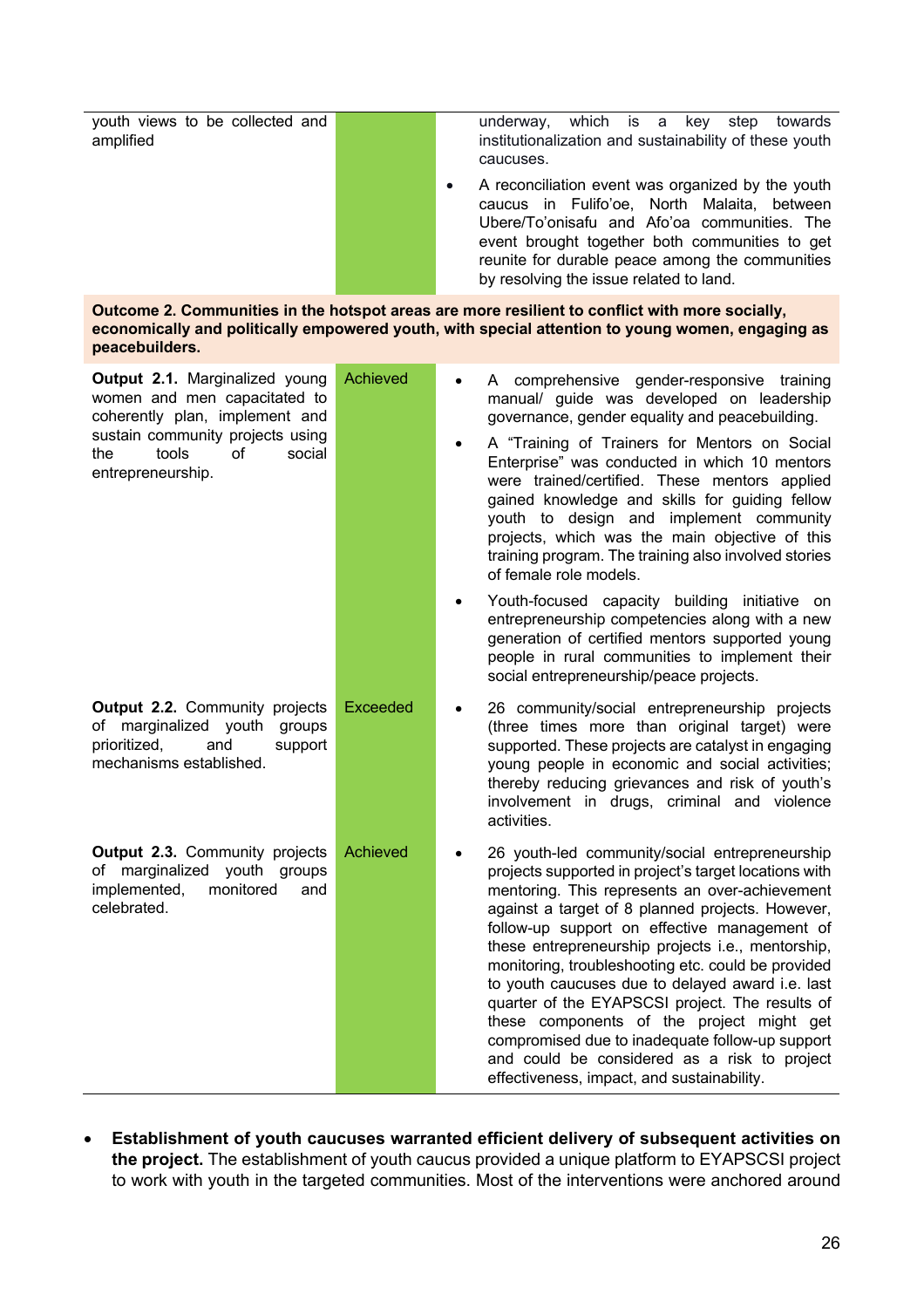capacity building of members of the youth caucuses on leadership, peacebuilding, governance, gender equality, communications and entrepreneurial skills. The community-based social entrepreneurship projects were also awarded to these youth caucuses. In addition to the project, UNDP and the Government engaged youth caucuses in multiple interventions. For example, government engaged youth caucuses in promoting COVID-19 related awareness to the communities; UNDP engaged selected youth caucuses in access to justice project, and disaster risk reduction project, etc. The government also sees these youth caucus as future point for contact for engaging with the youth in these communities.

*The youth caucus established with very clear intention and youths have taken this to building their leadership capacity and promote equity and acceptable governance. In parts of Weather coast this project has helped youth to participate in peacebuilding, community leadership and entrepreneurship. Some of the impacts of the youth caucus are as follows:*

- *Young women and men are participating in the community development*
- *Youth is emerging as forefront force in the peacebuilding efforts*
- *Young people are learning to participate in the decision making*
- *Young people are engaging in business activities*
- *It is fostering cooperation and joint working among youths, community, and church*

*Youth caucus transformed the lives of many youth people who in the past were involved in criminal activities to become assets of their own community, family and this nation.*

- *Expressed by a Senior Official at Ministry of Traditional Governance, Peace and Ecclesiastical Affairs*
- **Activity sequencing was a good approach; however, it created a time-lag across all subsequent interventions which somewhat compromised the timely implementation of project activities.** The project design and implementation approach were helpful in building EYAPSCSI project on solid foundation, wherein every activity was derived from and/or build on a predecessor activity. However, this approach required more time to implement all the activities in the project. The activities under outcome 2, especially the social entrepreneurship projects were implemented during last 8-months of the project which resulted in less time for the project to mentor, monitor and strengthen these social entrepreneurship projects. In addition, internal and external factors such as delayed hiring of a project manager, delay in selection of implementing partner (DSE for delivering activities under outcome 2), COVID-19 pandemic and related restrictions, 2019 elections and campaign related violence caused delays in the timely execution of project activities especially those which came late in the sequence. The project still demonstrated a high degree of resilience and adaptiveness to cater for most of these challenges and delivery 100% of the activities. Additional time would have definitely ensured a more systematic mentorship and hands-on support to youth caucuses on management of these social entrepreneurship projects.
- **The project mobilized the local resources and skills for the implementation of project activities which enabled time- and cost-efficiency.** The local organizations (WVSI, DSE) with relevant skills, experience and community-outreach were engaged which made the trainings, mentorship, entrepreneurship initiatives context-specific and time- and cost-efficient. The project and its partners effectively engaged church and tribal/community leadership to mobilize over 45% of the women on all the project activities; and thus, efficiently distributed the resources between different target groups. Additionally, Iumi Waka Youth Centre, UNDP's innovative initiative to empower the youth of Solomon Islands, was, in partnership with Ministry of Commerce, Labour and Immigration, leveraged by the project which not only ensured value for money by providing free of cost youth space, but also contributed to enhancing the capabilities of youth through youth-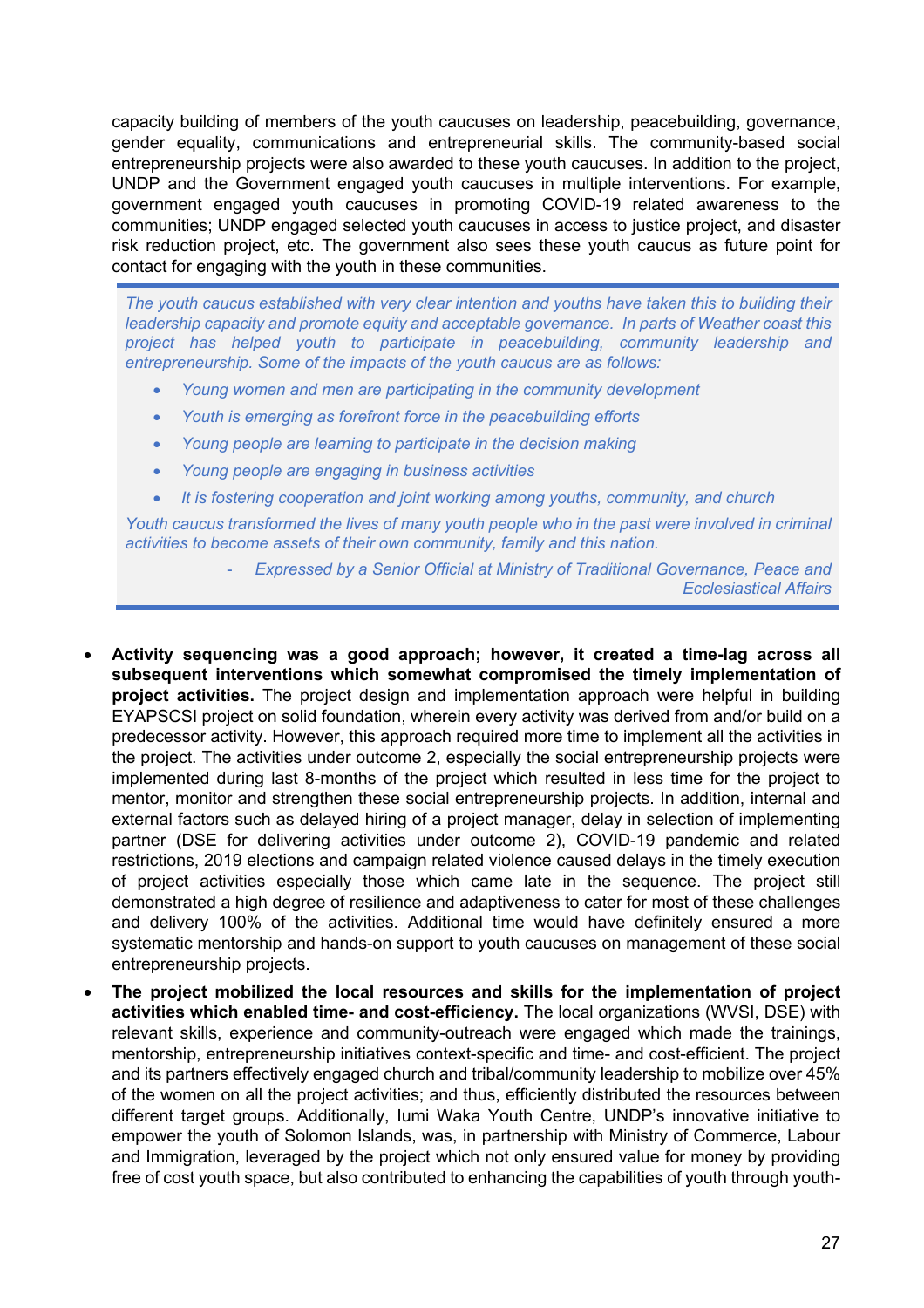led social entrepreneurship, dialogues, learning discourses, networking and access to digital transformation opportunities etc.

- **The EYAPSCSI project and UN's PBF fund demonstrated high degree of resilience and adaptiveness to external challenges such as COVID-19 pandemic and related lockdowns and travel restrictions; 2019 election campaign related incidence of violence; difficulties in reaching out and sustaining engagement with communities in farthest, hard-to-reach and hotspot areas.** An innovative communication mechanism through virtual calls (phone calls, Facebook etc.), where possible, was adapted by the project team to mitigate the challenge of consistent and regular contact with the project beneficiaries, particularly youth caucus members, during the pandemic. Similarly, the project delivered rather exceeded most of its activities and results without a cost overrun or compromising on the quality of delivery. This was also made possible due to PBF's support and willingness to provide a 6-months, no-cost time extension to the project which enabled UNDP, ILO and implementing partners to deliver the remaining activities and take some concrete actions towards adoption and sustainably of achieved results.
- **The social entrepreneurship projects were primarily identified by youth caucuses and their respective communities, awarded based on the defined criteria, and by-type respond to the community needs.** The 26 entrepreneurship projects were identified and delivered by the EYAPSCSI project, through its partner DSE,based on the broad criteria which includes considerations such as (i) project to be identified and led by youth; (ii) project should contribute towards community level peacebuilding and social cohesion; (iii) project should demonstrate active participation and representation of young women in overall design and implementation process. The projects were awarded after building the capacity of youth caucuses on two key areas. Firstly, training on peacebuilding, gender equality, leadership, governance, entrepreneurship, and communication skills; and secondly, training on entrepreneurship. One of the key aspects of the entrepreneurship training was the designing of the entrepreneur projects – which were mainly designed by the youth caucus in consultation with community leaders and mentoring support provided by entrepreneurship mentors. Youth-led entrepreneurship ideas were screened by the implementing partner (DSE) against the broad criteria. At the time of evaluation, the procurement of goods and services for these entrepreneurship projects was underway; while youth caucuses confirmed their clear understanding and planning to execute their businesses.

| <b>Province/ Project Type</b>   |   | <b>Number of Projects Average Grant Amount (USD)</b> |
|---------------------------------|---|------------------------------------------------------|
| <b>Guadalcanal</b>              | 5 | 39,000                                               |
| Reatil - grosssory shop         | 2 | 39,000                                               |
| Retail - selling of petrol fuel | 2 | 39,000                                               |
| Fish farming                    |   | 39,000                                               |
| Honiara                         | 7 | 27,857                                               |
| Poultry farming                 | 2 | 39,000                                               |
| Brick and toilet slabs making   |   | 39,000                                               |
| Land scaping                    |   | 13,000                                               |
| Organic farming                 |   | 13,000                                               |
| Piggery farming                 |   | 39,000                                               |
| Retail - fresh meat             |   | 13,000                                               |
| <b>Malaita</b>                  | 5 | 39,000                                               |
| Retail - selling of petrol fuel | 3 | 39,000                                               |
| Organic farming                 |   | 39,000                                               |
| Reatil - grosssory shop         |   | 39,000                                               |
| <b>Shortlands - Western</b>     | 9 | 21,667                                               |
| Retail - selling of petrol fuel | 6 | 13,000                                               |
| Reatil - grosssory shop         | 3 | 39,000                                               |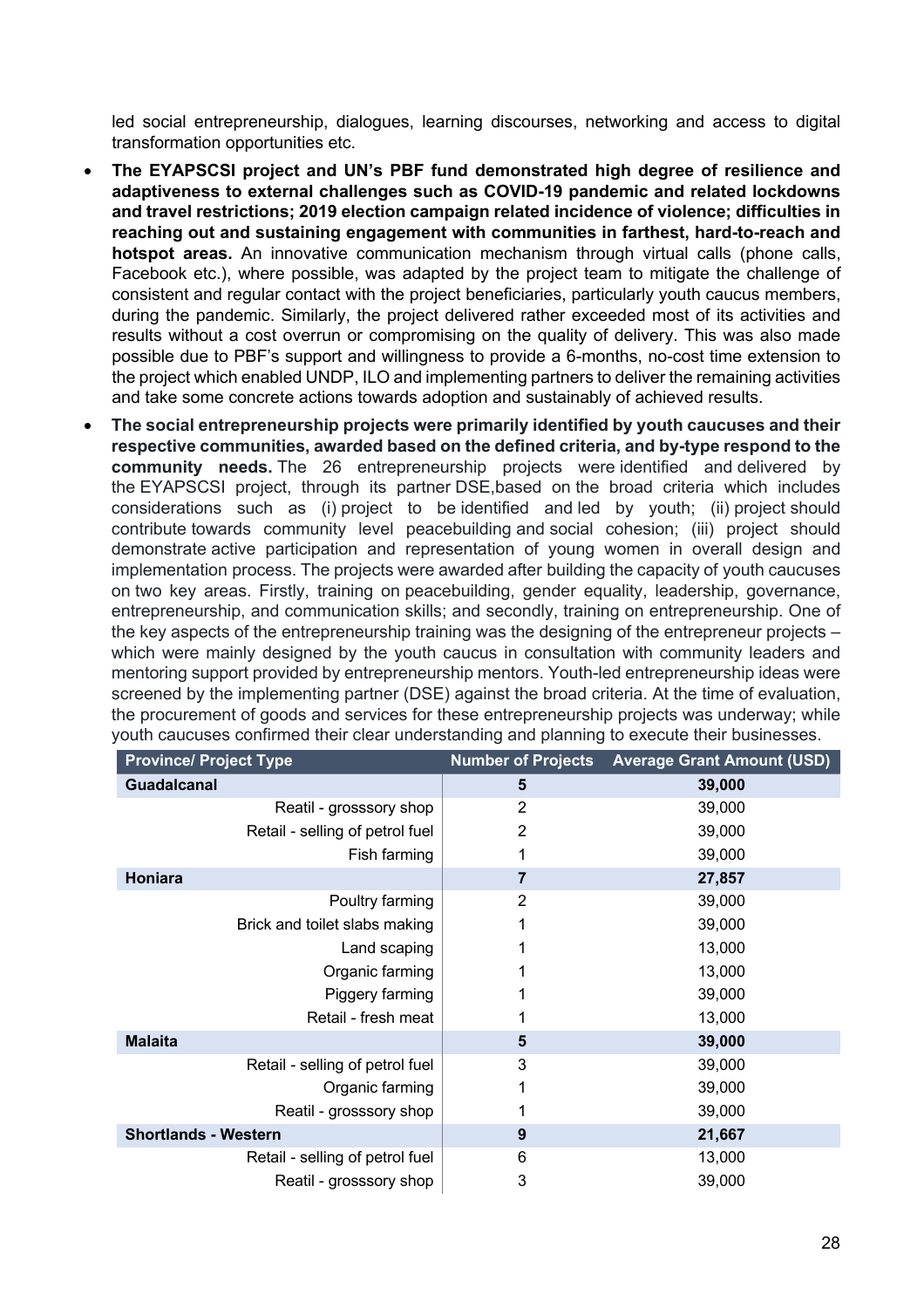| <b>Grand total</b> | 26 | 30,000 |
|--------------------|----|--------|
|--------------------|----|--------|

The above social entrepreneurship projects were awarded under outcome 2 of the EYAPSCSI project and represent small-scale, community-based, local economic development and employment generation initiatives. (Note: Analysis and commentary on contribution of social entrepreneurship projects towards EYAPSCSI project outcome(s) is explained in the below section on effectiveness).

- **Community-based, youth-led social entrepreneurships projects experienced delayed implementation which might undermine the project's overall effectiveness and impact.**  Due to COVID-19 pandemic and related travel restrictions, delay in hiring of implementing partner (DSE), and the way project was sequenced, there remained time constraints for outcome 2 related interventions such as entrepreneurship training, mentorship program and social entrepreneurship projects, and duration of these interventions was enfolded to the last eight months of the project. The community-entrepreneurship projects were approved in April 2021 while establishment of these continued till end June. At the time of evaluation, the procurement of goods and services for these entrepreneurship projects were underway.
- **The quality assurance of the project was ensured by establishing a robust M&E and performance management system from the outset of the project.** Key M&E tools including results' trackers, sex disaggregated training database with pre & post assessment, sex disaggregated beneficiaries' database and donor reporting protocols were employed, maintained and followed. The information collected and analyzed through these M&E activities was effectively used by the project manager, PBF fund team, project partners and stakeholders to take informed decisions about the project, manage project performance, take corrective measures, and learn and adapt to changing context such as COVID-19 emergency. The critical analysis of the project results framework, based on its logical flow, suggested capturing of concrete and simple indicators instead of focusing on too many aspects in one indicator (Please refer to the commentary on the project's results framework in the section on effectiveness).

## **3.4. Effectiveness and Theory of Change**

To what extent the project outputs contributed to the achievement of change at outcome level, and EYAPSCSI project has made a concrete contribution in terms of building and consolidating peace in Solomon Islands, and whether the project Theory of Change was realized.

### **Summary findings**

**Effectiveness Highly effective** 

- The EYAPSCSI project ToC and related assumptions remained/ proved valid during the life of the project and based on the 'trajectory of change'.
- The project interventions and outputs have significantly contributed to change at outcome level, which is evident from major structural and societal shifts experienced, noticed and reported by the stakeholders and respective communities.
- Major shifts in the status of youth (men and women) and resultantly their contribution to peacebuilding and social cohesion include, but are not limited to the ones listed here: (i) individual young men and women are organized as part of the semi-structured, semi-formal youth caucuses; (ii) youth is now seen as part of solution, rather than part of the problem; (iii) young people's behavior towards citizenship, gender issues, drugs and working with others has changed in targeted communities; and (iv) young people have started taking self-initiatives to address their problems, rather than complaining about the situation.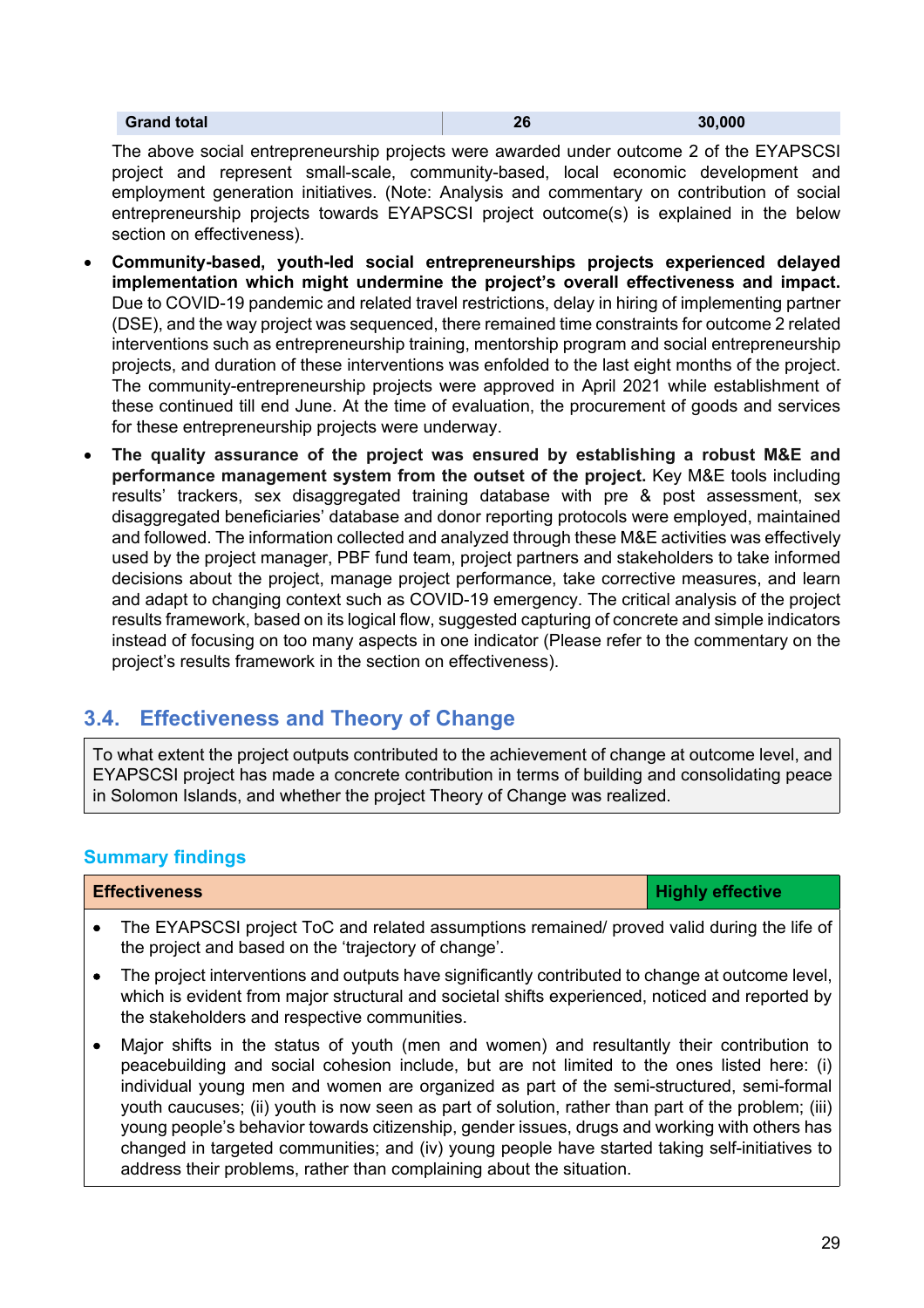### **Theory of change**

**The underlying theory of change** was that:

• **IF** young Solomon Islanders in at-risk communities, particularly young women, are empowered to create their own solutions to sources of frustration, have a stronger voice in decision making, and have more meaningful opportunities for a good life,

**THEN** they will be better able to use their creativity and energy to address pertinent social problems that might otherwise contribute to the grievance, and thereby reduce the risk of violence re-emerging during the upcoming critical period, or thereafter.

The interviews and focus group discussions with community leaders and members suggest a notable shift in the young people's position in the society, which is a validation of EYAPSCSI Project's ToC, The engagement of youth in community level productive activities such as youth caucus, regular meetings, trainings, role in community affairs, social entrepreneurship projects etc. changes the perspective of both, the young people who have started to recognize their potential, importance and respect in the society; and the communities who have started to find young people more capable and responsible to take part in decision making processes and lead initiatives. In particularly, the young women who are part of the youth caucuses (as leaders and members) found to have clearer vision to transform the role of youth, and they are more meticulous in managing the functioning and utility of youth caucuses.

So-far youth is organized and has gained some confidence and respect of communities, church and tribal leadership; capacitated to meaningfully engage with decision-makers; and is capable to identify and develop local level solutions to their problems. This provides a right trajectory towards the 'change – as envisaged in the ToC', wherein young people's creativity and energy was deemed to be channelized towards addressing pertinent social problems that might otherwise contribute to the grievance. The evidence also suggests that the church, tribal leaders, communities, and families of young people (more so for young men than women) have started to engage youth in decision making processes, which is the first step towards youth empowerment. However, the sources of grievances are huge and multiple and can mostly be addressed by engaging at a level where resources exist. And strategies corresponding to a robust power analysis can address this because power remains fluid and can be shifted towards disempowered people through sustained interventions.

The **assessment of key ToC assumptions** is below:

| document)                                                                                                                                      | Assumptions (as per ToC   Validity assessment and explanation                                                                                                                                                                                                                                                                                                                                                                                                                                                                                                                                                                                                                                                                                                                           |
|------------------------------------------------------------------------------------------------------------------------------------------------|-----------------------------------------------------------------------------------------------------------------------------------------------------------------------------------------------------------------------------------------------------------------------------------------------------------------------------------------------------------------------------------------------------------------------------------------------------------------------------------------------------------------------------------------------------------------------------------------------------------------------------------------------------------------------------------------------------------------------------------------------------------------------------------------|
| With the right engagement,<br>decision makers will be<br>willing to give marginalized<br>young people space in the<br>decision-making process. | True, because:<br>Interviews and group discussions with church, community and tribal<br>$\bullet$<br>leaders confirmed their acceptance and willingness to engage youth<br>(organized under youth caucuses) in the community-level decision<br>making processes. This was made possible due to the EYAPSCSI<br>project which equipped these young men and women to be<br>organized, build knowledge, capacity, skills, and confidence to<br>meaningfully engage with decision-makers. Also, the tribal leaders<br>and traditional groups did not see these youth caucuses as parallel,<br>power-and-resource sharing structure, rather they expressed their<br>confidence on and extended support to these youth caucuses and<br>encouraged the role of young women in decision making. |
|                                                                                                                                                | <b>However, two aspects of this assumption are yet to be confirmed.</b>                                                                                                                                                                                                                                                                                                                                                                                                                                                                                                                                                                                                                                                                                                                 |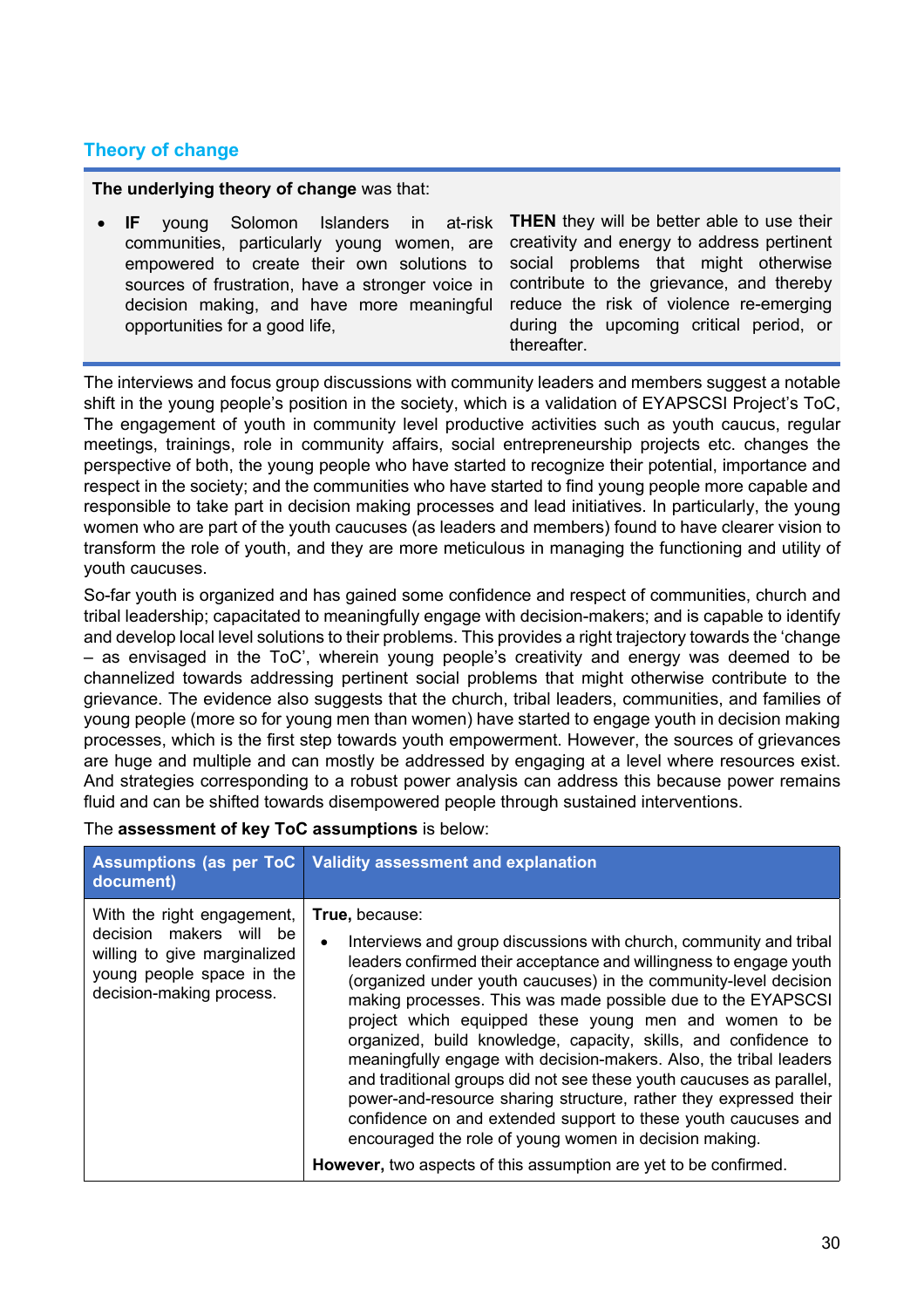|                                                                                                                                                                    | Firstly, if the decision makers at a higher level (beyond local<br>$\bullet$<br>communities, and where power and resources exist) will be equally<br>positive and willing to engage with young men and women? The<br>integration of youth caucuses into provincial youth councils and<br>national youth congress is a step towards youths' engagement;<br>however, how 'meaningful' this engagement would be to increase<br>the voice of youth and tackle their marginalization is yet to be<br>experienced.<br>Secondly, if the youth caucuses would keep on demonstrating the     |
|--------------------------------------------------------------------------------------------------------------------------------------------------------------------|-------------------------------------------------------------------------------------------------------------------------------------------------------------------------------------------------------------------------------------------------------------------------------------------------------------------------------------------------------------------------------------------------------------------------------------------------------------------------------------------------------------------------------------------------------------------------------------|
|                                                                                                                                                                    | same level of capacity, clarity and confidence in the engagement at<br>higher level of decision making (where major power and resources<br>exist) to meaningfully negotiate solutions for their social, economic<br>and political grievances.                                                                                                                                                                                                                                                                                                                                       |
| At<br>of<br>the<br>least<br>some                                                                                                                                   | True, because:                                                                                                                                                                                                                                                                                                                                                                                                                                                                                                                                                                      |
| potential triggers for conflict<br>can be addressed locally,<br>and that with the right<br>support marginalized young<br>people can lead an effective<br>response. | Interviews and group discussions with church, community, tribal<br>leaders, and government confirmed that three local level issues<br>have been substantially addressed. These were (i) use of drugs; (iii)<br>incidence of local/ community level violence; and (iii) acts of<br>disregard to law and community norms by youth (young men in most<br>of the cases). The EYAPSCSI project facilitated this shift by<br>engaging young men and women in youth caucuses, training<br>activities,<br>community level<br>decision-making<br>social<br>and<br>entrepreneurship projects. |
|                                                                                                                                                                    | However, other sources of grievances and triggers for conflict are yet to<br>be addressed may include, but are not limited to, the following:                                                                                                                                                                                                                                                                                                                                                                                                                                       |
|                                                                                                                                                                    | Firstly, young people are concerned about the lack of economic and<br>$\bullet$<br>employment opportunities (beyond individual UN's PBF funded<br>community-based social entrepreneurship project)                                                                                                                                                                                                                                                                                                                                                                                  |
|                                                                                                                                                                    | Secondly, young people are concerned about the direction to which<br>$\bullet$<br>Solomon Islands is heading towards - as they see the Country is<br>not moving toward positive change (unpublished project supported<br>UNDP perception survey 2020) <sup>16</sup>                                                                                                                                                                                                                                                                                                                 |
|                                                                                                                                                                    | Thirdly, the persistence of structural issues which caused the<br>$\bullet$<br>Tensions (1988-2003), such as land disputes, traditional versus<br>non-traditional authority structures, unequal access to government<br>unequal development and economic opportunity,<br>services,<br>inadequate law and justice institutions, youth unemployment, and a<br>lack of educational opportunities.                                                                                                                                                                                      |

### **Effectiveness**

The effectiveness of the EYAPSCSI project is derived from the quality of its design and is established with the major structural and societal shifts it has brought in the context of Solomon Islands.

• **The project has clearly defined two objectives which signifies the quality of its design.** The objectives are aligned with project's theory of change. In depth analysis of project objectives and its theory of change infers that the overall focus of the project was to strengthen the voice of the most marginalized group of the Solomon Islands, i.e., youth especially women, and to building

<sup>&</sup>lt;sup>16</sup> The project's Baseline Survey was transformed to a broader Perception Survey, to capture among the others, the socio-economic impacts to sustaining the peace amid Covid-19 Pandemic. The Perception Survey; however, was not published and was distributed to the main stakeholders only.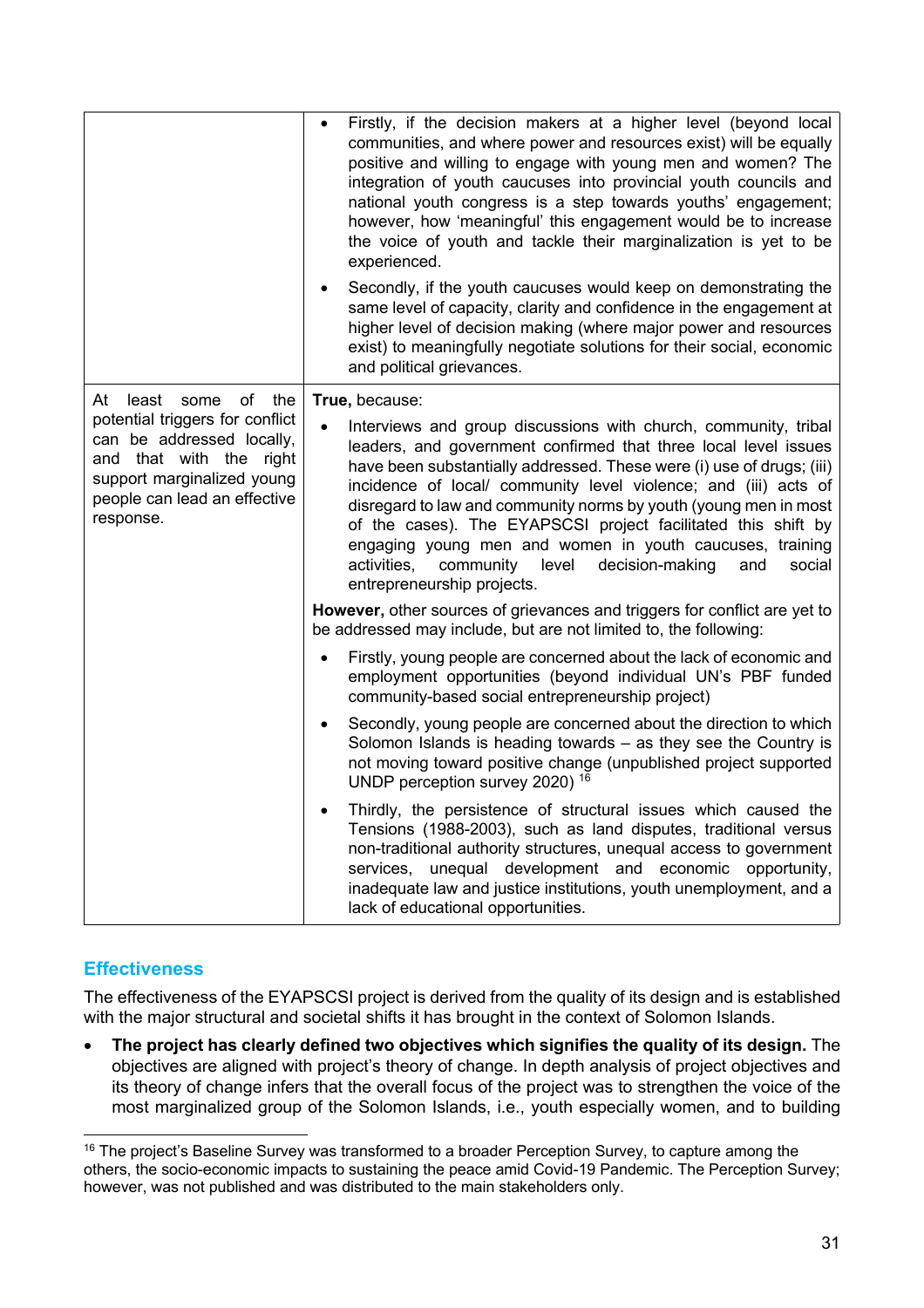resilience to conflict by empowering them socially, economically, and politically. Similarly, the assessment of project theory of change employed that the empowerment of young women had a positive impact on the society wherein energies of young women were used to resolving social issues, peacebuilding and reducing the likelihood of violence.

*I* come from a place that is affected by tension (referring to conflict), therefore, *I* wanted to involve in *the project to help our youth so that they can lead a positive and meaningful life again and stop themselves from socially prohibited activities like drugs and crime.*

- *Remarks by a female vice chairperson of youth caucus, Shortlands- Western Province*

- **Youth is organized in some form through youth caucuses.** This is one of the major shifts in the society as young men and women (in targeted areas) are now formally represented through a semi-structured, yet well recognized youth caucuses. This brings strength and meaningfulness to the voice of youth, where they act as a bridge between marginalized youth and key decision makers at community, church, and government level.
- **Youth is now seen as part of solution, rather than part of the problem.** The national perceptions survey on peacebuilding (2018) suggested communities sees youth as part of the problem, as they were at the forefront of the Tension and related violence incidence. However, the evaluation found a positive shift in the views of community leaders and community women who are now seeing youth as leaders in resolving community-based issues and helping their respective communities and families in tackling some of the social and economic issues. The change in community views is influenced by youths' active involvement in youth causes, social entrepreneurship projects and reduced use of drugs.

*When I went through the trainings, I build my capacity and confidence to work with the community leaders, in the end community leaders as well as the young people started trusting me. Before the project I was nobody in the community, nobody respected me or ever asked me for any decision. Now I am allowed to participate in all community meetings which is a big change for me and my role in the community.*

- *Remarks by a male youth caucus chairperson, Naho - Cluster 1, Weather Coast, Guadalcanal Province*

*Before I didn't know how to analyze problems and how to handle them. Now I am trained on leadership, gender equality, peace building and so when issues happen in community, I know exactly why these issues are happening and how to handle it – This is one change in my life.* 

*Also, the project empowered me to lead awareness in my community, this brings trust from the people we live with, and I build my confidence to speak to people.*

- *Remarks by a male chairperson, White River Youth Caucus, Honiara*

#### **Table: Key Initiatives of Youth Caucuses – Beyond Participating in EYAPSCSI Project Activities**

| <b>Key initiatives</b> | Example(s)                                                                                                                                                                                                                                                                                                                                                     | <b>Source</b>                                                                                      |  |
|------------------------|----------------------------------------------------------------------------------------------------------------------------------------------------------------------------------------------------------------------------------------------------------------------------------------------------------------------------------------------------------------|----------------------------------------------------------------------------------------------------|--|
| Resolving<br>dispute   | issues Youth Caucus in Fulifo óe from North   KIIs with leadership of youth<br>related to the land   Malaita actively facilitated the tribal chiefs   caucuses confirmed a broad role of<br>(North in promoting reconciliation between youth caucuses in resolving local<br>Malaita, Guadalcanal) Ubere/ To'onisafu and Afo'oa<br>communities on land dispute. | issues such as land disputes.<br>The EYAPSCSI Project progress<br>report includes the example from |  |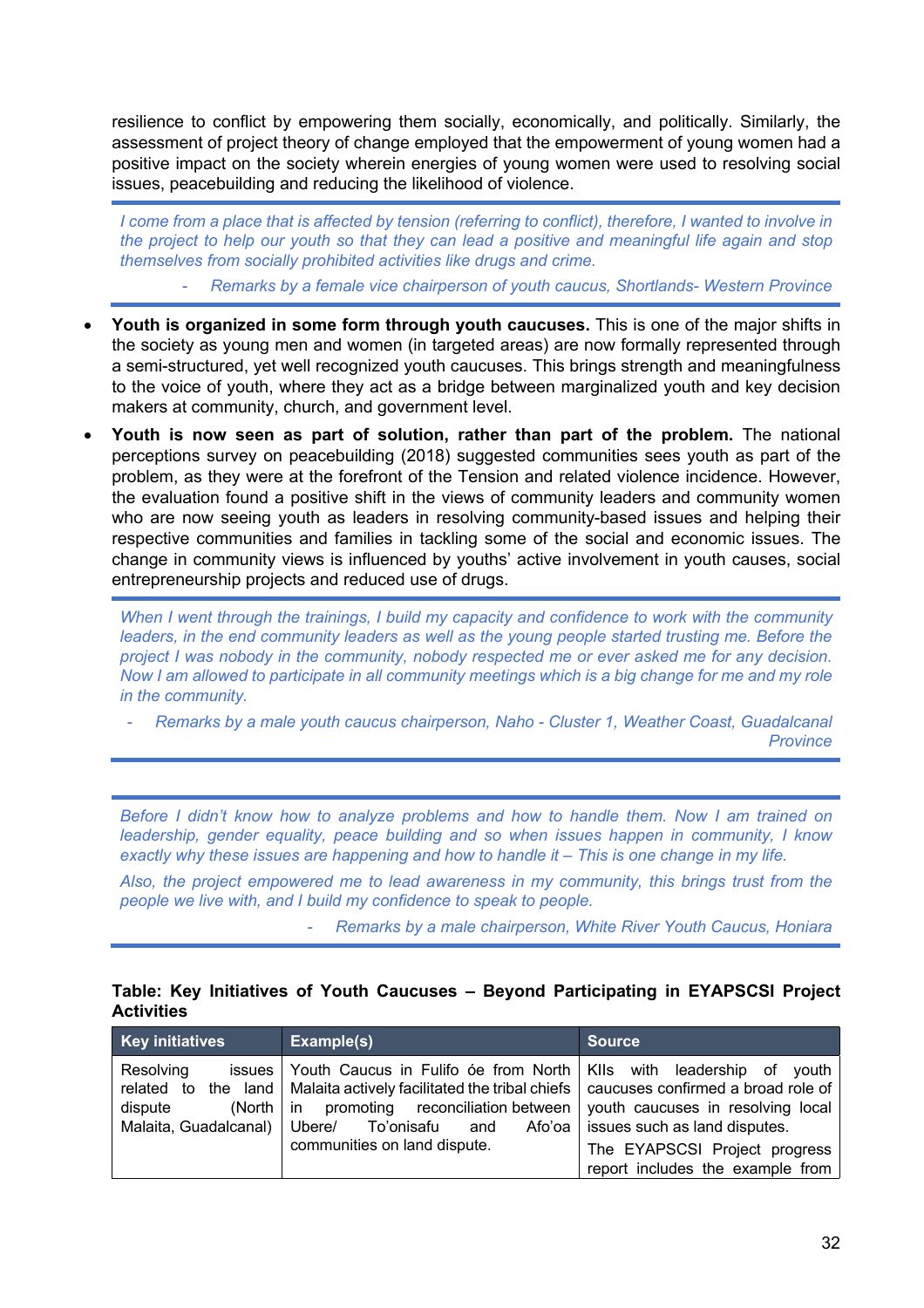| <b>Key initiatives</b>                                                                                                                                                            | Example(s)                                                                                                                                                                                                                                                                                                                                                                                                                                                                                                                                                                                                                                                                                                                                                                                            | <b>Source</b>                                                                                                                                                                         |  |
|-----------------------------------------------------------------------------------------------------------------------------------------------------------------------------------|-------------------------------------------------------------------------------------------------------------------------------------------------------------------------------------------------------------------------------------------------------------------------------------------------------------------------------------------------------------------------------------------------------------------------------------------------------------------------------------------------------------------------------------------------------------------------------------------------------------------------------------------------------------------------------------------------------------------------------------------------------------------------------------------------------|---------------------------------------------------------------------------------------------------------------------------------------------------------------------------------------|--|
|                                                                                                                                                                                   | Additionally, conflicts/ disharmony in the<br>communities, especially amongst youth,<br>mainly caused by the drugs were<br>resolved by youth caucuses by engaging<br>in<br>sports activities<br>youth<br>and<br>peacebuilding advocacy meeting in close<br>collaboration community leaders<br>and<br>religious groups (church groups).<br>Youth<br>Caucus,<br>Naho<br>Cluster,<br>Guadalcanal reported their support to<br>local leaders in church related activities,<br>and in dealing with community conflicts.                                                                                                                                                                                                                                                                                    | North Malaita where youth caucus<br>actively supported tribal chiefs in<br>bringing reconciliation between two<br>communities.                                                        |  |
| Helping elderly people<br>people-with-<br>and<br>disabilities<br>in<br>their<br>household<br>chores,<br>and in social and local<br>economic<br>activities<br>(multiple locations) | Youth<br>Caucuses<br>Guadalcanal,<br>in.<br>Honiara, Weathercast and North Malaita<br>reported their active involvement in<br>community-based social and economic<br>activities. For example.<br>Youth<br>Caucus,<br>Naho<br>Cluster,<br>$\bullet$<br>Guadalcanal reported that they have<br>made their youth plans to help old<br>people/PWD in cutting firewood,<br>collecting water, cleaning gardens<br>etc.<br>Youth Caucus, White River, Honiara<br>٠<br>reported that they actively led the<br>disaster response during flooding by<br>rescuing people lives and assets.<br>They also reported<br>that they<br>responded to other emergencies<br>such as fire in a house where they<br>rescued a child who was left inside<br>and manage to curtail the fire till the<br>fire brigade reached. | <b>These</b><br>individual<br>examples<br>οf<br>communities<br>to<br>support<br>are<br>reported<br>Klls<br>with<br>during<br>chairpersons and vice chairpersons<br>of youth caucuses. |  |
| Participation<br>in<br>consultative process<br>develop gender<br>to<br>Traditional<br>sensitive<br>Governance Bill<br>(TGB)                                                       | Young men and women, part of the youth  <br>the<br>caucuses,<br>were engaged<br>in<br>consultative process to develop gender<br>sensitive TGB bill under another PBF<br>funded project i.e. Inclusive Governance<br>and Natural Resources Management.<br>Additionally, engagement<br>of<br>youth<br>caucus members in other capacity<br>building initiative under other UNDP<br>projects including Transparency<br>and<br>Accountability, Access to justice and<br>Disaster Risk Reduction not only helped<br>the youth to first get sensitised about the<br>importance of being involved in the<br>decision-making<br>process<br>but<br>also<br>motivated to advocate on same issues in<br>the community,<br>particularly<br>with<br>community leaders and youth.                                    | KII with UNDP officials confirmed<br>engagement of youth caucuses in<br>consultative<br>the<br>process<br>on<br>Traditional Governance Bill (TGB).                                    |  |
| Exchange initiative for<br>promotion of peace                                                                                                                                     | The<br>initiative for<br>youth<br>exchange<br>youth caucus leader was also a unique                                                                                                                                                                                                                                                                                                                                                                                                                                                                                                                                                                                                                                                                                                                   | This was<br>project supported<br>a<br>initiative; however, its impact was                                                                                                             |  |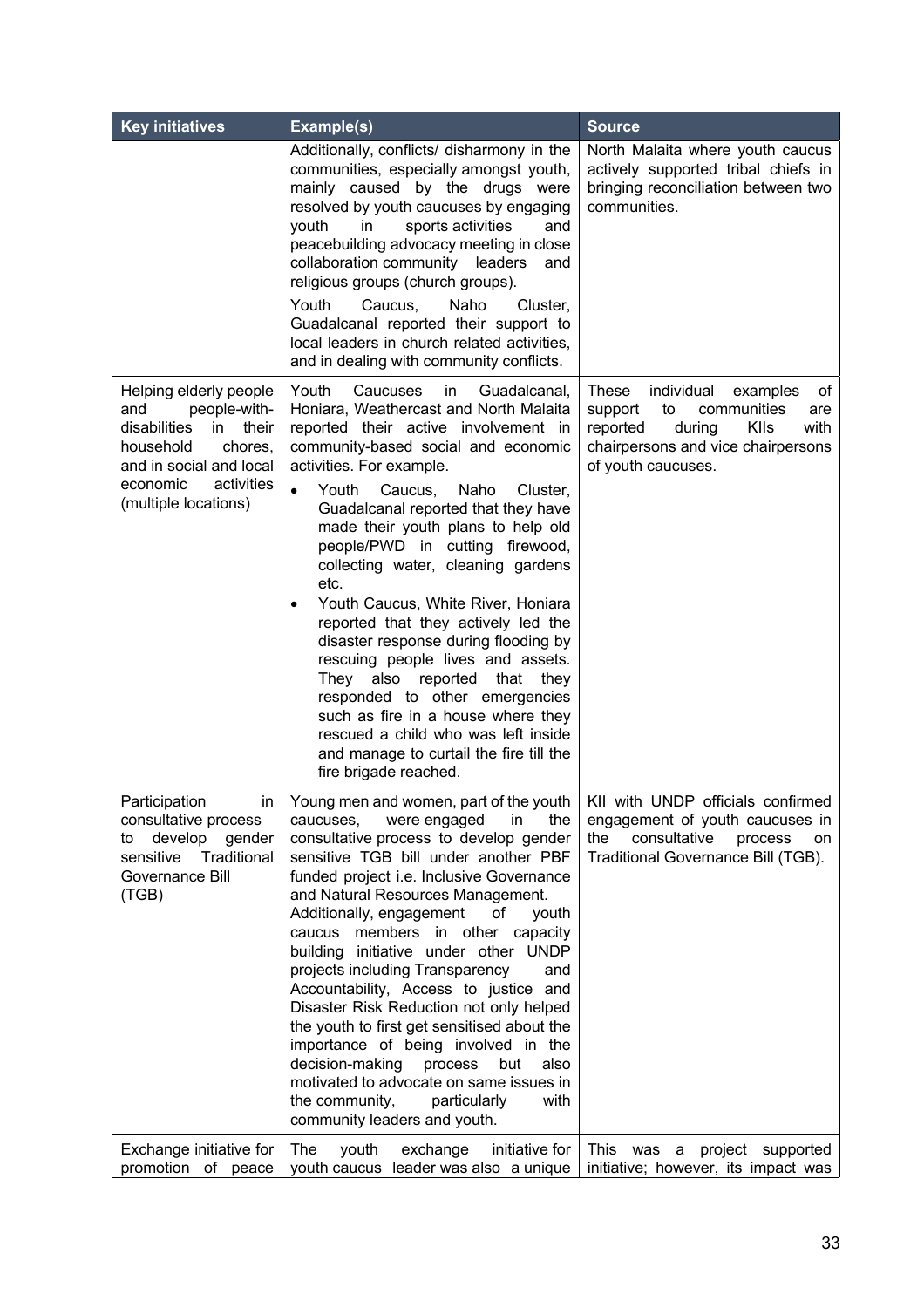| <b>Key initiatives</b>                                                                                                                 | Example(s)                                                                                                                                                                                                                                                                                                                                                                                                                                                                                                                                                                                                                                                                                                                                                                                                              | <b>Source</b>                                                                                                                                                                                                                                                                   |
|----------------------------------------------------------------------------------------------------------------------------------------|-------------------------------------------------------------------------------------------------------------------------------------------------------------------------------------------------------------------------------------------------------------------------------------------------------------------------------------------------------------------------------------------------------------------------------------------------------------------------------------------------------------------------------------------------------------------------------------------------------------------------------------------------------------------------------------------------------------------------------------------------------------------------------------------------------------------------|---------------------------------------------------------------------------------------------------------------------------------------------------------------------------------------------------------------------------------------------------------------------------------|
| and<br>social<br>cohesiveness<br>between the conflict<br>affected Malaita and<br>Guadalcanal<br>(Malaita,<br>provinces<br>Guadalcanal) | initiative, implemented by the project, to<br>bring young men and young women of<br>communities from two Tension affected<br>communities of provinces (Malaita &<br>Guadalcanal) together for the promotion<br>social cohesiveness<br>and<br>of peace<br>between<br>the<br>conflict<br>affected<br>provinces. Youth, who exposed with<br>youth exchange initiative, helped the<br>youth and communities to change their<br>negative perception about each other for<br>being violent and aggressive.                                                                                                                                                                                                                                                                                                                    | wider and resulted in building peace<br>and social cohesion among two<br>communities.                                                                                                                                                                                           |
| Delivering COVID-19<br>awareness messages<br>aid<br>delivery<br>and<br>(multiple locations)                                            | Selected youth caucuses were engaged<br>by the government for COVID-19<br>awareness messages and aid delivery.                                                                                                                                                                                                                                                                                                                                                                                                                                                                                                                                                                                                                                                                                                          | The EYAPSCI project progress<br>report reported the role of youth<br>caucuses in COVID-19 awareness.<br>officials<br>KII<br>with<br><b>UNDP</b><br>also<br>confirmed that youth caucuses<br>were formally engaged by the<br>government to deliver awareness<br>messages an aid. |
| Youth<br>Community<br>initiative<br>Policing<br>(Malaita)                                                                              | Fulifo'oe Youth Caucus, Malaita took the<br>initiative of involving youth in Community<br>Youth Policing, wherein youth is involved<br>in monitoring and controlling excessive<br>use of alcohol and drugs, and youth-<br>related violence incidents.                                                                                                                                                                                                                                                                                                                                                                                                                                                                                                                                                                   | Reported by president and vice<br>president<br>of Fulifo'oe<br>Youth<br>Caucus, Malaita during KII.                                                                                                                                                                             |
| Development<br>and<br>launching<br>0f<br>Sulagwalu community<br>bylaws (Malaita)                                                       | Sulagwalu Strife Youth Caucus held<br>ideas<br>dialogue<br>and<br>shared<br>with<br>leaders<br>for<br>community<br>promoting<br>peaceful environment in Sulagwalu. As a<br>result,<br>Sulagwalu<br>Youth<br>Caucus<br>developed and launched its community<br>bylaws. The launching was witnessed<br>and validated by Church leaders, Tribal<br>Churches,<br>Malu'u<br>Police<br>the<br>and<br>Provincial<br>Police<br>Commander,<br>and<br>funded by World Vision SI.<br>Other initiatives taken by Youth Caucus<br>includes: (i) helping young women<br>prepare/ establish their gardens and do<br>marketing; (ii) launching campaigns for<br>cleaning community places, cutting<br>timber, etc.; and (iii) building a community<br>hall for which they were actively seeking<br>support (at the time of evaluation). | Reported<br>by members<br>of the<br>Sulagwalu Strife Youth<br>Caucus<br>during FGD.                                                                                                                                                                                             |

• **Young people's behavioral change towards citizenship, gender issues, drugs and working**  with others. The EYAPSCSI project especially the training on peacebuilding, gender equality, governance and social entrepreneurship has ignited the positivity among youth, and they have started to act more responsibly in their communities. The data review of training's pre & post assessments indicated change in understanding of themes discussed, especially gender related topics. Additionally, the change in the behavior of youth has been widely noticed, experienced,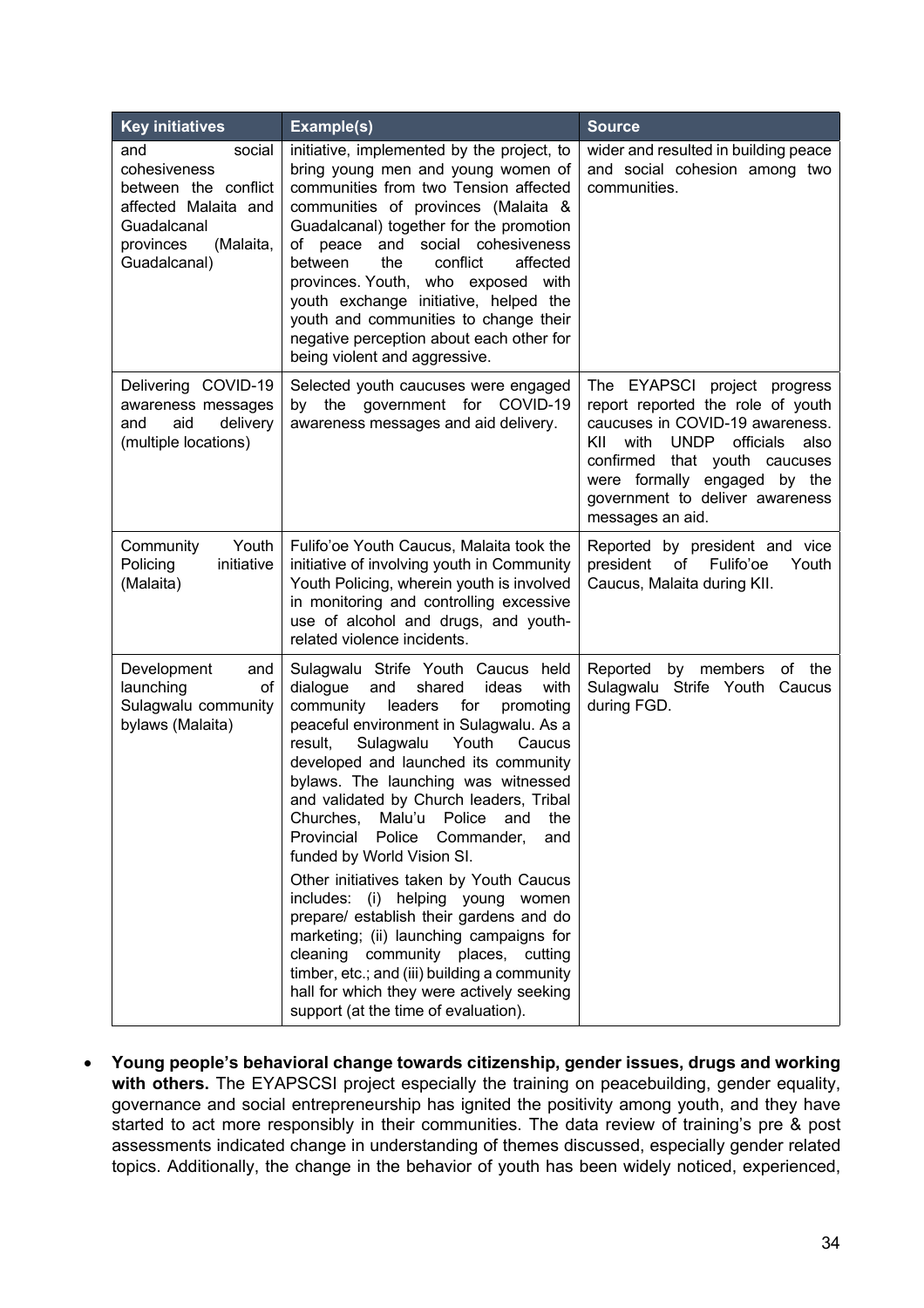and reported by the women and tribal leaders in the community. The chairpersons of most of the youth caucuses reported that the members of their youth caucuses have reduced or completely quit the use of drugs, and therefore the number of cases of irresponsible acts, gender-based violence incidences, and other incidences of violence have reduced – in which young men under the influence of drugs were reportedly involved. Rather, there is a shift in the behavior of young men as they have started behaving positively towards others including female, family members, church, and community leaders.

*This is the story of a 17-year old male (member of youth caucus) who has not attended school since he grew up and was involved in criminal activities in my community and people don't really like him. His mother died when he was a little boy. When he received the training, there was a part in the training that talks about "your purpose to live in this world" and this was the point that changed the young teenager, he saw his importance and now he changed his behavior and live a life that everyone in the community noticed. He was also happy to see the youth caucus project and said that he now sees his future in this project.*

- *Shared by a female chairperson, Nila Youth Caucus, Shortlands Western Province*

• **The social entrepreneurship projects funded under EYAPSCSI project have significant prospects to achieve outcome 2, which requires that the communities in hotspot areas are more resilient to conflict with socially, economically, and politically empowered youth, in particular young women, engaging as peace builders.** The social entrepreneurship projects are primarily local economic development, employment and income generating projects with no direct, immediate bearing on peacebuilding in Solomon Islands. However, these correspond to the wider narrative, causal effect that is defined by the EYAPSCSI project's ToC "that **IF** young Solomon Islanders in at-risk communities, particularly young women, are empowered to create their own solutions to sources of frustration, **THEN** they will be better able to use their creativity and energy to address pertinent social problems that might otherwise contribute to the grievance, and thereby reduce the risk of violence re-emerging during the upcoming critical period, or thereafter". This underlined assumption has been validated by all the key stakeholders i.e., community leaders, community members, youth itself and the key government officials during key informant interviews and focus group discussions. For example. one of the key informants from a government ministry (MTGPEA) instated that "integrating the community system and entrepreneurship in the peacebuilding is possibly a good way to youth's self-reliance". At the local level, community members including female leadership of youth caucuses reported a shift in the attitude and behavior of young men from drugs, local-level violence, non-responsiveness to increasing focus on productive activities such as community support, business, entrepreneurship, and income generation. Interestingly – despite probing, none of the respondents reported any imminent risk of domestic violence on ownership, sharing of resources or distribution of income of these entrepreneurship projects. On the contract, the respondents confirmed their complete clarity on the ownership, management and sharing of profits of these entrepreneurship projects.

These are yet early indications of change, as the entrepreneurships projects were in the inception phase at the time of this evaluation and its data collection. Any follow-up assessment, probably after the maturity of these entrepreneurship projects, might be able to suggest how effectively social entrepreneurships projects contributed to the project outcomes and the objective of peacebuilding in Solomon Islands.

• **Young people have started taking self-initiatives to address their problems, rather than complaining about the situation.** One of the major shifts reported by quite a significant number of respondents such as church, community/tribal leadership and youth caucuses is that young women and men have started to take charge of their lives, and they are findings solutions to their problems and taking initiatives. This seems to be one of the significant shifts (in project areas and targeted communities) in comparison to situation in 2018.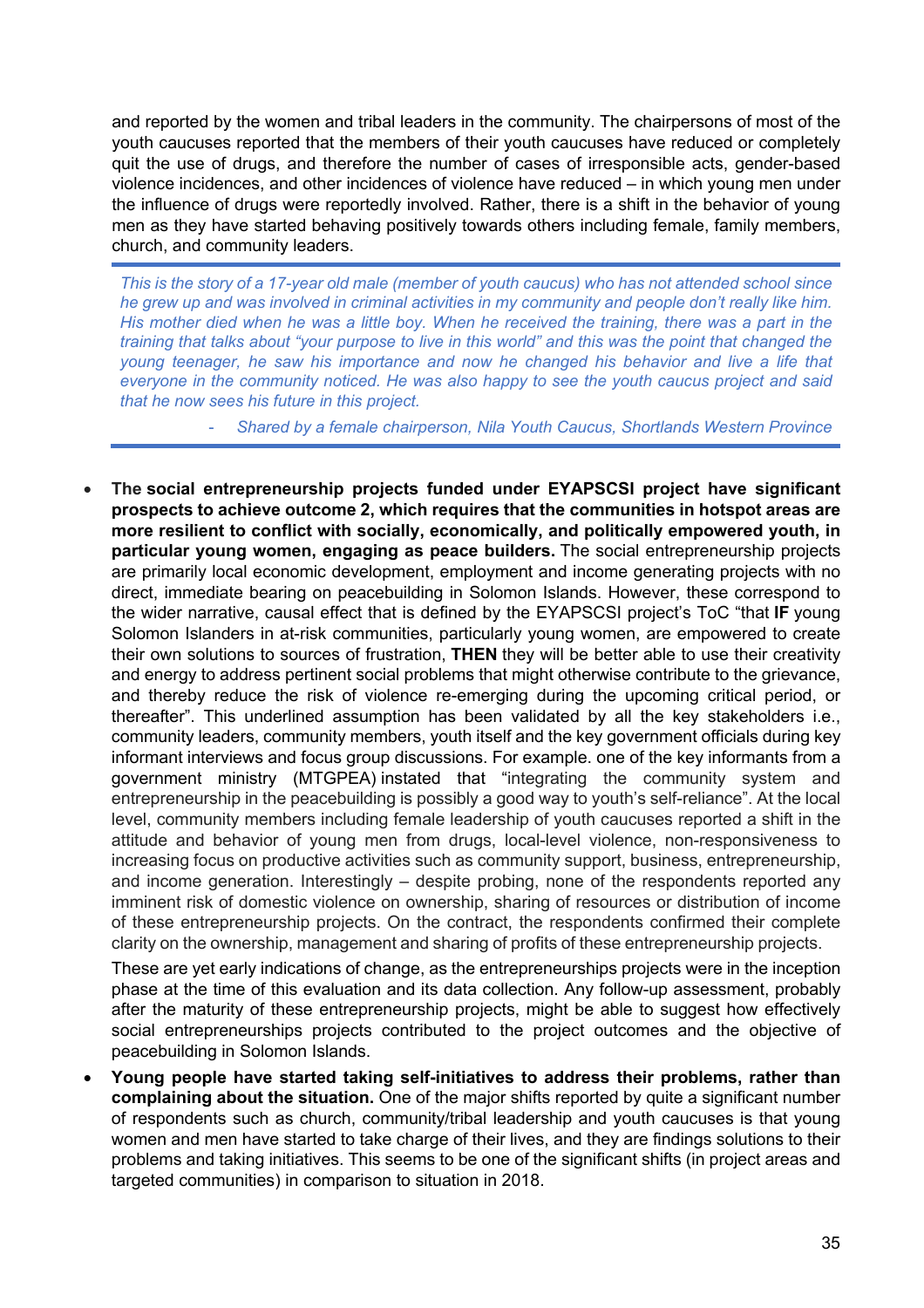*Before, I never contributed in anything in the community, after going through a business training I started my small business on Bakery with my other members. Our business is growing now, I am happy with UNDP – This is big change for me – I can help my children with eating balance food, I can now pay their school fees, and make contributions to my community.* 

- *Remarks by a female youth caucus member, North Malaita*

*Our youths organize ourselves and help community leaders to deal with community conflicts as and when they happen. We also run our petrol business (with the assistance of EYAPSCSI project) to provide income to help our youth in the community. In addition, young people are helping our older people in the community to carry water for them and in collecting firewood.* 

- *Remarks by a female Vice Chairperson, Naho Youth Caucus, Guadalcanal*

## **3.5. Impact and Sustainability of Results**

The extent to which the intervention has generated or is expected to generate significant positive or negative, intended, or unintended, higher-level effects and if the net benefits of the interventions continue or likely to continue.

## **Summary findings**

| Impact and sustainability of results | High impact, with  |  |
|--------------------------------------|--------------------|--|
|                                      | l likelihood       |  |
|                                      | sustaining most of |  |
|                                      | <b>these</b>       |  |

- At the policy and institutional level, the project contributed to enhancing the capacity of relevant ministries, including National Youth Congress on peacebuilding initiatives, connecting with young men and women, and in informing youth and peacebuilding strategies.
- The change in project outcomes and impact is directly attributable to EYAPSCSI project, as the intervention design was unique, and project focused on areas which were long neglected.
- Five main results are analyzed from sustainability purpose. Three (03) are likely to sustain; one (01) is somewhat likely to sustain; while one (01) is likely to diminish overtime.

### **Contribution analysis**

The contribution of the EYAPSCSI project was intended at two levels i.e., the community level, and in the broader context of Solomon Islands. The project mostly focused on community level interventions, with some engagement, advocacy and influencing at policy and institutional level. The project by design took a catalytic approach, whereby it was intended to demonstrate success, generate evidence and provide foundation for scale of peacebuilding through youth empowerment.

• **At the community level, the project made a substantial effort towards empowering marginalized young Solomon Islanders, particularly young women to engage in decisionmaking and act as pro-active social entrepreneurs to address local sources of grievances.** This is evident from the 'effectiveness' aspects of evaluation which provides examples and evidence of *how* project interventions and outputs contributed to bring about a positive change the lives of the young Solomon Islanders i.e., from being marginalized to being recognized and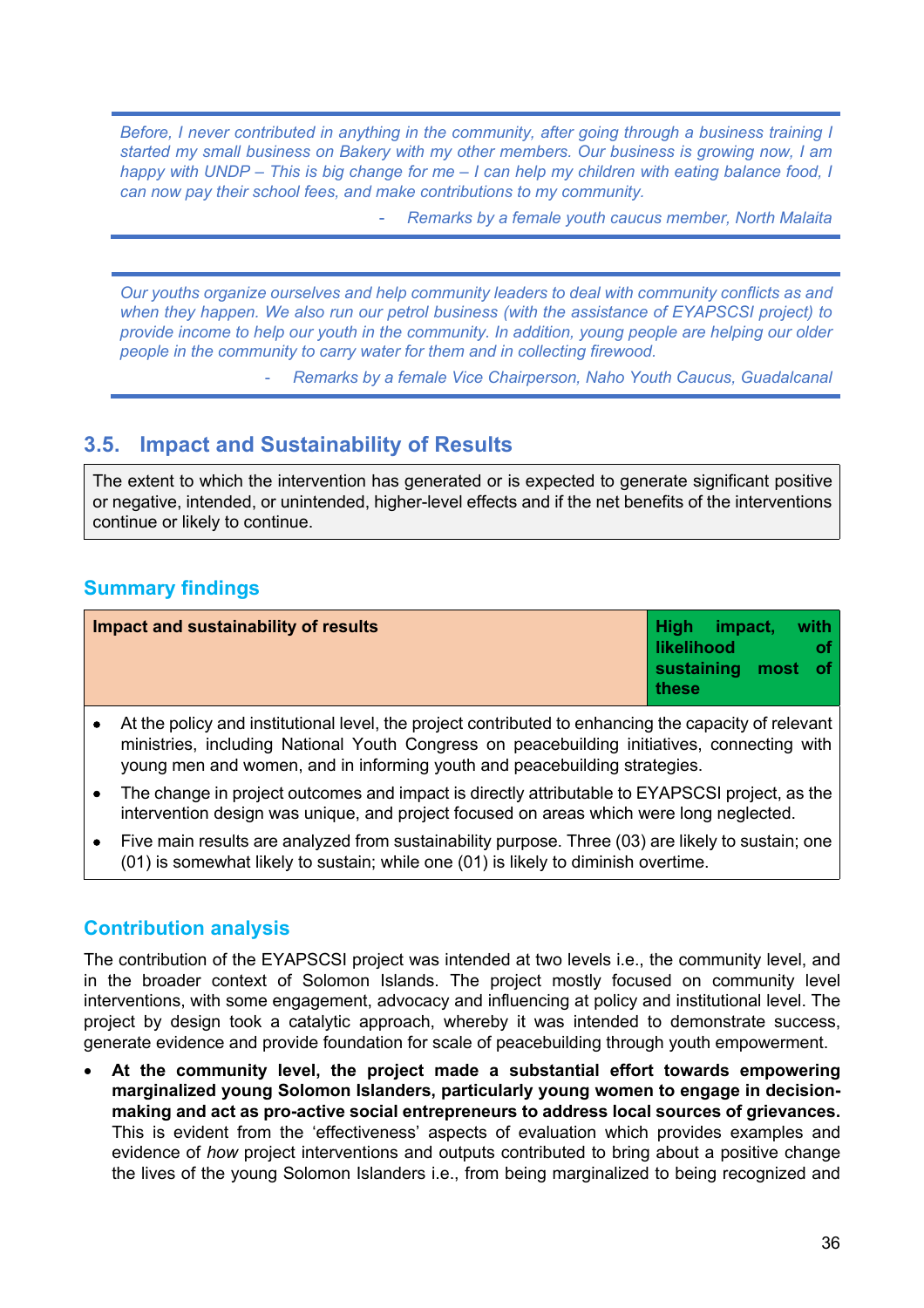empowered. The project also took the peacebuilding efforts into new locations that were traditionally beyond the coverage of development efforts and government services. Most of the members of youth caucuses reported that they have been consulted for the first time by any project for capacity building and entrepreneurship support. This is among the many 'firsts' that this project was able to initiate.

- **At the policy and institutional level, the project contributed to enhancing the capacity of relevant ministries, including National Youth Congress on peacebuilding initiatives, connecting with young men and women, and in informing youth and peacebuilding strategies.** The project ensured formal and continues engagement with the Ministry of Women, Youth, Children and Family Affairs, Ministry of Traditional Governance, Peace, and Ecclesiastical Affairs, Ministry of Commerce, Labour and Immigration and the National Youth Congress through its Board, and by engaging officials from these ministries in conducting trainings and learning lessons.
- **The project also contributed to some of unintended, yet positive changes in the Solomon Islands.** For example: The community-based social entrepreneurial projects provided economic and employment opportunities at the local level, thereby contributed to reducing migration of young Solomon Islands to Honiara and other urban centers for employment. The population pressure on urban centers such as Honiara has been a growing concern, and the center is yet not able to provide adequate housing, employment and income generating activities. Also, influx of people and pressure on resources was one of the reasons that caused the ethnic strife among various regions.
- **The change in project outcomes and impact is directly attributable to EYAPSCSI project, as the intervention design was unique, and project focused on areas which were long neglected.** The youth caucuses established under the project are unique and represent first ever forum developed to organize young men and women around peacebuilding, social cohesion, and social entrepreneurship. The EYAPSCSI project also conducted training of young men and women using a gender sensitive training manual which was developed in consultation with relevant ministries based on the customized needs of the project and priorities of the relevant ministries, its thematic focus and audience. The training material now is being utilized by the PBF funded, IOM led Gender Responsive Peacebuilding in Extractive Industries in Isabel Province, Solomon Islands Project. The idea of community-based social entrepreneurship projects was also unique and involved 26 projects from PBF's project budget. All these interventions, and the resultant change is directly attributable to EYAPSCSI project.

## **Sustainability analysis**

The relevance, coherence, efficiency, and effectiveness define the continuation or likely continuation of benefits of the project in the context of Solomon Islands. The suitability of the results guarantees the perpetual value of project and its results.

| Intervention and related Rationale/justification<br>results          |                                                                                                                                                                                                                                                                                                                                                                                                                   |
|----------------------------------------------------------------------|-------------------------------------------------------------------------------------------------------------------------------------------------------------------------------------------------------------------------------------------------------------------------------------------------------------------------------------------------------------------------------------------------------------------|
| Youth<br>caucuses<br>established<br>under<br><b>EYAPSCSI project</b> | <b>Likely to sustain</b><br>There are four key reasons to believe this.<br>Firstly, youth caucuses are regarded by young women and men and<br>٠<br>other community members as highly effective platforms for discussing<br>and addressing the concerns and issues of youth and wider community.<br>Also, young men and women are feeling dignified in the leadership<br>and/or membership role of youth caucuses. |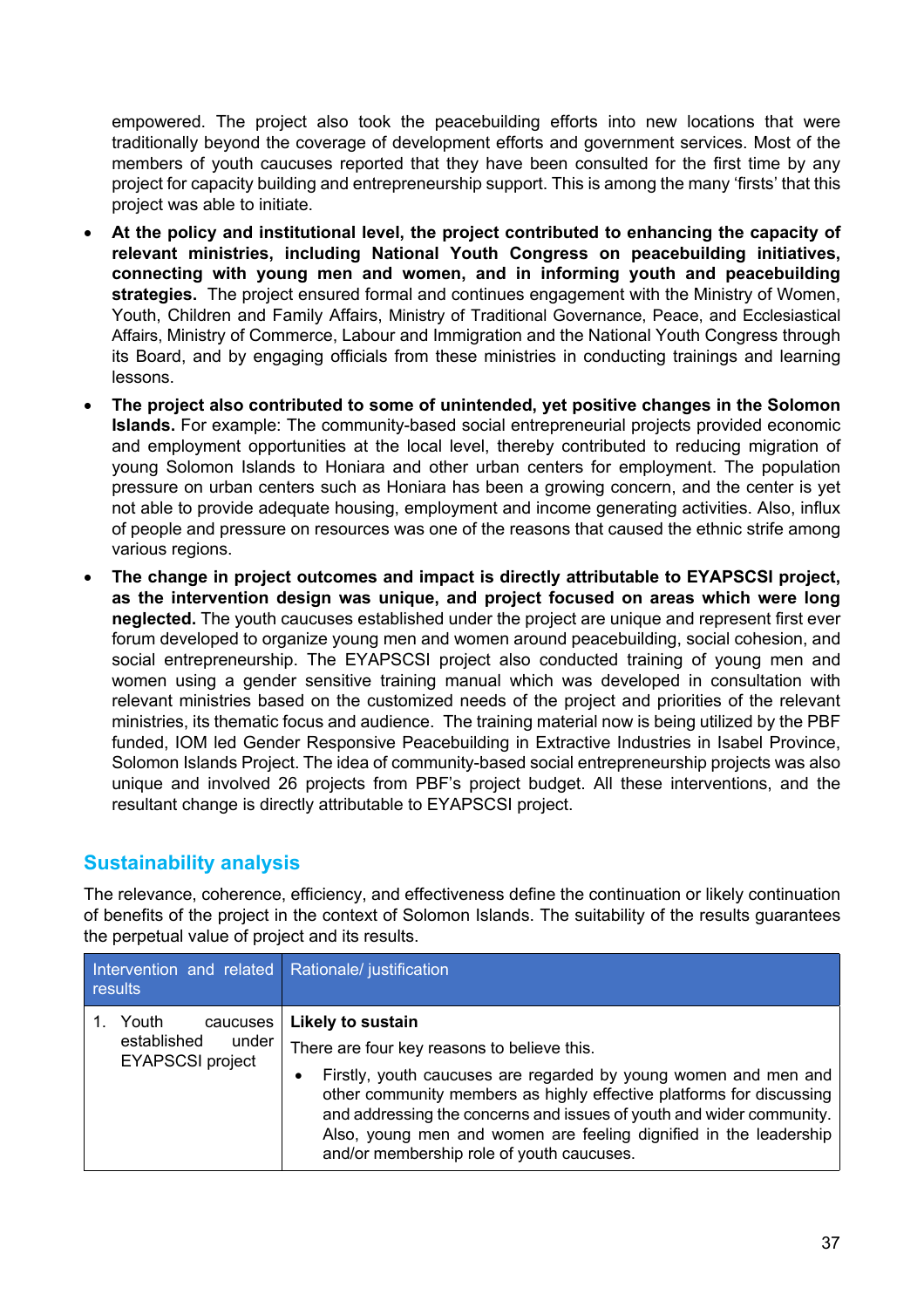| Intervention and related<br>results                                                             | Rationale/ justification                                                                                                                                                                                                                                                                                                                                                                                                                                                |
|-------------------------------------------------------------------------------------------------|-------------------------------------------------------------------------------------------------------------------------------------------------------------------------------------------------------------------------------------------------------------------------------------------------------------------------------------------------------------------------------------------------------------------------------------------------------------------------|
|                                                                                                 | Secondly, the community-based social entrepreneurships are one of<br>$\bullet$<br>key sources of motivation for youth caucuses and are likely to remain<br>intact and active.                                                                                                                                                                                                                                                                                           |
|                                                                                                 | Thirdly, the National Youth Congress (NYC) and Provincial Youth<br>Caucuses are willing to integrate these community-level youth<br>caucuses. This means some degree of formalization with likelihood of<br>provision of some technical support and financial resources in the<br>future. Once this institutionalization is formally done, there is likelihood<br>that most of these youth caucuses will sustain and continue to perform<br>their functions.            |
|                                                                                                 | Fourthly, increasing involvement of youth caucuses in other activities,<br>٠<br>beyond EYAPSCSI project, such as COVID-19 awareness session,<br>other projects such as access to justice, transparency, and<br>accountability, disaster risk mitigation, inclusive governance and natural<br>resources management etc.                                                                                                                                                  |
| 2.<br>Improved capacity of                                                                      | <b>Likely to diminish overtime</b>                                                                                                                                                                                                                                                                                                                                                                                                                                      |
| young<br>men<br>and<br>women<br>on<br>peacebuilding,<br>gender<br>equality,<br>governance, etc. | Currently, most of the trainees confirm their increased understanding and<br>knowledge on peacebuilding, gender equality, governance, etc. They have<br>also reported examples of how these training have improved their behaviors<br>and practices in communities. However, there is greater likelihood that the<br>improved knowledge and capacity might diminish overtime. There are two<br>factors which can slow down the 'drop-off' effect of this interventions: |
|                                                                                                 | Firstly, if members of the youth caucuses continue to meet, discuss,<br>and internalize these topics and related practices.                                                                                                                                                                                                                                                                                                                                             |
|                                                                                                 | Secondly, if any other project or relevant government ministries take<br>٠<br>forward the existing knowledge by organizing refresher courses for the<br>trained young men and women on these topics.                                                                                                                                                                                                                                                                    |
| 3.<br>Improved                                                                                  | <b>Likely to sustain</b>                                                                                                                                                                                                                                                                                                                                                                                                                                                |
| entrepreneurial<br>capacity and social<br>entrepreneurship                                      | There are three reasons to believe that the social entrepreneurship projects<br>will sustain:                                                                                                                                                                                                                                                                                                                                                                           |
| projects                                                                                        | Firstly, young men and women are seeing these entrepreneurship<br>projects as game changer and once a lifetime opportunity to change<br>their socio-economic status. There is a great degree of seriousness<br>around these projects, and youth caucuses are making their best to<br>make them succeed.                                                                                                                                                                 |
|                                                                                                 | Secondly, these projects are mostly local economic development<br>٠<br>projects, dealing in goods and services which are demanded by the<br>communities. Also, these projects are simple in nature, being identified<br>and designed by the youth caucus so they are likely to manage and<br>maintain these well.                                                                                                                                                       |
|                                                                                                 | However, the resources for the entrepreneurship initiatives were awarded<br>quite late in the project due to delays mainly caused by global pandemic,<br>which has undermined some of the follow-up support that project could<br>have delivered through its mentorship initiative for the sustainability of these<br>initiatives.                                                                                                                                      |
| Improved institutional<br>4.<br>capacity<br>οf                                                  | <b>Likely to sustain</b>                                                                                                                                                                                                                                                                                                                                                                                                                                                |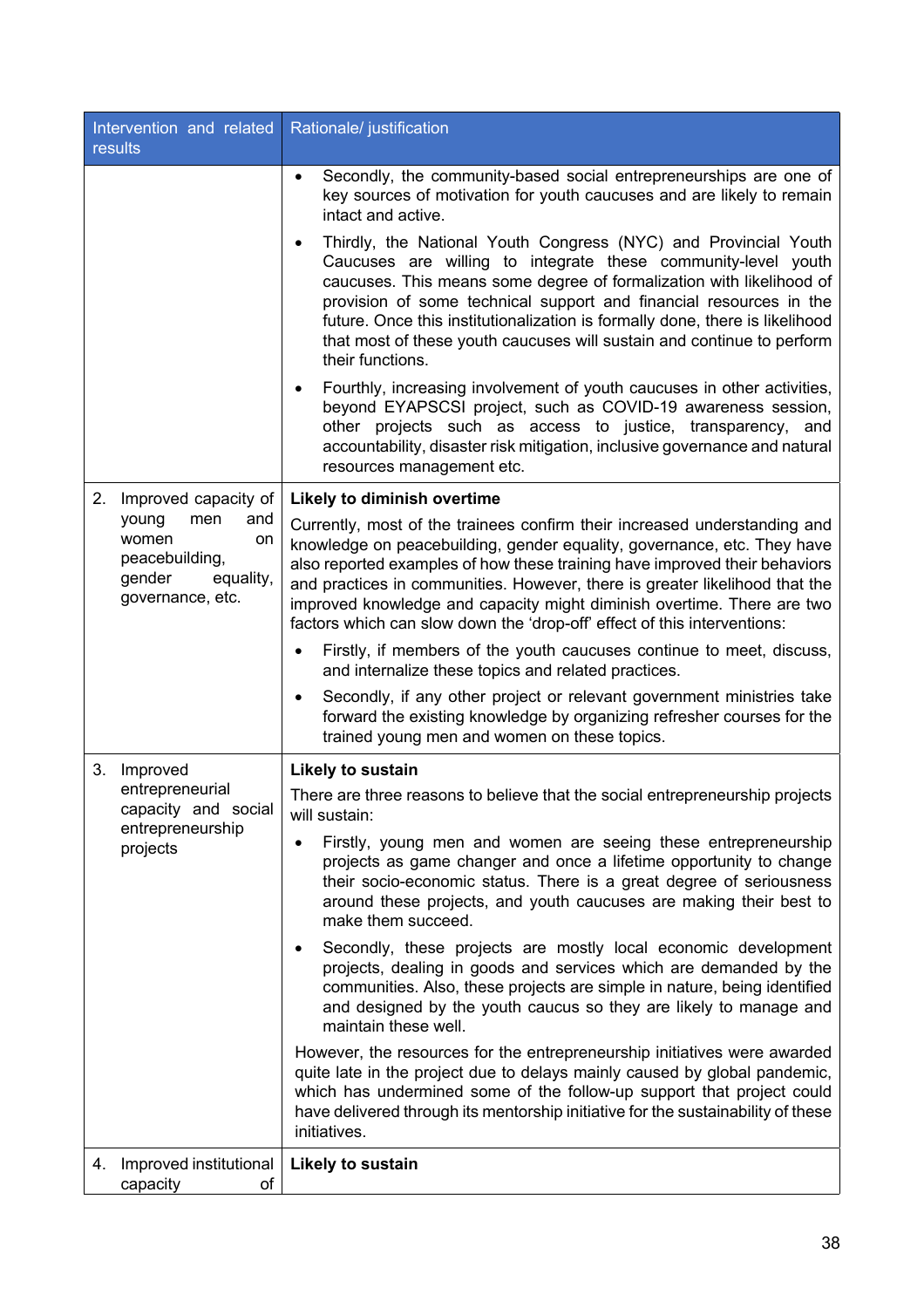| Intervention and related<br>results                                    | Rationale/ justification                                                                                                                                                                                                                                                                                                                                                                                                                                                                                                                                                                                                                                                |
|------------------------------------------------------------------------|-------------------------------------------------------------------------------------------------------------------------------------------------------------------------------------------------------------------------------------------------------------------------------------------------------------------------------------------------------------------------------------------------------------------------------------------------------------------------------------------------------------------------------------------------------------------------------------------------------------------------------------------------------------------------|
| implementing<br>partners i.e., WVSI<br>and DSE                         | Both partners had confirmed benefits of partnering with UNDP/ILO under<br>PFB funded. There is a greater likelihood that they will sustain institutional<br>strengthening initiatives, particularly quality assurance, and financial<br>management, skills, knowledge, and learning contributed by the project.                                                                                                                                                                                                                                                                                                                                                         |
|                                                                        | Firstly, both organizations got access to and received extensive support<br>in the designing of gender sensitive training manuals under outcome 1<br>and outcome 2. These were specialized manual developed with<br>expertise and knowledge of UNDP and ILO.                                                                                                                                                                                                                                                                                                                                                                                                            |
|                                                                        | Secondly, both organizations have confirmed that they will keep on<br>pursuing for similar peacebuilding projects for UN as well as other<br>funding sources to further build their capacities, and act as local<br>partners with unique capability.                                                                                                                                                                                                                                                                                                                                                                                                                    |
| 5. Capacity<br>and<br>outreach of relevant<br>government<br>ministries | Somewhat likely to sustain<br>The Ministry of Women, Youth, Children and Family Affairs, Ministry of<br>Traditional Governance, Peace, and Ecclesiastical Affairs and the National<br>Youth Congress were part of the project board, have participated in project<br>activities such as youth profiling, consultations, trainings etc. and have<br>regularly received project related progress and learning. All these<br>engagements resulted in improved capacity and outreach of these ministries<br>on peacebuilding and youth empowerment, and engagement with youth<br>men and women in remote areas. The ministries will further sustain these<br>capacities if: |
|                                                                        | Firstly, the government sustain their engagement with youth caucuses<br>for training, capacity, and any other community related tasks.                                                                                                                                                                                                                                                                                                                                                                                                                                                                                                                                  |
|                                                                        | Secondly, the Government design and implement similar, youth<br>$\bullet$<br>empowerment project focusing on peacebuilding, social cohesion, and<br>social entrepreneurship projects.                                                                                                                                                                                                                                                                                                                                                                                                                                                                                   |
|                                                                        | Thirdly, if government starts developing/ updating gender-sensitive<br>$\bullet$<br>national peacebuilding policy and incorporates its learning from<br>EYAPSCSI project on these policies/ strategies.                                                                                                                                                                                                                                                                                                                                                                                                                                                                 |

## **3.6. Cross-cutting issues**

The extent to which cross-cutting issues such as social dialogue, gender and marginalization has been addressed through project design, its implementation approaches, and activities.

### **Summary findings**

| <b>Cross-cutting issues</b>                                                               | Significant, with clear        |  |
|-------------------------------------------------------------------------------------------|--------------------------------|--|
|                                                                                           | evidence of achieving/         |  |
|                                                                                           | exceeding project gender       |  |
|                                                                                           | marker, and inclusive results. |  |
| The EYAPSCSI project sufficiently leveraged its engagement with key stakeholders to build |                                |  |

ownership of the project, create recognition for the role of young women and men in peacebuilding, and uplift young people to participate in decision making processes.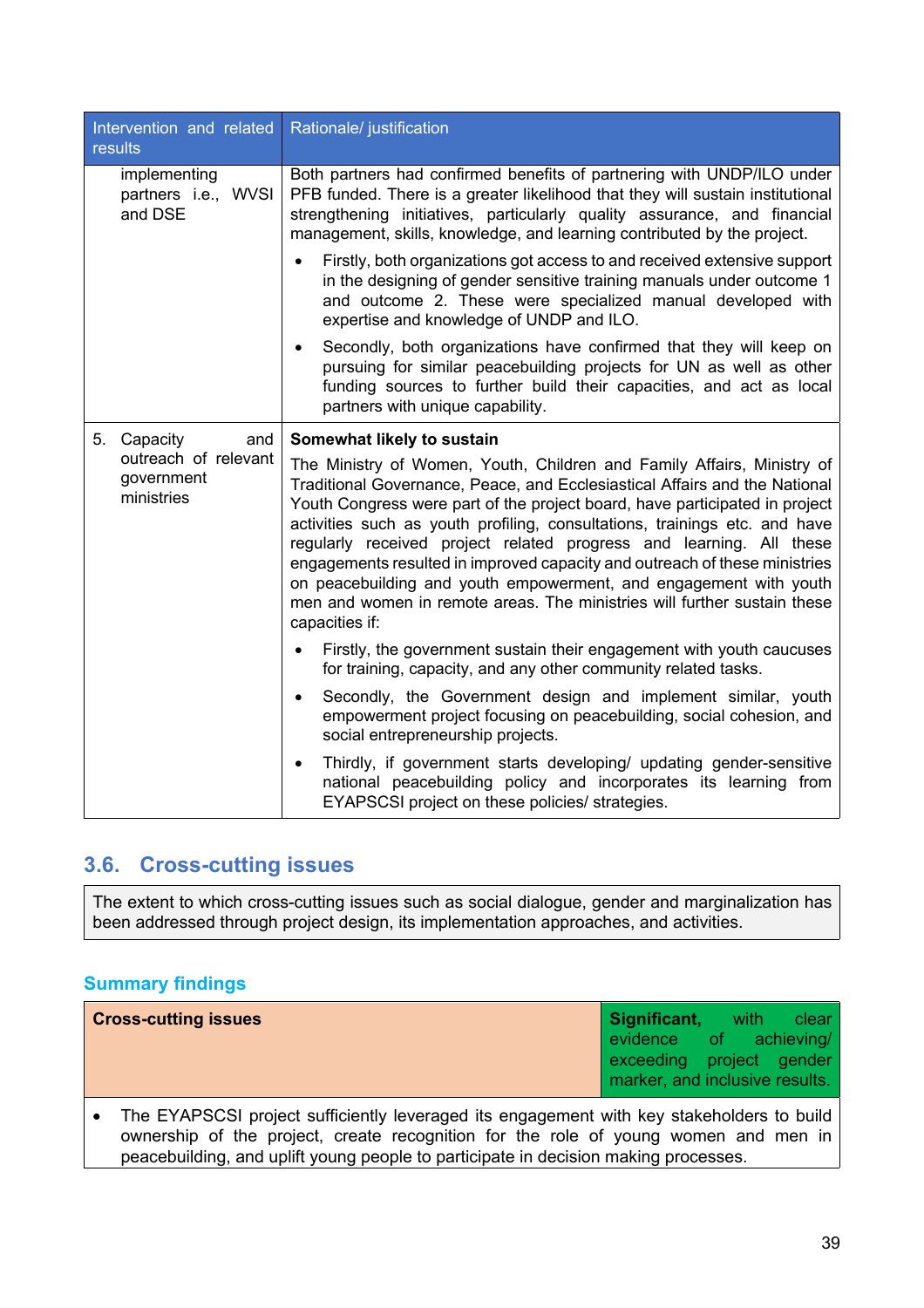- The EYAPSCSI project provided entry points to young women and men to demonstrate their ability to provide leadership, promote positive change and address practical issues of their respective communities.
- Female represents over 45% of the project beneficiaries, with major roles in leadership of Youth Caucuses, mentorship activities, social entrepreneurship projects and in community-level peacebuilding activities.
- The project particularly addressed the stereotyping and perception that "women could not be leaders in their community (9.3% of all respondents of 2018 National Perception Survey on Peacebuilding in Solomon Islands). FGDs and KIIs with both, the community leaders and the members of the youth caucuses confirmed change in percepti yon where they acknowledged the role of women in addressing local issues and promoting peaceful cohesion in the society.

#### **Supporting data, evidence, and commentary**

The review of project documents and meetings with key government officials and local/ trial leaders confirmed an increased emphasize of the project on an inclusive, participatory and gender-responsive project design, implementation approaches and the selection of interventions. Particularly, this represents an add-on by UN agencies to project-induced peacebuilding efforts, wherein youth, women, and other marginalized groups such as young single-mothers were made part of the project interventions. The social dialogues created wider acceptance of the issues of marginalization and women and youth suffering amid threat to peace in Solomon Islands, and thus resulted in behavioral change of the government officials and community leaders towards youth and women. The value proposition is established by the fact that the impact of project is greater than the sum of impact of individual interventions, demonstrated by increasing role of youth and women in leadership, peacebuilding, entrepreneurship, and decision-making processes.

### **Social dialogue**

• **Consultations with senior government official and community/tribal leaders were critical in creating discourse and consensus on the role of young people and women in peacebuilding.** The EYAPSCSI project approach involved consultations and dialogues with key stakeholders for building ownership of the project, creating recognition for the role of young women and men in peacebuilding, and uplifting young people to participate in decision making processes. These dialogues and consultations sufficiently addressed the issues of lack of understanding and confidence of key stakeholders i.e. government institutions, community leaders, and wider community on the potential role that young women and men can play in addressing the local sources of grievances and in promoting peacebuilding and social cohesion.

#### **EYAPSCSI project's dedicated activities to support gender and social inclusion**

- Thirty (30) consultations and meetings/dialogues held with various community leaders (women and men) including tribal chiefs, young leaders, religious leaders, women leaders etc. and relevant national and provincial government officials.
- Twenty (20) participatory dialogues/consultation meetings with the young men and young women from target project locations including Honiara, Weather Coast, North Malaita and Shortlands for the establishment of 20 Youth Caucuses.
- Consultants with over 1,000 young people for youth profiling, and for the identification and engagement of underprivileged/vulnerable youth in the contextually innovative interventions initiated by the project.
- Youth Empowerment Talks (YEP Talks), with gender-balanced paganists, to promote youths' perspective on issues of young people and women, and their role in peacebuilding efforts.

The manifestation of this is established by the fact that (i) youth caucuses are established as a well-recognized youth platform; (ii) selected youth caucuses were engaged by the government for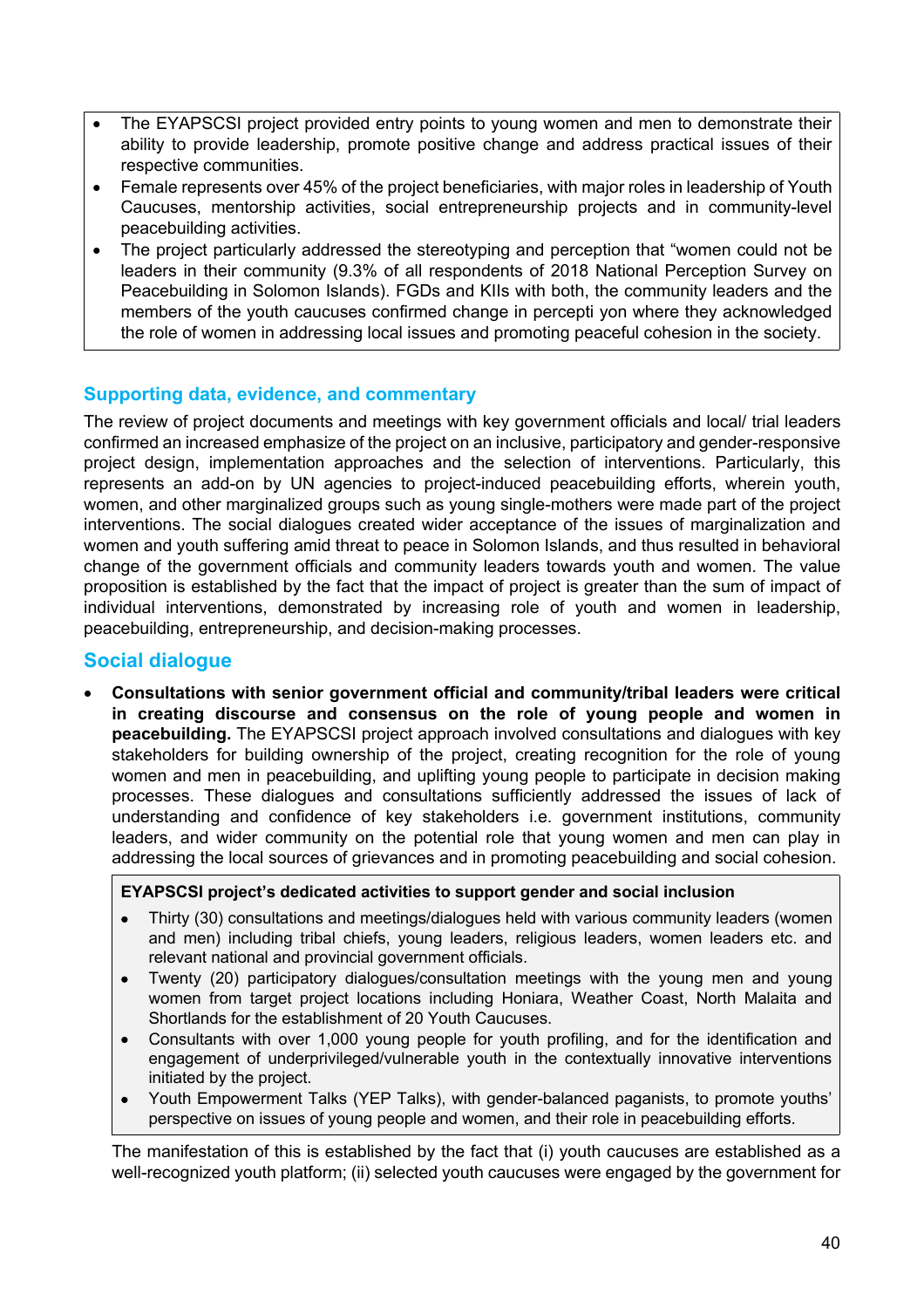COVID-19 awareness messages and aid delivery; (iii) youth caucuses have been recognized as a bridge between community and government; (iv) youth caucuses were awarded with the community-based social entrepreneurship projects; and (v) youth is given more liberty to take selfinitiatives to address local, community-based issues. The entry-points also helped young women and men to demonstrate their ability to provide leadership, promote positive change and address practical issues of their respective communities.

*Sulagwalu youth caucus have held a dialogue with community leaders and shared ideas for dealing with community issues and grievances to promote peace and social cohesion. As a result of this dialogue, on November 25, 2020, Sulagwalu launched its "community bylaws" and community have witnessed a peaceful environment for the first after many years and the Ethnic Tensions. The launching of community bylaws was witnessed and validated by Church leaders, tribal leaders, Malu'u Police and the Provincial Police Commander.* 

- *FGD with members of Sulagwalu Youth Caucus, Sulagwalu, North Malaita*

*As community leaders, the Project has changed our life – when the youths started to quit alcohol and work in the community, this makes us very happy and supportive to what they want to do.*

*Now we respect them to attend our community meetings, involve in dialogue, involve in community activities and although most of them are illiterate but now they can talk and discuss with us, before they never do this.*

*FDG with Foodo Community Leaders (6, 4 men & 2 women), North Malaita* 

### **Gender and social inclusion**

• By design the EYAPSCSI project involved specific focus on mainstreaming of women and other marginalized groups such as single mothers in the project's supported peacebuilding and social entrepreneurship activities. This was also in line with the steer provided by Solomon Islands Youth Status Report, 2018, which confirmed that women were particularly vulnerable to intimidation and sexual violence that occurs during Ethnic tension.

#### **Gender and social inclusion in EYAPSCSI project interventions**

- Females represents 47% of membership (98 young women out of total 208) within youth caucuses, including representation in the leadership role. The youth caucuses are led by chairperson and vice chairperson, and either of these positions are held by female.
- The project and its partners effectively engaged mobilized over 45% of the women on all the project activities; and thus, efficiently distributed the resources and benefits of the project between different target groups.
- 45% of 402 youth beneficiaries of the social entrepreneurship component were women (including 31 single mothers), and they are activity involved in the management of their respective social entrepreneurship initiatives. Also 50% of the mentors are women.
- The critical initiatives that spur the engagement of women from the beginning of the project were (i) the profiling of youth including women and subsequent inclusion of over 45% women in the youth caucuses, (ii) the gender-responsive training of youth, with dedicated modules on genderequality, stories of women leaders, etc.; and (iii) role of women in social entrepreneurship projects. The training of youth on leadership, governance, gender-equality and peacebuilding has specially created the change in social behaviors towards women's participation in community-based activities. Particularly, the project emphasized to address the perceptions issues which says, "women could not be leaders in their community (9.3% of all respondents of 2018 National Perception Survey on Peacebuilding in Solomon Islands), as it was not allowed by culture (60.3%) and that the women were not as good as men (29.9%)".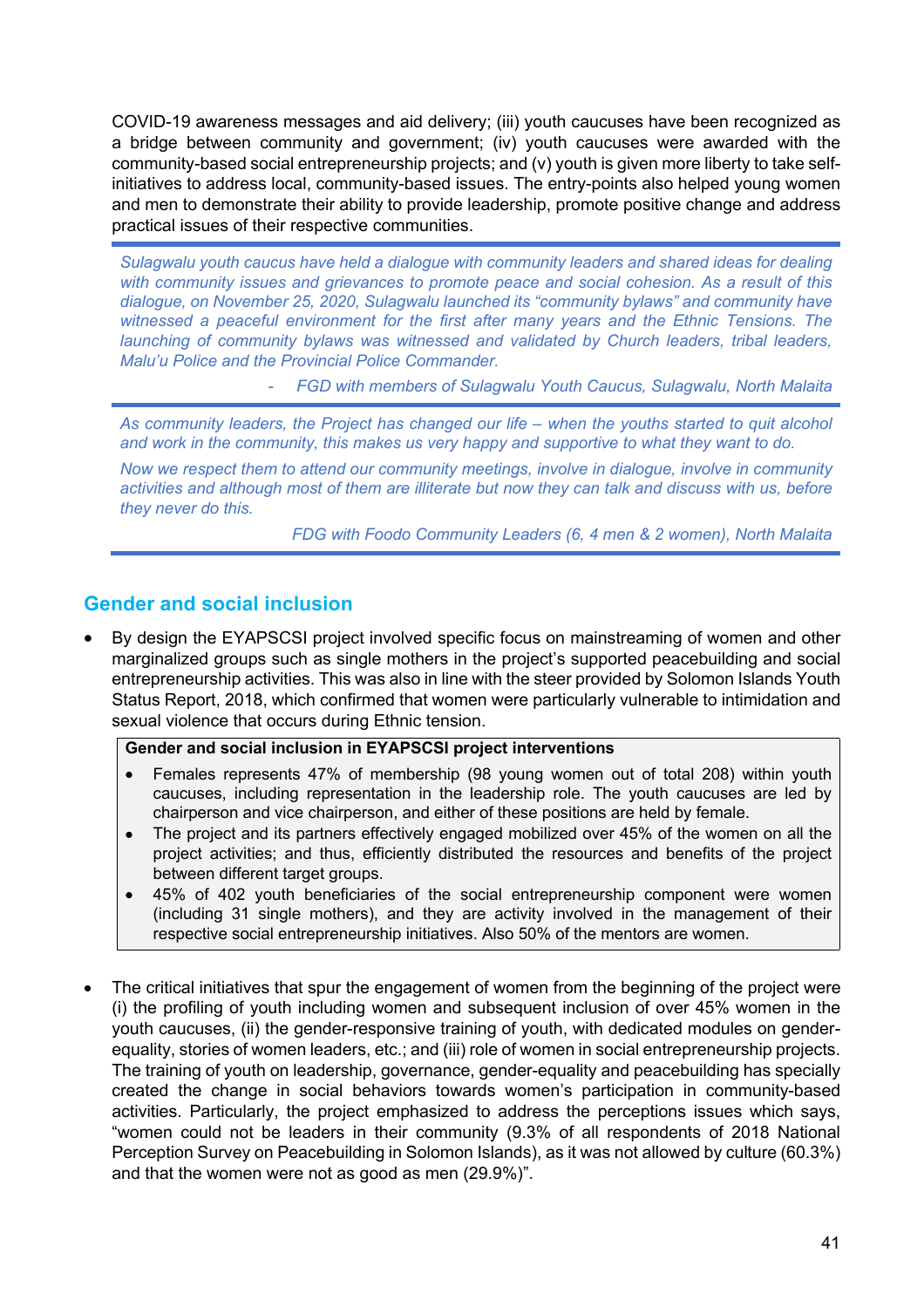*This project supported me with trainings on leadership, gender equality, peacebuilding and how I can run a business. The project taught me to live and promote peace in my family and community, and to lead the Youth Caucus to address issues of my community.* 

*Before, I never contributed in anything in the community, after going through a business training I started my small business on Bakery with my other members. Our business is growing now, I am happy with UNDP – This is big change for me – I can help my children with eating balance food, I can now pay their school fees, and make contributions to my community.* 

- *Remarks by a female youth caucus member (23 years, single mother), North Malaita*

• Majority of the respondents (community leaders, community members) believe that the women can play an active role in peacebuilding, social and economic activities; provided they are adequately supported and empowered to perform this role. The respondents further shared that woman are the most affected the most by the violence incidents and their aftermaths, so they can effectively talk about their experiences and the impact of such violence on them, their families, and communities. Through these dialogues, women can effectively persuade communities to achieve peace and social harmony. Some of the key limitations that women currently face in effectively delivering these dialogues include more training, material on peacebuilding, funding and platforms for such peacebuilding dialogues.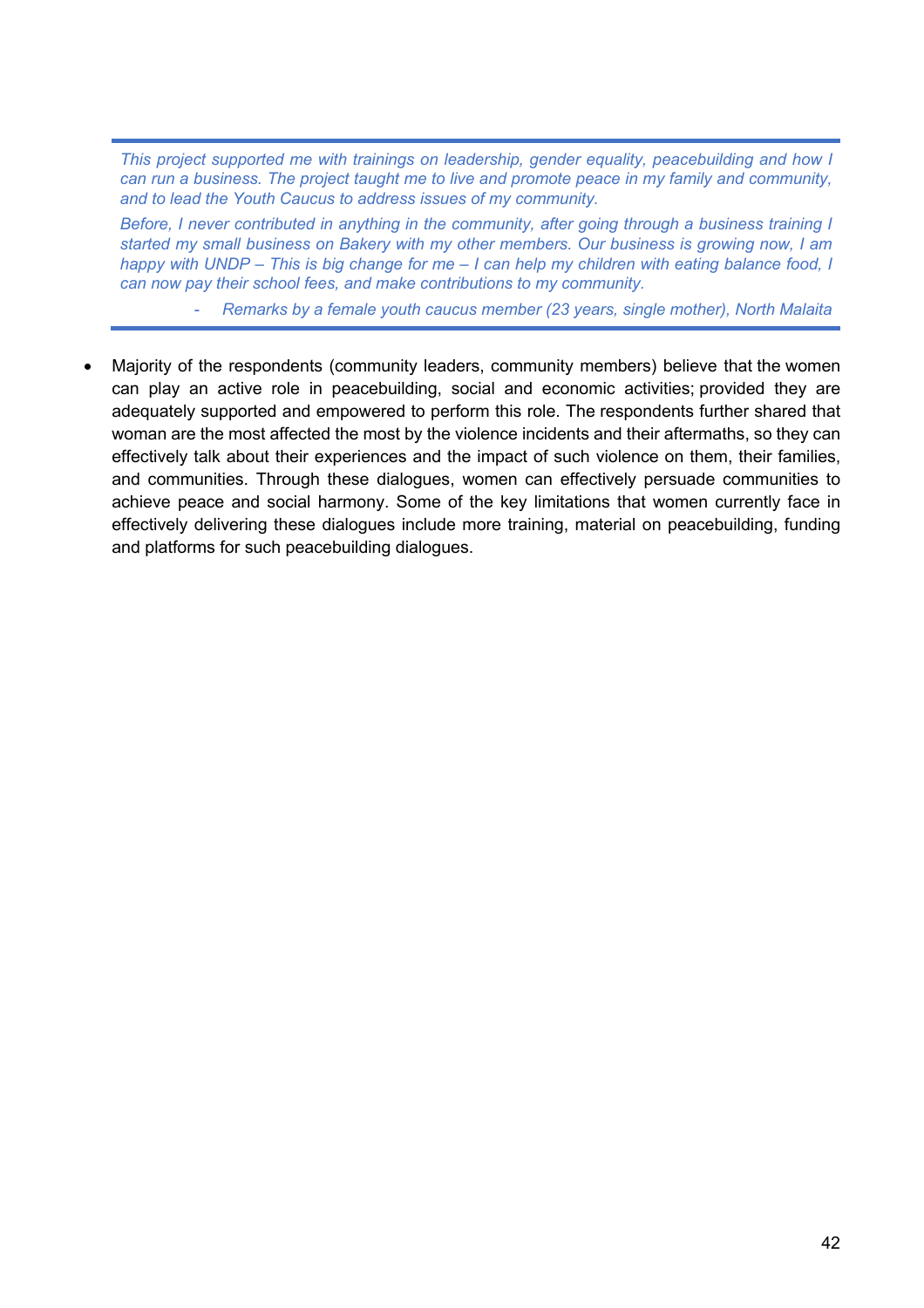## **SECTION 4: KEY LESSONS AND RECOMMENDATIONS**

### **4.1. Sequence-activities approach improved effectiveness; however, require more than usual time for implementing projects like EYAPSCSI**

#### **Recommendations (improving efficiency):**

assessed and a proper management plan is devised to bring the project back on track. • The project such as EYAPSCSI should follow the Gantt chart (tool) to planning and scheduling activities, so that if one activity in a sequence is delayed the impact on follow-up activities is

### **4.2. Local partnerships were instrumental in ensuring efficiency and outreach to farthest, remote, and hot-spot areas**

#### **Recommendations (improving efficiency):**

• Since local partnerships with CSOs benefitted the EYAPSCSI project in improving its efficiency and effectiveness, it is advisable to identify and engage these partners from the very start of the project. The recommendation is especially in the context of DSE, which was identified and contracted very late on the project for delivery of outcome 2 related activities.

### **4.3. Youth Caucuses brought structural change in the society, wherein young people are gaining a more meaningful role in communities**

#### **Recommendations (improving impact and sustainability):**

- In addition to integration of youth caucuses in the National Youth Congress and relevant ministry, UNDP, ILO and other PFB partners need to find ways to build their future projects on the strengthen and position of these youth caucuses. The youth caucuses represent enormous potential to work in a country which has over 70% youth population.
- Young men and women demonstrated substantial capacity and commitment to resolving issues of their respective communities. The future efforts should involve working with the NYC and relevant ministries to find ways to graduating progressive young men and women to next level of youth leaders, peace promoters and entrepreneurs who could work beyond their respective communities to focus on wider reforms such as legislation on youth, women rights, land reforms, governance, democracy, electoral reforms, accountability, and corruption, etc. and proactively engage with key policy makers on issues of employment and economic opportunities, education and skills enhancement, land dispute management system, etc.

#### **4.4. Social/ community entrepreneurship projects and integration of youth caucuses in NYC are the critical factor for keeping the youth caucus and its members intact and active**

#### **Recommendations (effectiveness and impact):**

• Social entrepreneurship projects respond to a major part of the youths' concern (45% youth consider economic and employment opportunities as their biggest issue, Solomon Islands Youth Status Report 2018). Therefore, future PBF funding may also consider and prioritize 'local economic opportunities' as part and parcel of youth empowerment and peacebuilding efforts.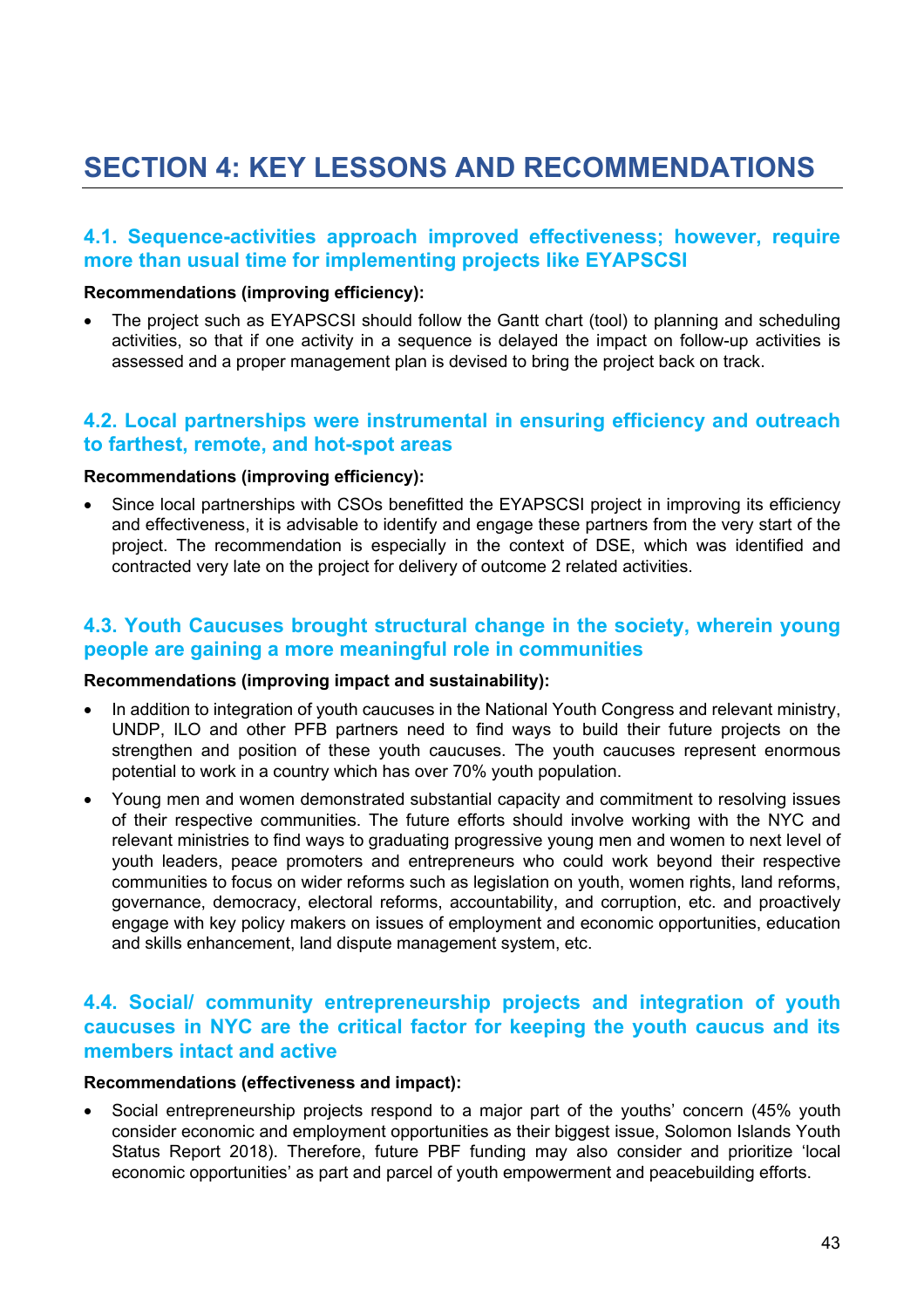• At this stage of the project, the youth caucuses and the community leaders have expressed their huge satisfaction and clarity on their respective social entrepreneurship projects, and on how these will be managed, and the returns will be shared. However, a follow up assessment of social entrepreneurship projects may ideally be conducted in 6-12 months (from the date of award of these projects) to analyze the status of these social entrepreneurship projects, as whether or not these projects are running and maintained well by the youth caucuses; whether the benefits of these projects are equitably distributed among young men and women; and whether or not these projects have improved social cohesion and peace among youth, communities, etc. or whether or not these projects have created some kind of conflicts among youth/community on ownership or division of economic returns and dividends etc.

## **4.5. Member's turnover in youth caucuses remained high, which might diminish the capacity of youth caucuses**

#### **Recommendations (efficiency and effectiveness):**

As the COVID-19 related restrictions started easing up, the migration of young people to capital Honiara increased for education and employment purposes<sup>17</sup>. This resulted in a notable turnover of membership of youth caucuses in other provinces, wherein new members joined and replaced the departing members. However, this has created a capacity gap among members of youth caucuses, wherein older members are trained on leadership, peacebuilding, gender equality, entrepreneurship, etc. while the new members are not. In this situation, it is advisable to handover simpler version of training material (at-least on key topics) to literate members of youth caucuses so that they can provide induction to new, incoming members. Also, the training manuals developed under EYAPSCSI project may well be institutionalized in the NYC annual plans with provision of adequate budget for follow-up trainings of youth caucuses.

## **4.6. Tribal leaders and traditional groups do not see these youth caucuses as parallel, power-and-resource sharing structure, rather they expressed their confidence on these youth caucuses**

#### **Recommendations (relevance):**

- Interviews with all relevant stakeholders confirmed that church and the tribal/community leaders are all positive and supportive of youth caucuses. This is attributable to UNDP's approach, wherein the project involved/consulted tribal leadership and church on the project, and in profiling youth for youth caucuses. This approach proved to be highly effective in the context of Solomon Islands, and no single respondent or member of the youth caucus reported any undue influence of the community leader or church. The future PBF projects might also consider engaging with church and community leadership.
- Also, the role of church and tribal leadership is very well ingrained in all community-level social, political and economic decision-making in Solomon Islands; therefore, UNDP, ILO and other PBF partner should consider ways to engage them through formal as well as informal ways.

## **4.7. Duration of the project was short considering the mandate, outreach and unforeseen incidents**

#### **Recommendations (effectiveness):**

<sup>&</sup>lt;sup>17</sup> Learnt during the FGDs and KIIs with the communities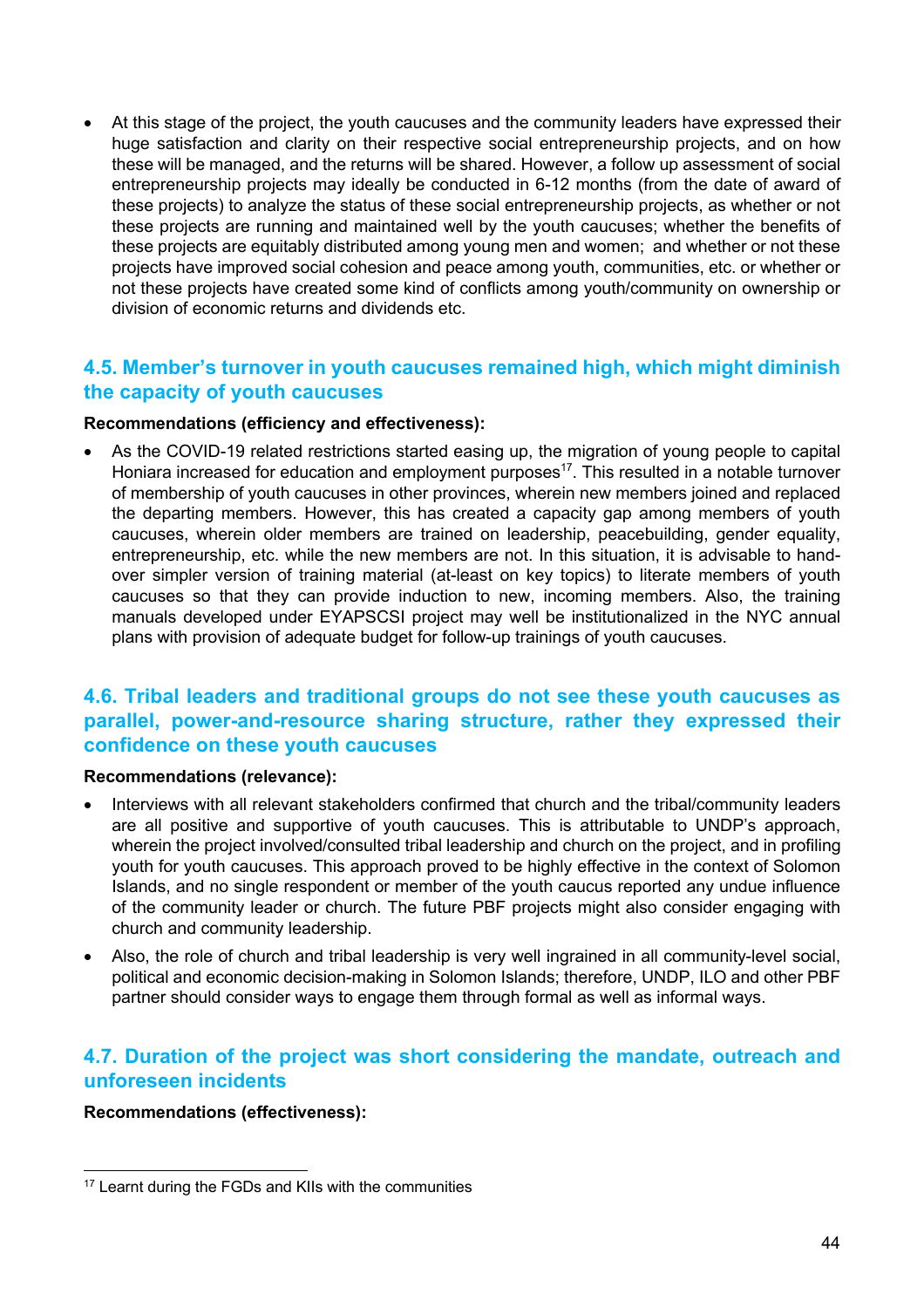- The EYAPSCSI project represented a huge agenda of structural reforms in Solomon Islands, involving empowerment of youth to lead peacebuilding efforts and proactively participate in social, economic and political decision making. The targets in the 'project results framework' were equally ambitious, requiring this wider change to happen in 24-30 months of the project. Though it is preferred to keep the ambition high, the duration of the project may need to be matched with its complexity, ambition, scope, scale, and coverage. In case of EYAPSCSI the delivery challenges were compounded by extraneous factors such as COVID-19 pandemic and related restrictions, 2019 elections and related incidence of violence, etc.
- Since Solomon Islands remained on the priority of UN's PBF, the Fund might need to consider phasing of wider peacebuilding agenda into short-duration projects with no major intervals. This will help build on previous work and continue momentum of change towards durable peace and social cohesion.
- It is also recommended that PBF projects such as EYAPSCSI having short-duration, deeper focus, and community-level interventions – should take a focused approach i.e., by concentrating on selected geographical location – instead of expanding the geographical outreach – to demonstrate more substantial and sustainable change/impact.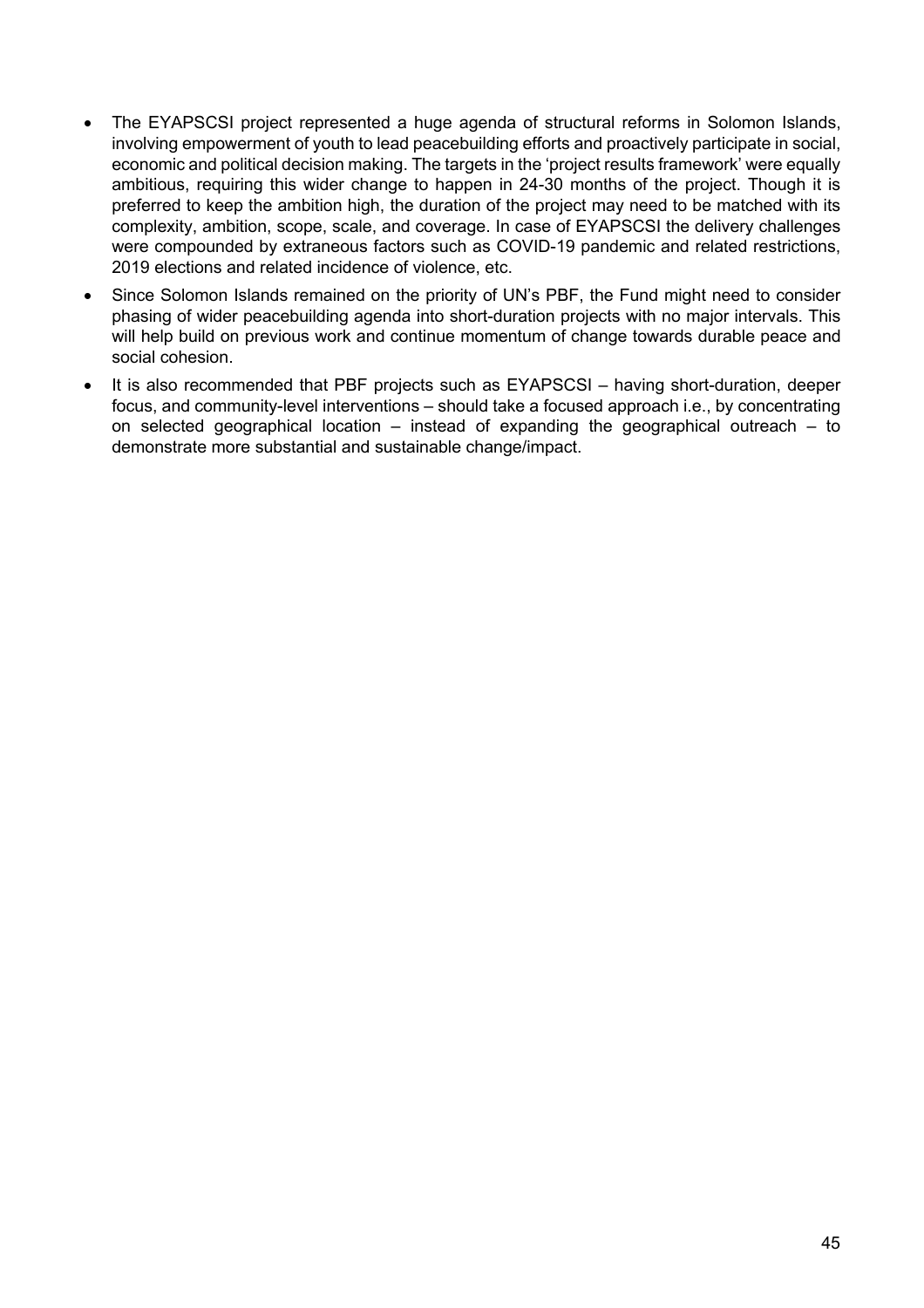## **SECTION 5: ANNEXURES**

## **Annex-5.1. Evaluation TORs**

## **Annex-5.2. Evaluation inception report**

## **Annex-5.3. List of documents reviewed**

| <b>S. No.</b>  | <b>Documents</b>                                                                                                                                   |
|----------------|----------------------------------------------------------------------------------------------------------------------------------------------------|
| A              | Documents relating to contextual background of the project                                                                                         |
| 1              | National Youth Policy (2017-2030)                                                                                                                  |
| 2              | Solomon Islands Youth Status Report, 2018                                                                                                          |
| 3              | UN Peacebuilding Fund, and the eligibility documents for PBF in country                                                                            |
| 4              | Conflict analysis by UNDP                                                                                                                          |
| 5              | <b>National Youth Congress</b>                                                                                                                     |
| B              | <b>Project design documents</b>                                                                                                                    |
| 6              | Project design document + No-cost extension document re- COVID-19 implication, including<br>result framework                                       |
| $\overline{7}$ | Peace building perceptions survey(s) and other related perception surveys                                                                          |
| 8              | Progress reports - bi-annual reports (3)                                                                                                           |
| 9              | Project success stories/ most significant change stories                                                                                           |
| $\mathbf{C}$   | Beneficiary details - databases, listings, sheets (in any form as these exist)                                                                     |
| 10             | List of project interventions - by outcome and output                                                                                              |
| 11             | List of youth caucuses – including leadership and membership of youth, geographical locations,<br>date of formation, and type of support provided. |
| 12             | Social entrepreneurship initiatives - any database or listing (by type, value, social-impact)                                                      |
| 13             | Training/ trainees database, including pre- post learning assessments                                                                              |

## **Annex-5.4. Type of data collection instruments/ questionnaires used**

| Category      | Type of data collection questionnaire/ form                                 |
|---------------|-----------------------------------------------------------------------------|
| Key informant | KII Respondent Category 1 PBF Project Staff (UNDP, ILO, UN RC Office)       |
| interviews    | KII Respondent Category 2 Government Partners (MTGPEA, MWYCFA, NYC)         |
|               | KII Respondent Category 3. Implementing Partners (World Vision and DSE)     |
|               | KII Respondent Category 4. Community leaders (beneficiaries)                |
|               | KII Respondent Category 5. Youth Caucus/Youth Entrepreneurs (beneficiaries) |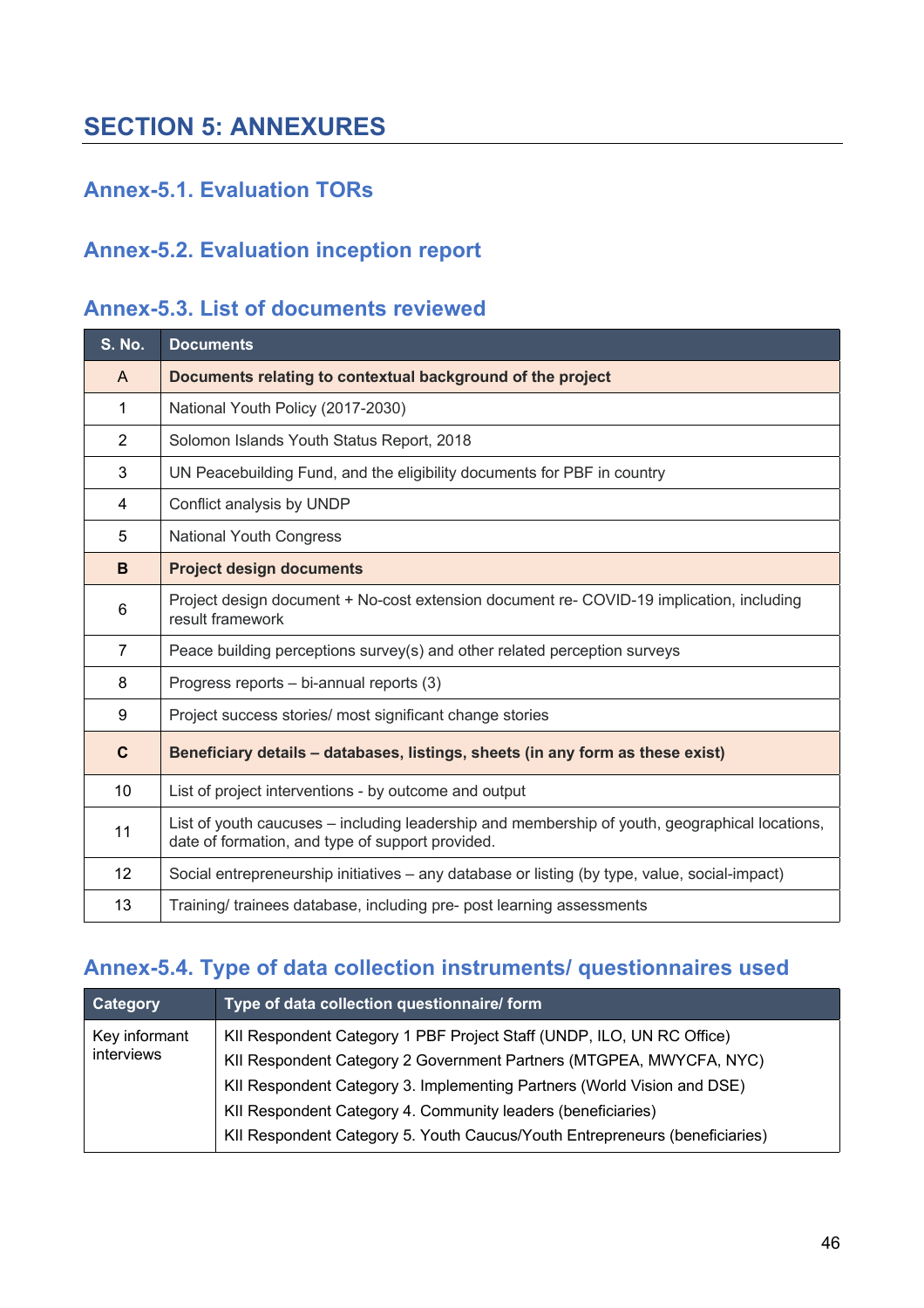| <b>Category</b>               | Type of data collection questionnaire/ form                                                                                                  |
|-------------------------------|----------------------------------------------------------------------------------------------------------------------------------------------|
| Focus group<br>discussions    | FGD Respondent Category 1. Youth Caucus/Youth Entrepreneurs (beneficiaries)<br>FGD Respondent Category 2. Community Members in Project Areas |
| <b>Direct</b><br>observations | Direct Observation 1. Youth Caucus/Youth Entrepreneurship Project                                                                            |

## **Annex-5.5. Number of stakeholders consulted during evaluation**

| <b>Type</b><br>of<br>stakeholder       | <b>Stakeholder</b>                                                                                 | Honiara          | <b>Weather</b><br><b>Coast</b> | <b>North</b><br><b>Malaita</b> | <b>Shortland</b> | Fiji                  |  |
|----------------------------------------|----------------------------------------------------------------------------------------------------|------------------|--------------------------------|--------------------------------|------------------|-----------------------|--|
| <b>Key Informant Interviews (KIIs)</b> |                                                                                                    | $\boldsymbol{9}$ | $\overline{\mathbf{3}}$        | $5\phantom{1}$                 | $\overline{2}$   | $\overline{2}$        |  |
| <b>UN Agency</b>                       | <b>UNDP</b>                                                                                        | $\overline{2}$   | $\mathbf 0$                    | 0                              | $\mathbf 0$      | $\mathbf 0$           |  |
| <b>UN Agency</b>                       | <b>ILO</b>                                                                                         | $\Omega$         | $\pmb{0}$                      | 0                              | $\mathbf 0$      | $\overline{2}$        |  |
| Government                             | Ministry of Peace<br>(MTGPEA)                                                                      | $\mathbf{1}$     | $\mathbf 0$                    | $\mathbf 0$                    | $\mathbf 0$      |                       |  |
| Government                             | Ministry of Women,<br>Youth, Children and<br><b>Family Affairs</b>                                 | $\mathbf{1}$     | $\mathbf 0$                    | $\mathbf 0$                    | $\mathbf 0$      |                       |  |
| Government                             | National<br>Youth<br>Council                                                                       | $\mathbf{1}$     | $\mathbf 0$                    | $\pmb{0}$                      | $\mathbf 0$      |                       |  |
| Implementing<br>partner                | Development<br>Service<br>Exchange<br>(DSE)                                                        | $\mathbf{1}$     |                                |                                |                  |                       |  |
| Implementing<br>partner                | <b>World Vision</b>                                                                                | $\mathbf{1}$     |                                |                                |                  |                       |  |
| Indirect beneficiary                   | Community<br>leader-<br>Men                                                                        | $\Omega$         | $\mathbf 0$                    | $\mathbf 1$                    | $\mathbf 0$      |                       |  |
| Indirect beneficiary                   | Community<br>leader-<br>Women                                                                      | 1                | 1                              | $\mathbf 0$                    | $\mathbf{1}$     |                       |  |
| Direct beneficiary                     | Youth<br>caucuses<br>(young men)                                                                   | 1                | $\mathbf{1}$                   | $\overline{2}$                 | $\mathbf 0$      | <b>Not Applicable</b> |  |
| Direct beneficiary                     | Youth<br>caucuses<br>(young women)                                                                 | 0                | 1                              | $\overline{2}$                 | $\mathbf{1}$     |                       |  |
| <b>Focus Group Discussions (FGDs)</b>  |                                                                                                    | $\overline{2}$   | $\mathbf 0$                    | $\overline{\mathbf{4}}$        | $\mathbf 0$      |                       |  |
| Indirect beneficiary                   | Community<br>members<br>(men<br>&<br>women, mix)                                                   | 1                | $\mathbf 0$                    | $\overline{2}$                 | $\mathbf 0$      |                       |  |
| Direct beneficiary                     | Youth<br>Caucus<br>members/Youth<br>entrepreneurs' group<br>(67% young men and<br>33% young women) | $\mathbf{1}$     | $\mathbf 0$                    | $\overline{2}$                 | $\mathbf 0$      |                       |  |
| <b>Direct observations</b>             |                                                                                                    | $\mathbf{1}$     | $\pmb{0}$                      | $\overline{\mathbf{2}}$        | $\bf{0}$         |                       |  |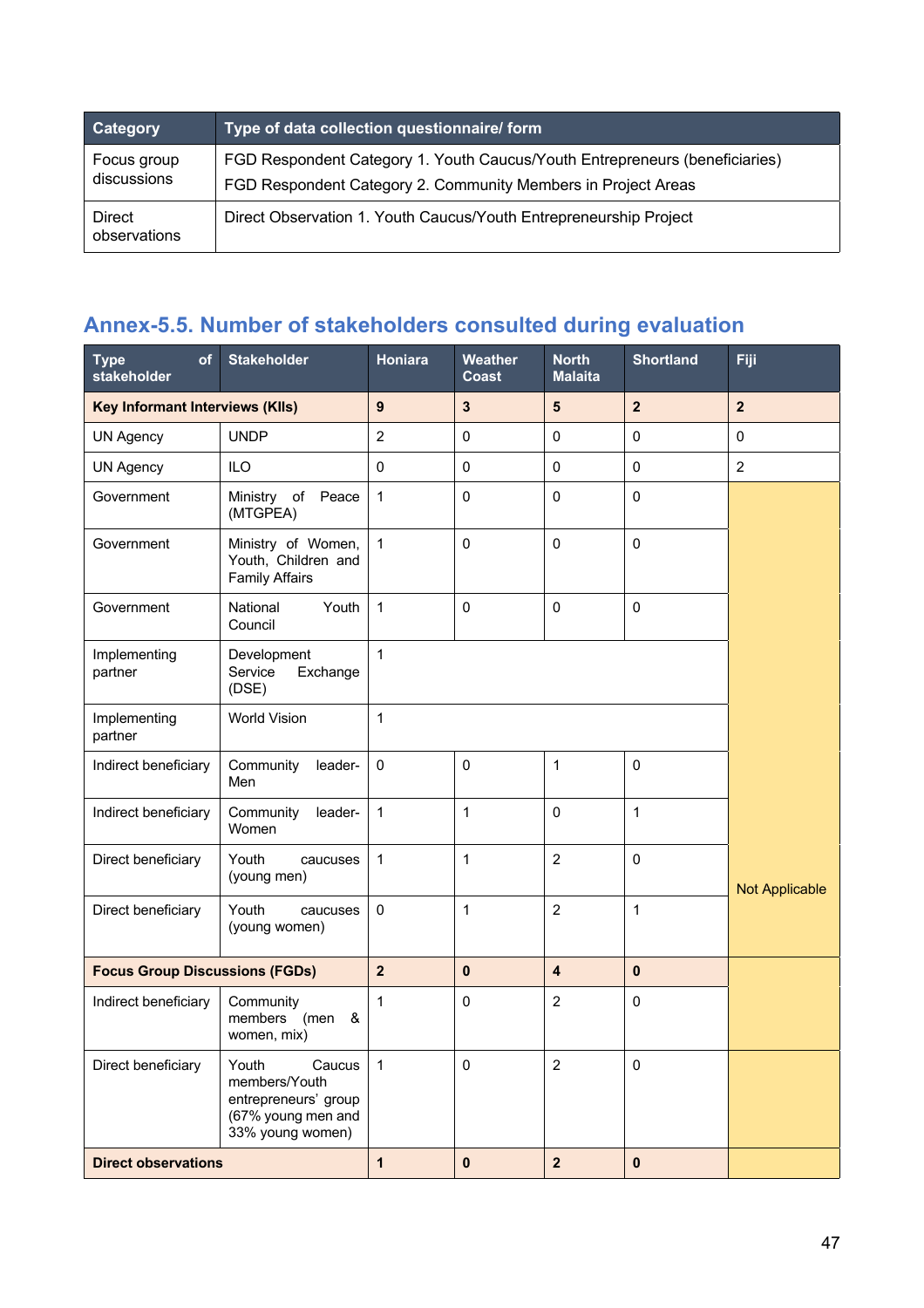| <b>of</b><br>Type<br>stakeholder | <b>Stakeholder</b>                       | Honiara | <b>Weather</b><br>Coast | <b>North</b><br><b>Malaita</b> | <b>Shortland</b> | Fiji |
|----------------------------------|------------------------------------------|---------|-------------------------|--------------------------------|------------------|------|
| Direct beneficiary               | Youth<br>Led<br>Entrepreneurs<br>project |         |                         |                                | U                |      |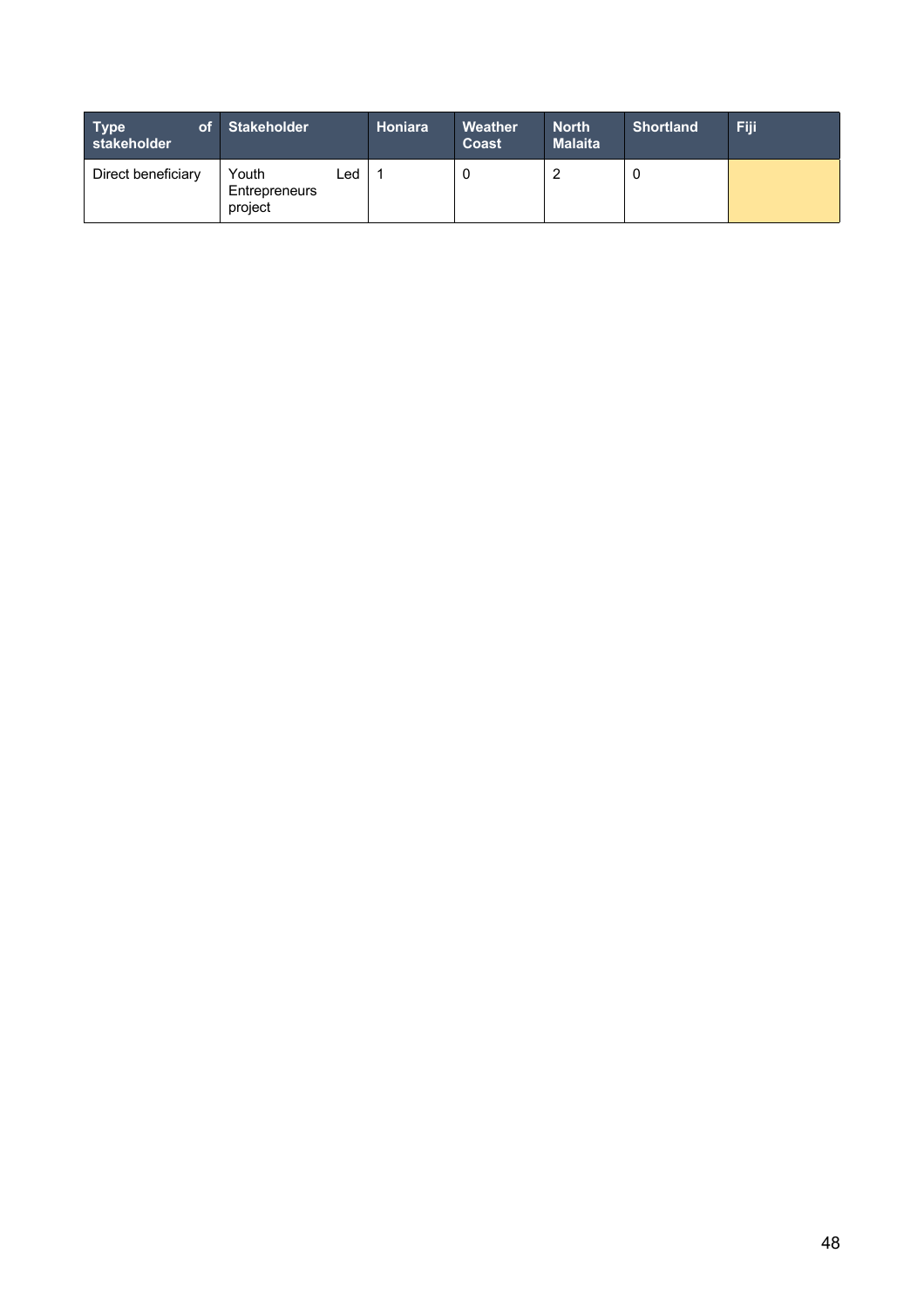## **Annex-5.6. Evaluation management response**

| Evaluation recommendations                                                                                                                                                                                                                                                                                                                                                                                                                                                                                                                                                                                                                                                                                                                                                             | <b>Evaluation management response</b>          |                             |                                                |                                                                        |                                     |                         |  |
|----------------------------------------------------------------------------------------------------------------------------------------------------------------------------------------------------------------------------------------------------------------------------------------------------------------------------------------------------------------------------------------------------------------------------------------------------------------------------------------------------------------------------------------------------------------------------------------------------------------------------------------------------------------------------------------------------------------------------------------------------------------------------------------|------------------------------------------------|-----------------------------|------------------------------------------------|------------------------------------------------------------------------|-------------------------------------|-------------------------|--|
|                                                                                                                                                                                                                                                                                                                                                                                                                                                                                                                                                                                                                                                                                                                                                                                        | Remarks (fully<br>agreed/agreed/<br>disagreed) | Action on<br>recommendation | Responsible<br>organization(s)/<br>official(s) | Applicability-<br><b>EYAPSCSI</b> project<br>and/or future<br>projects | Significance (high/<br>medium/ low) | Resource<br>requirement |  |
| <b>Improving relevance</b><br>А.                                                                                                                                                                                                                                                                                                                                                                                                                                                                                                                                                                                                                                                                                                                                                       |                                                |                             |                                                |                                                                        |                                     |                         |  |
| Interviews with all relevant stakeholders confirmed that church and<br>1.<br>the tribal/community leaders are all positive and supportive of youth<br>caucuses. This is attributable to UNDP's approach, wherein the project<br>involved/consulted tribal leadership and church on the project, and in<br>profiling youth for youth caucuses. This approach proved to be highly<br>effective in the context of Solomon Islands, and no single respondent or<br>member of the youth caucus reported any undue influence of the<br>community leader or church. The future PBF projects may also consider<br>engaging with church and community leadership for their ownership and<br>support to project activities. (Best practice from EYAPSCI project,<br>recommended for replication) |                                                |                             |                                                |                                                                        |                                     |                         |  |
| 2.<br>The role of church and tribal leadership is very well ingrained in all<br>community-level social, political, and economic decision-making in<br>Solomon Islands; therefore, UNDP, ILO and other PBF partner should<br>consider ways to engage them through formal as well as informal ways<br>on future projects.                                                                                                                                                                                                                                                                                                                                                                                                                                                                |                                                |                             |                                                |                                                                        |                                     |                         |  |
| <b>B.</b><br>Improving efficiency                                                                                                                                                                                                                                                                                                                                                                                                                                                                                                                                                                                                                                                                                                                                                      |                                                |                             |                                                |                                                                        |                                     |                         |  |
| The project such as EYAPSCSI should follow the Gantt chart (tool)<br>3.<br>to planning and scheduling activities, so that if one activity in a sequence<br>is delayed the impact on follow-up activities is assessed and a proper<br>management plan is devised to bring the project back on track.                                                                                                                                                                                                                                                                                                                                                                                                                                                                                    |                                                |                             |                                                |                                                                        |                                     |                         |  |
| Since local partnerships with CSOs benefitted the EYAPSCSI<br>4.<br>project in improving its efficiency and effectiveness, it is advisable to<br>identify and engage these partners from the very start of the project. The<br>recommendation is especially in the context of DSE, which was identified<br>and contracted very late on the project for delivery of outcome 2 related<br>activities.                                                                                                                                                                                                                                                                                                                                                                                    |                                                |                             |                                                |                                                                        |                                     |                         |  |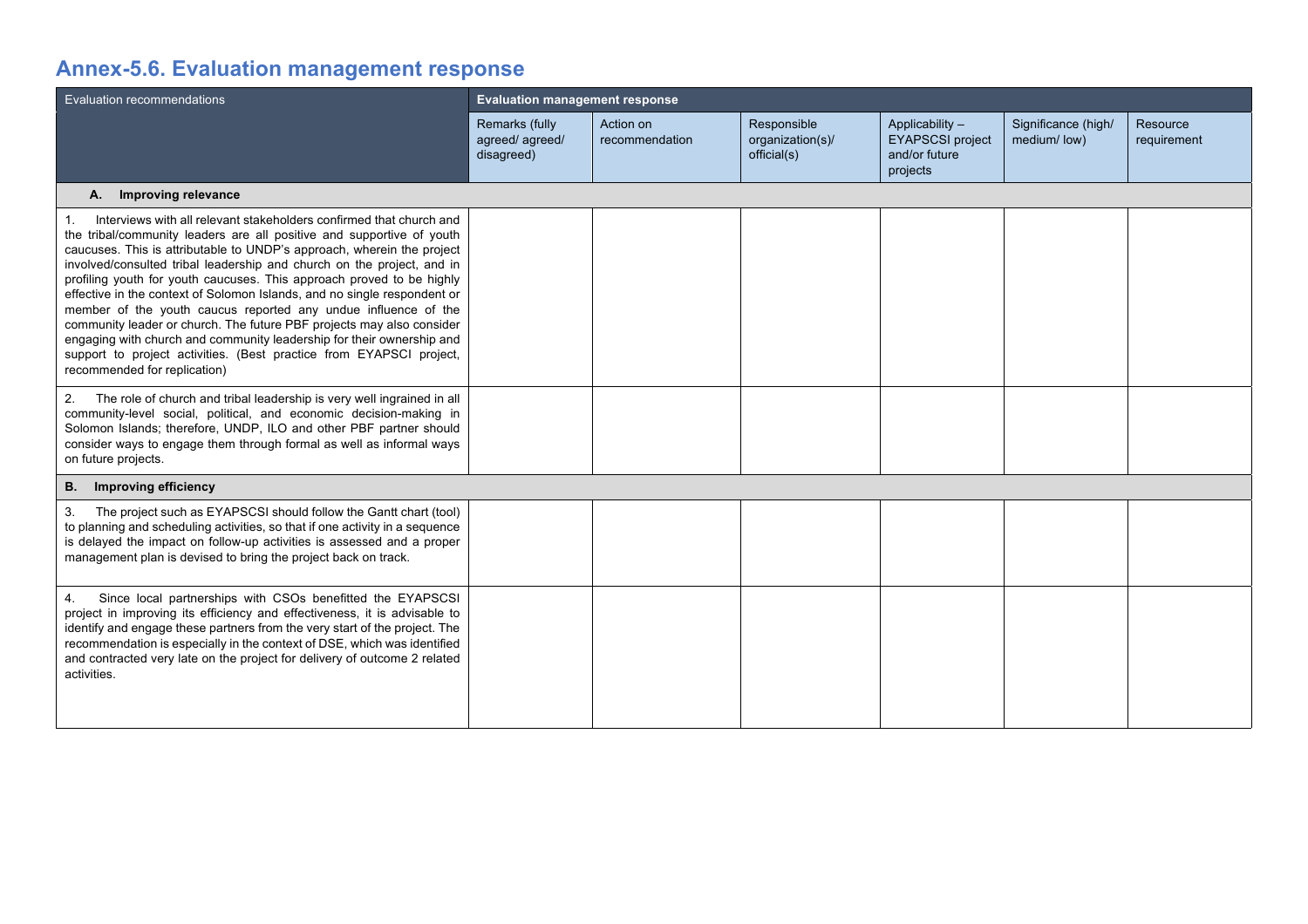| As the COVID-19 related restrictions started easing up, the<br>migration of young people to capital Honiara increased for education and<br>employment purposes. This resulted in a notable turnover of membership<br>of youth caucuses in other provinces, wherein new members joined and<br>replaced the departing members. However, this has created a capacity<br>gap among members of youth caucuses, wherein older members are<br>trained on leadership, peacebuilding, gender equality, entrepreneurship,<br>etc. while the new members are not. In this situation, it is recommended<br>to hand-over simpler version of training material (at-least on key topics)<br>to literate members of youth caucuses so that they can provide induction<br>to new, incoming members. Also, the training manuals developed under<br>EYAPSCSI project may well be institutionalized in the NYC annual plans<br>with provision of adequate budget for follow-up trainings of youth<br>caucuses. |  |  |  |
|--------------------------------------------------------------------------------------------------------------------------------------------------------------------------------------------------------------------------------------------------------------------------------------------------------------------------------------------------------------------------------------------------------------------------------------------------------------------------------------------------------------------------------------------------------------------------------------------------------------------------------------------------------------------------------------------------------------------------------------------------------------------------------------------------------------------------------------------------------------------------------------------------------------------------------------------------------------------------------------------|--|--|--|
| C.<br><b>Improving effectiveness</b>                                                                                                                                                                                                                                                                                                                                                                                                                                                                                                                                                                                                                                                                                                                                                                                                                                                                                                                                                       |  |  |  |
| 6.<br>The EYAPSCSI project represented a huge agenda of structural<br>reforms in Solomon Islands, involving empowerment of youth to lead<br>peacebuilding efforts and proactively participate in social, economic and<br>political decision making. The targets in the 'project results framework'<br>were equally ambitious, requiring this wider change to happen in 24-30<br>months of the project. Though it is preferred to keep the ambition high,<br>the duration of the project may also need to be matched with its<br>complexity, ambition, scope, scale, and coverage. In case of EYAPSCSI<br>the delivery challenges were compounded by extraneous factors such as<br>COVID-19 pandemic and related restrictions, 2019 elections and related<br>incidence of violence, etc.                                                                                                                                                                                                    |  |  |  |
| Since Solomon Islands remained on the priority of UN's PBF, the<br>7.<br>Fund might need to consider phasing of wider peacebuilding agenda into<br>short-duration projects with no major intervals. This will help build on<br>previous work and continue momentum of change towards durable<br>peace and social cohesion in Solomon Islands.                                                                                                                                                                                                                                                                                                                                                                                                                                                                                                                                                                                                                                              |  |  |  |
| 8.<br>It is also recommended that PBF projects such as EYAPSCSI -<br>having short-duration, deeper focus, and community-level interventions<br>- should take a focused approach i.e., by concentrating on selected<br>geographical location – instead of expanding the geographical outreach<br>- to demonstrate more substantial and sustainable change/impact.                                                                                                                                                                                                                                                                                                                                                                                                                                                                                                                                                                                                                           |  |  |  |
| Improving impact and sustainability                                                                                                                                                                                                                                                                                                                                                                                                                                                                                                                                                                                                                                                                                                                                                                                                                                                                                                                                                        |  |  |  |
| In addition to integration of youth caucuses in the National Youth<br>9.<br>Congress and relevant ministry, UNDP, ILO and other PFB partners<br>need to find ways to build their future projects on the strengthen and<br>position of these youth caucuses. The youth caucuses represent<br>enormous potential to work in a country which has over 70% youth<br>population.                                                                                                                                                                                                                                                                                                                                                                                                                                                                                                                                                                                                                |  |  |  |